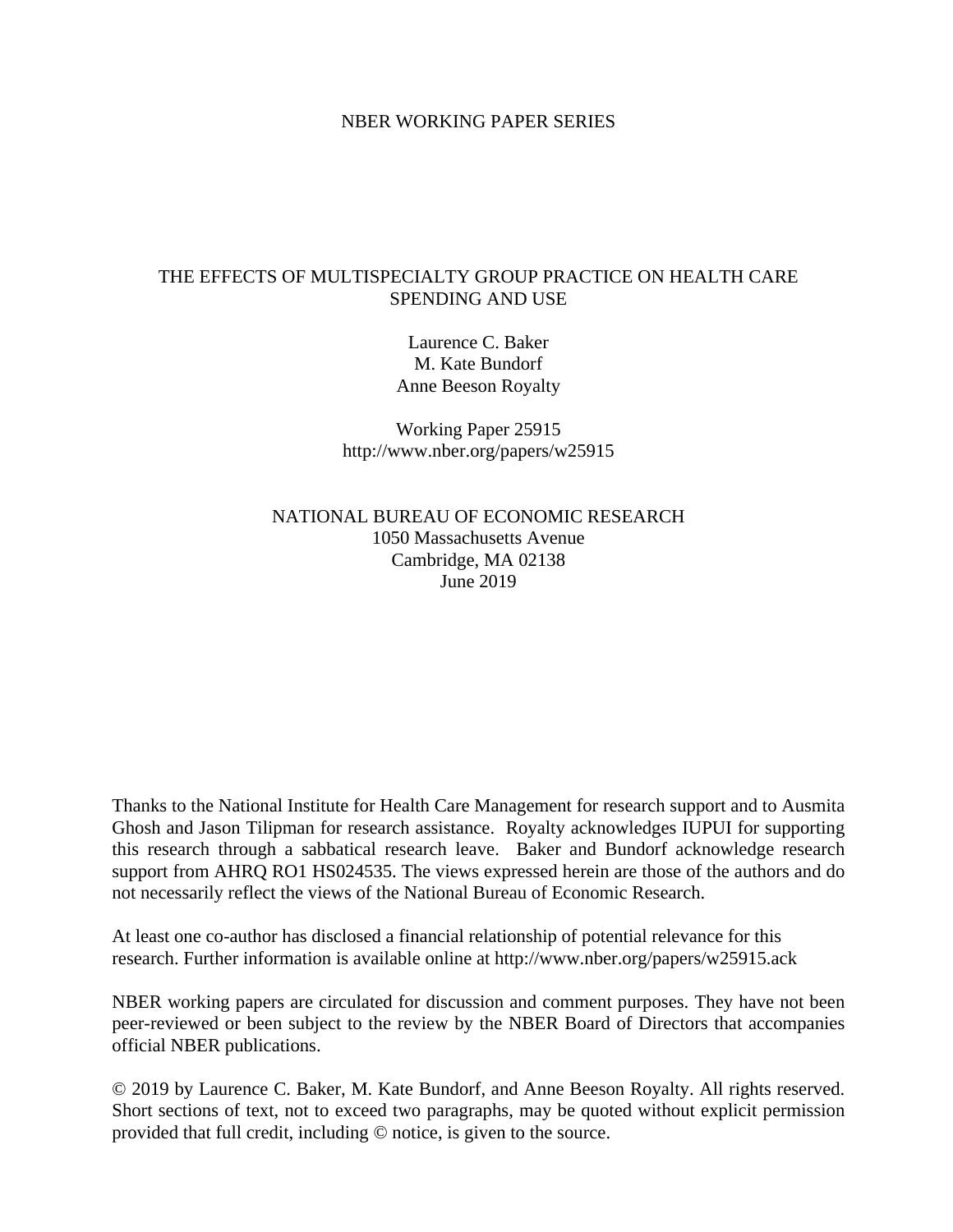The Effects of Multispecialty Group Practice on Health Care Spending and Use Laurence C. Baker, M. Kate Bundorf, and Anne Beeson Royalty NBER Working Paper No. 25915 June 2019 JEL No. I11

# **ABSTRACT**

U.S. physicians are increasingly joining multispecialty group practices. In this paper, we analyze how a primary care physician's practice type – single (SSP) versus multispecialty practice (MSP) – affects health care spending and use. Focusing on Medicare beneficiaries who change their primary care physician due to a geographic move, we compare changes in practice patterns before and after the move between patients who switch practice types and those who do not. We use instrumental variables to address potential selection by patients into practice types after the move. We find that changing from a single to a multi-specialty primary care group practice decreases annual Medicare-financed per capita expenditures by about \$1,600 - a 28% reduction. The effect is driven primarily by changes in hospital expenditures and is concentrated among patients with two or more chronic conditions, suggesting that MSP improves care delivery by reducing hospitalizations among relatively sick patients. The results imply that, while research has shown the potential for physician consolidation to increase prices in some settings, large multispecialty groups also have the potential to lower costs.

Laurence C. Baker Department of Health Research & Policy HRP Redwood Bldg, Rm T110 Stanford University Stanford, CA 94305-5405 and NBER laurence.baker@stanford.edu

M. Kate Bundorf Health Research and Policy Stanford University HRP T108 Stanford, CA 94305-5405 and NBER bundorf@stanford.edu

Anne Beeson Royalty IUPUI Department of Economics Cavanaugh Hall (CA) 509D 425 University Boulevard Indianapolis, IN 46202 royaltya-dua50786@nber.org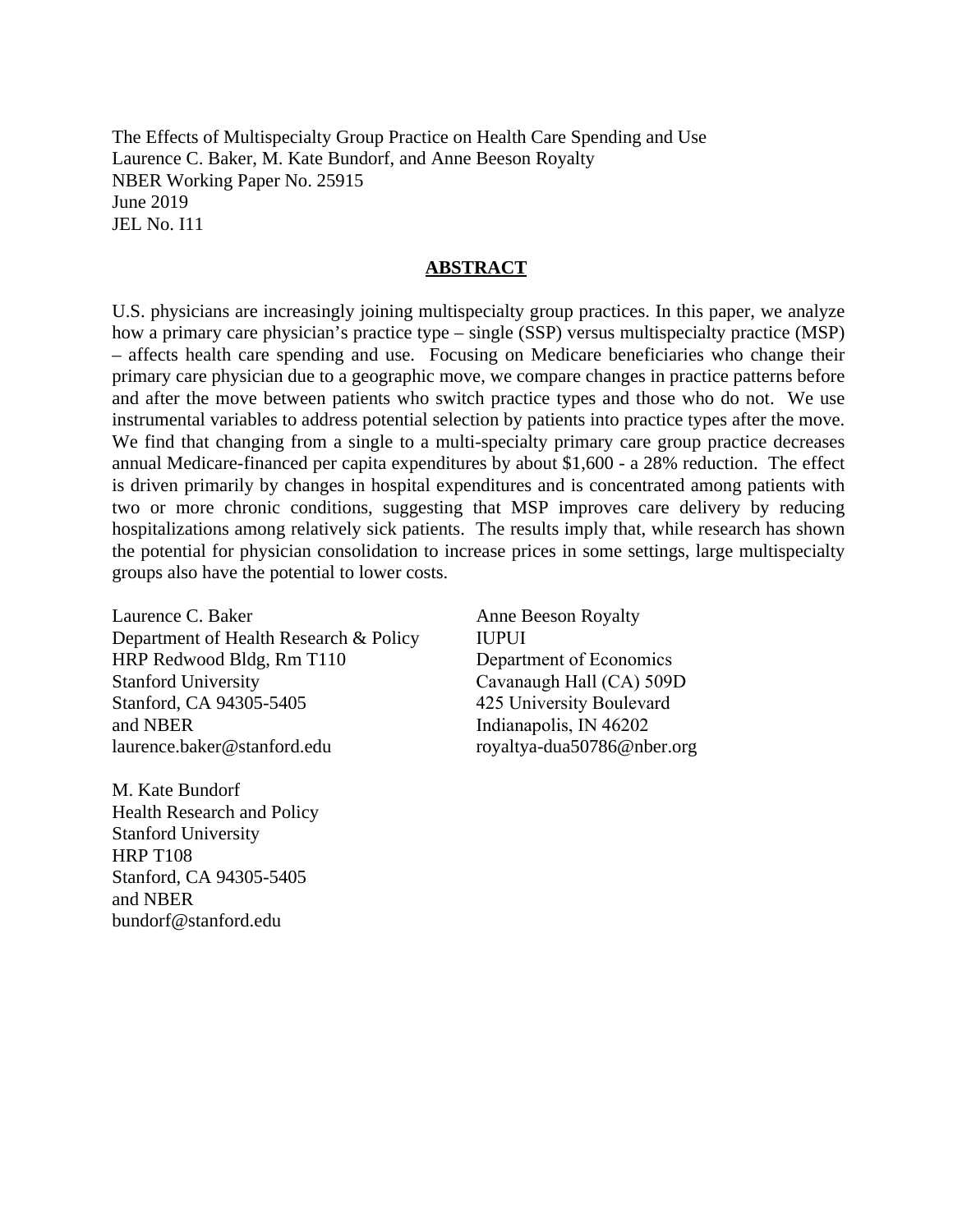Physician practices in the U.S. have been increasing in size and scope. In 1998, 29% of physicians worked in solo practices and only 13% worked in practices of 100 or more. By 2010, this was nearly reversed with 24% of physicians in practices of 100 or more and only 18% in solo practices (Baker et al., 2018). As the vast majority of very large practices are multispecialty (MSP) rather than single specialty (SSP), this growth in practice size has been accompanied by a shift toward MSP. Despite this transition, many physicians continue to work in small practices – in 2010, 40% of physicians worked either in solo practice or in a group with 2 to 9 physicians (Baker et al., 2018). Continued interest among public and private payers in moving away from volume-based payment using "alternative payment models" is likely to continue the trend toward larger, more integrated physician organizations.

While the pervasive view underlying many of these policies is that larger, more integrated organizations provide care more efficiently primarily through greater coordination of care (Baicker and Levy, 2013), the literature on physician integration largely does not support this view (Burns, Goldsmith et al. 2013). In a comprehensive review of the literature from the 1970s to the present, Burns et al. (2013) find little evidence that these arrangements systematically improve quality or lower costs. They note, however, several gaps in the literature making it difficult to draw conclusions from the studies they reviewed. The studies cover a very long time-period during which the health care market changed in many ways, including the rise of managed care plans and dramatic developments in the capabilities and use of information technology. In addition, much of the evidence is based on case studies of one or a few organizations, and study outcomes are often very basic and, in many cases, self-reported. A recent study documenting that larger practices are characterized by higher rates of preventable admissions and higher overall spending than their smaller counterparts also challenges the conventional wisdom larger physicians organization are able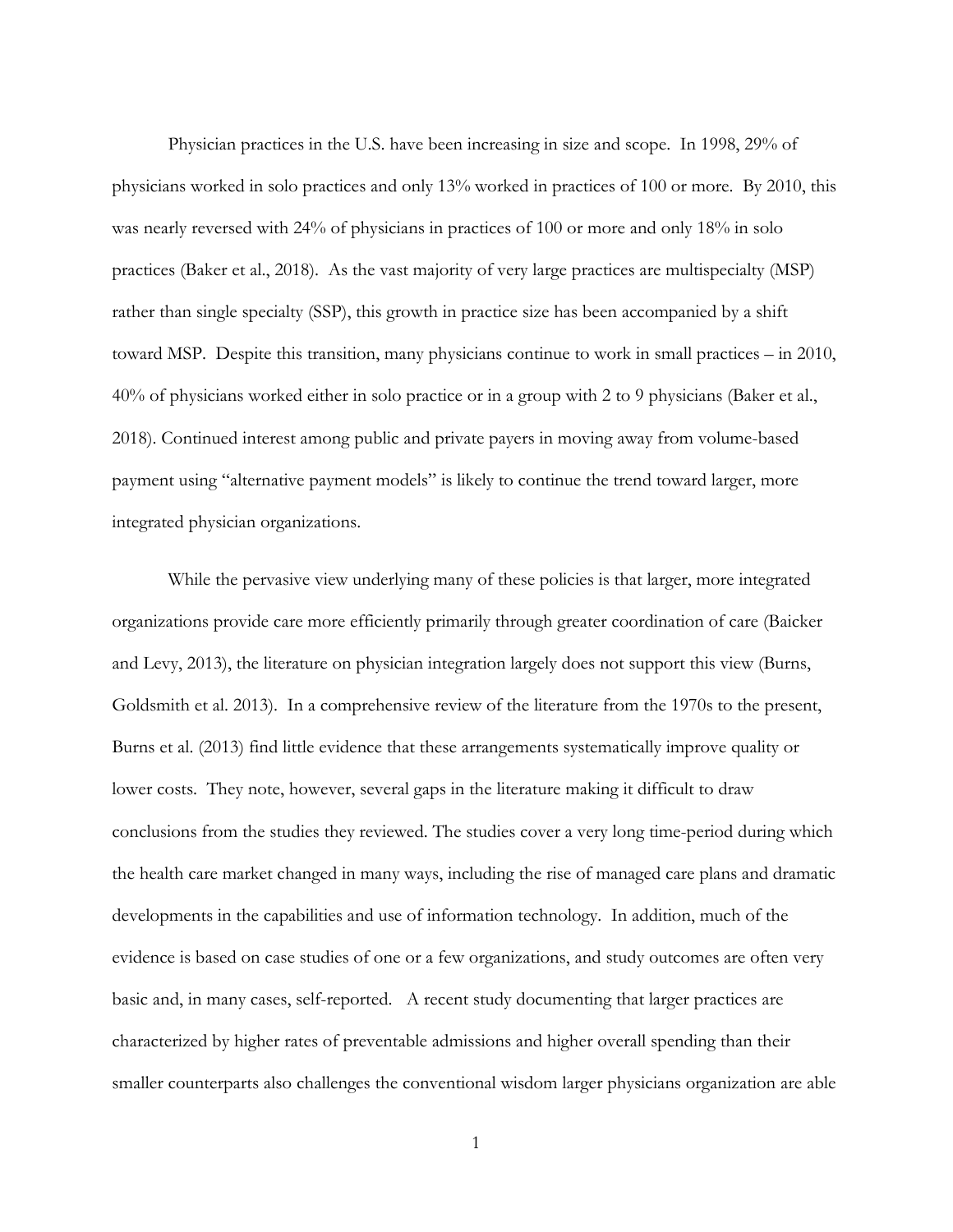to reduce health care expenditures through more effective care coordination (Casalino et al., 2018, 2014).

Against this relatively sparse evidence supporting the beneficial effects of larger, more integrated provider organizations is a growing body of literature documenting that physician consolidation increases prices for health care services (Baker et al., 2014b; Dunn and Shapiro, 2014). While the policy objective of promoting larger organizations is that it may lead to more coordinated care, the potential downside is that it may generate market power on the part of providers leading to higher prices for health care services (Baicker and Levy, 2013). Evidence of higher prices, however, does not necessarily signal that integrated groups are not providing health care more efficiently. Firms may have different motives for integrating; they may integrate explicitly to achieve market power or they may integrate with the objective of providing care more efficiently, with the generation of market power as a by-product (Bresnahan and Levin 2012). Thus, evidence of a positive relationship between provider market concentration and prices leaves open the possibility that integration could, on net, have beneficial effects on the efficiency of health care delivery. However, better evidence of the effects of integration on care delivery is essential for evaluating the implications of these types of organizational changes for consumers and patients.

 In this paper, we analyze how physician practice type – single specialty (SSP) versus multispecialty practice (MSP) – affects the cost and use of care for U.S. Medicare beneficiaries. We focus on the organization of primary care practice, as a patient's primary care physician often serves as a patient's agent in navigating the health care system (Fuchs, 1998). Our basic approach is to use a difference-in-difference design to examine spending and outcomes for patients who move across geographic areas, comparing those who remain in the same types of practice (SSP versus MSP) to those who change practice types. By focusing on movers, we observe a set of patients who are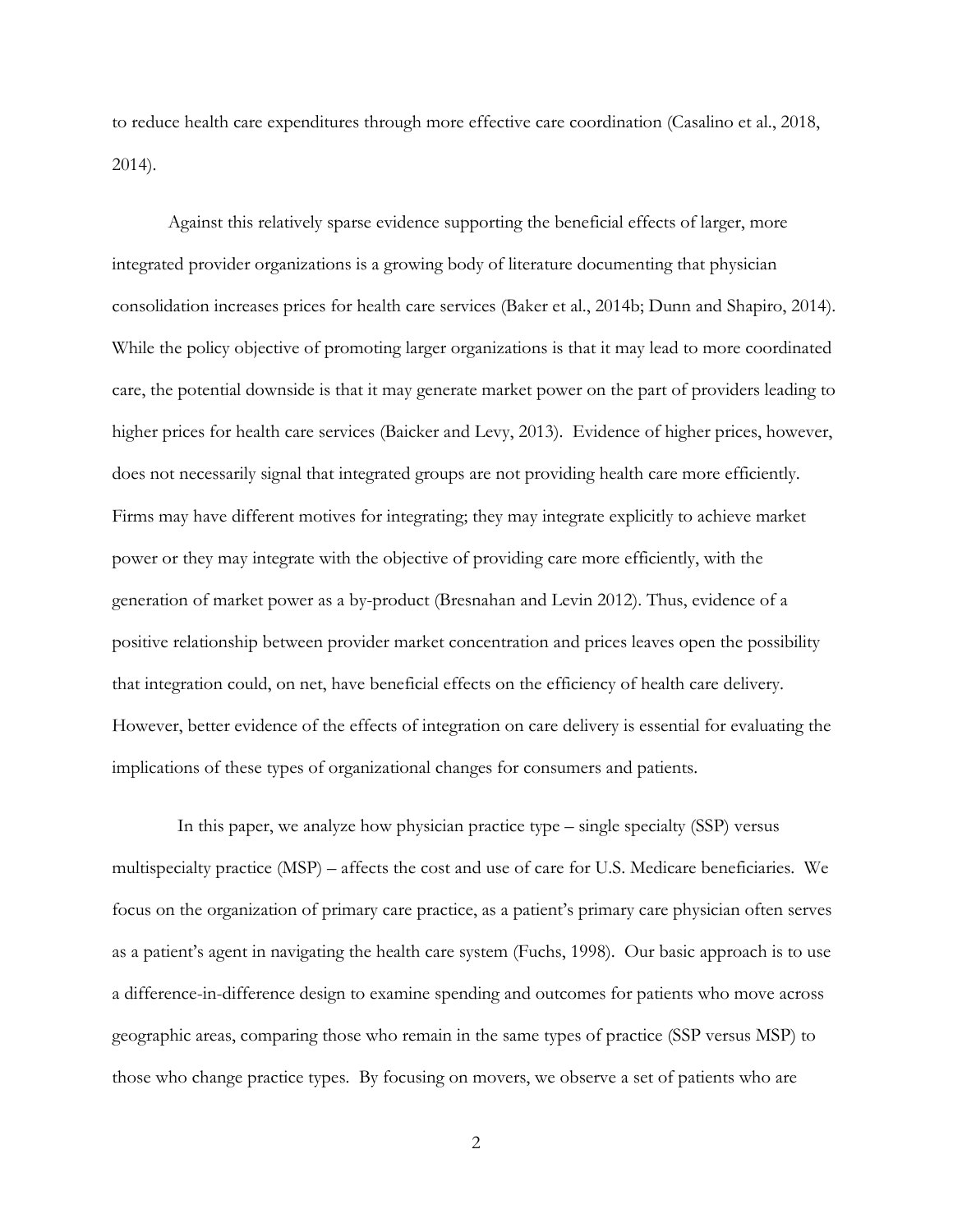required to change the set of providers from whom they receive care for reasons arguably independent of their health status (Finkelstein et al., 2016). While the decision to move may be exogenous with respect to health status, the choice of practice type in the destination location may not be - patient preferences for health care delivery may be correlated with both their health status and their choice of practice type. To address demand-side selection, we use instrumental variables to generate exogenous variation in the organization of the practice of the patient's post-move primary care physician. The instrument is the market-level organization of primary care practice in the geographic area to which the patient moved. Our instruments require, however, that market-level practice-type share affects expenditures only through its effect on patient decisions regarding the practice type of their primary care physician. Supply-side changes in health care delivery, such as changes in the organization of insurer markets or hospital-physician integration, may affect marketlevel health care delivery in ways that would create an alternative channel through which patient choices may be correlated with health care spending and use, violating the assumptions necessary for the instrument to generate unbiased estimates. Our movers approach offers an important advantage in addressing this concern. In particular, it allows us to include HHR-by-year fixed effects, enabling us to control for both fixed and time varying characteristics of markets that may affect both practice type share and spending outcomes.

We find the MSP decreases Medicare-financed per capita annual medical expenditures by approximately \$1,600 relative to SSP – a 36% reduction. The reduction is concentrated primarily on hospital spending and on patients with two or more chronic conditions. Taken together, these results suggest that MSP is more effective at keeping relatively sick patients out of the hospital. Our results also suggest that multispecialty group practice attracts less healthy patients, and our research design provides some insight into the source of unfavorable selection into MSPs. While the OLS results indicate that MSPs are more costly, when we instrument actual practice type switch with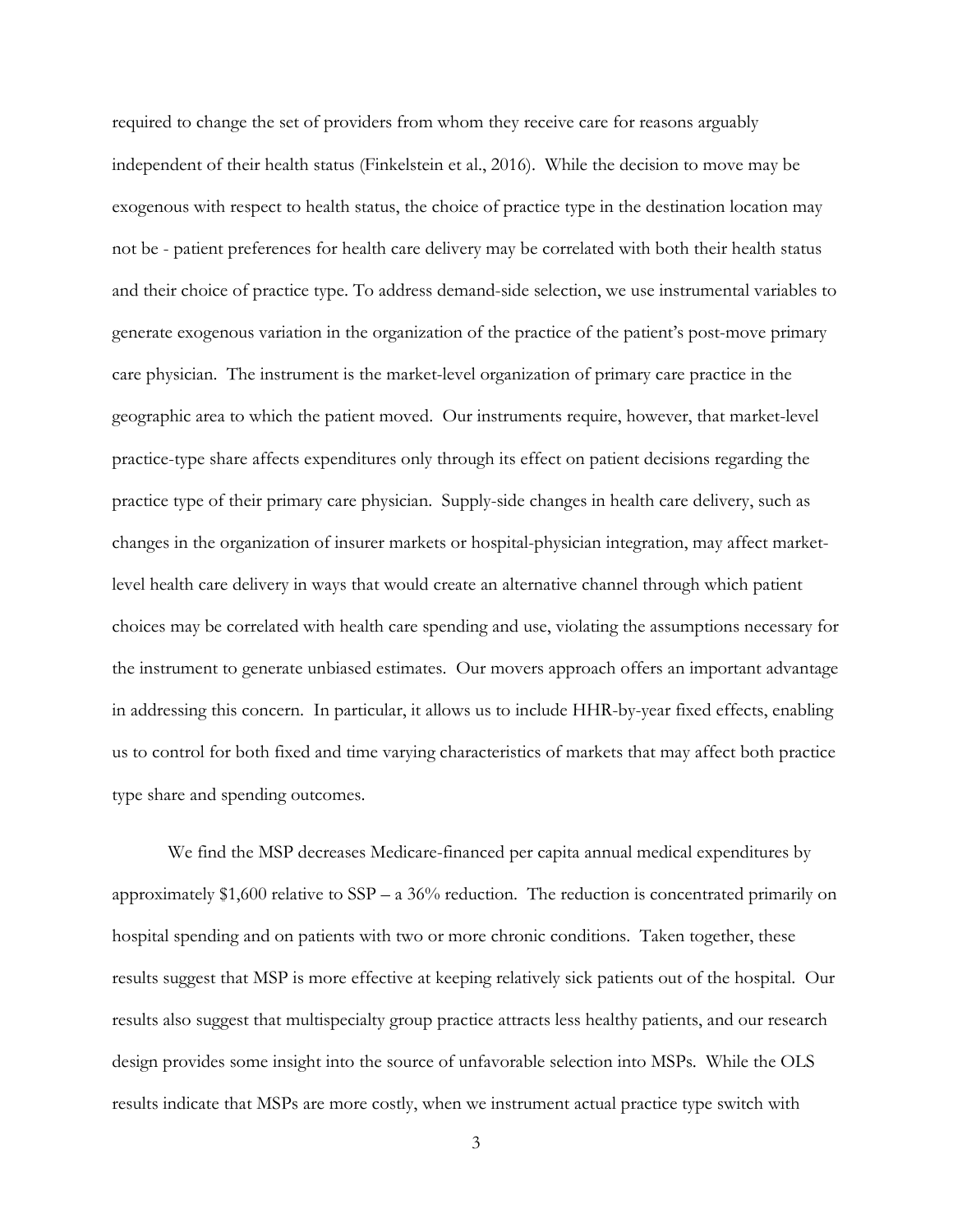share of practice type in the destination HRR, we find that that MSPs have significantly lower costs per patient than SSPs. Because our difference-in-difference analysis without instruments controls for unobservable differences in patients that are fixed over time, the deviation between the OLS and IV results indicates that patients select MSP after the move based on changes in their unobserved health status around the time of the move.

We improve on existing work by providing one of the first analyses of the effects of physician organization that is national in scope and is based on administrative data to measure outcomes; the bulk of the literature is based on case studies of a single or a few organizations and often relies on self-reported data (Burns et al., 2013). While more recent studies have begun to analyze broader sets of organizations using administrative data (Casalino et al., 2018, 2014; Weeks et al., 2010), they have not directly addressed the complex selection issues potentially affecting this literature. For example, Weeks et al. (2010) compare patients receiving care from large multispecialty practices associated with the Council of Accountable Physician Practices (CAPP) with patients receiving care from other physicians in the same market – a mix of physicians who are part of other multispecialty or single specialty groups or who are unaffiliated. They find that patients in CAPPaffiliated practices – all large MSPs -- had slightly lower costs (3.6%) and higher quality. CAPP affiliated practices, however, represents only a subset of physicians in the market. As a result, the findings are unlikely to represent a generalizable effect of MSP on care delivery potentially due to selection of physician groups into CAPP affiliation, the presence of many patients with primary care physicians in MSPs in the control group, and the selection of patients into MSP. Our results are similar to those from a recent study examining primary care physician consolidation which uses physician relocation to identify the effects of practice organization on health care use (Chen et al., 2019).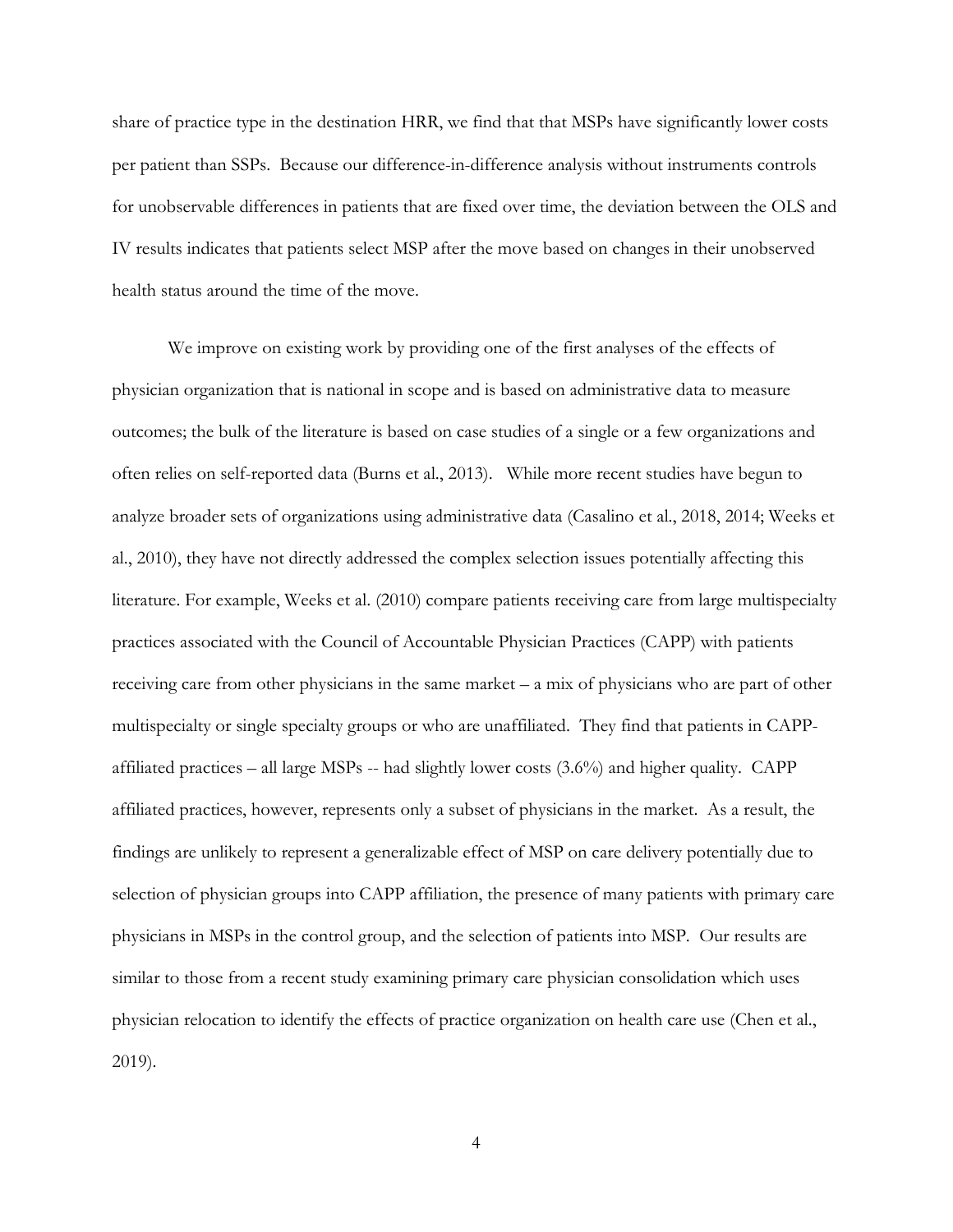Our results provide new evidence for consideration in the development of antitrust policy with respect to multispecialty group practice by demonstrating that patients receiving care from primary care physicians associated with multispecialty practices use substantively less care than their counterparts seeking care from primary care physicians who are not part of multispecialty practice. While evidence on the effects of MSP on health care quality and outcomes is necessary to fully evaluate the implications of our findings, any negative effects of the formation of larger multispecialty groups in the form of higher prices due to greater market power should be weighed against any increases in efficiency leading to lower costs.

### Theoretical Framework

Our theoretical framework focuses on how integration between primary care physicians and specialists affects health care delivery. In a MSP, physicians of different specialties work together as part of a single organization. In a SSP, primary care physicians coordinate treatment decisions with other independent physicians or group practices. The economics literature offers several mechanisms by which integration between primary care physicians and specialists could increase the efficiency of health care delivery.

Models based on contract theory emphasize the existence of externalities in production when separate organizations are involved in joint production. Under these conditions, integration can lead to higher profits if the integrated organization can internalize the externality (Hart and Holmstrom, 2010). These theories propose that larger and more integrated organizations may produce more efficiently when ambiguity exists in the specific tasks necessary for production, when specific assets are necessary for production, or when difficulty measuring and verifying outcomes makes it difficult to write contracts that adequately specify the set of possible contingencies relevant for production (Bresnahan and Levin, 2012). Because each of these characteristics is inherent to the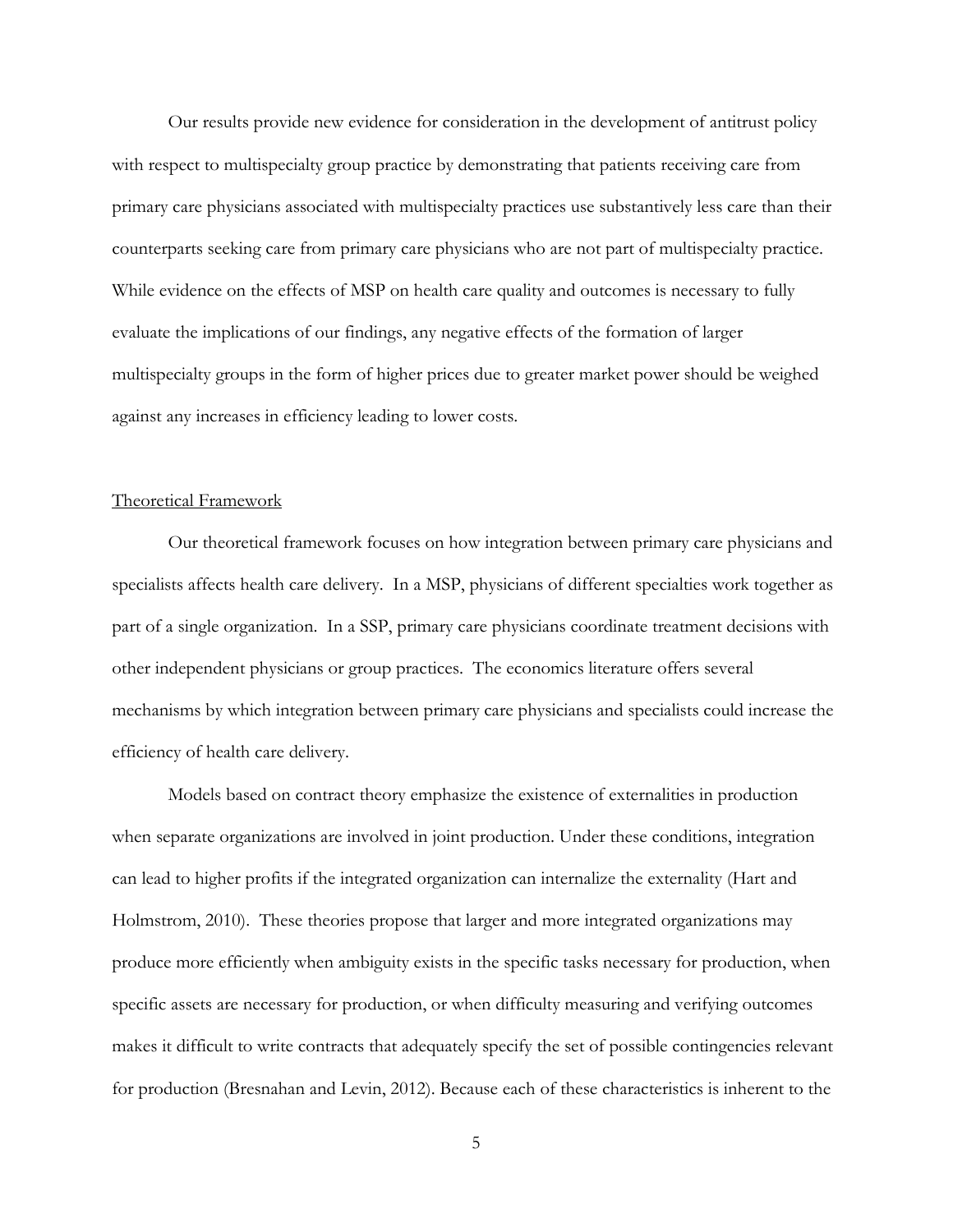production of health care, integrated organizations, in this case, MSP, may be a mechanism for overcoming problems of incomplete contracts that hinder coordination among non-integrated providers.

(Rebitzer and Votruba, 2014), hower, argue that the economic theory on the mechanisms by which integrated organizations may improve care is not well developed. The clinical literature points to the potential for integration to facilitate consultation among physicians of different specialties for patients with complex conditions that are difficult to diagnose and manage:

"Somebody comes in with a very difficult problem and gets taken care of by the internist and the surgeon and the radiologist and anesthesiologist, all of whom know each other, work together, eat lunch together," said Dr. Maurice Fox, a retired [Palo Alto Medical] Clinic endocrinologist.<sup>[1](#page-7-0)</sup>

A formal literature points to multispecialty groups as an organizational response to the "referral problem", a situation which requires an agent responsible for diagnosing a patient to either treat the patient or refer the patient to a specialist (Garicana and Santos, 2010). Spot contracts, the types of payment systems generally used in the absence of integration, create incentives for underreferral – less skilled agents hold on to opportunities for which more skilled agents have a comparative advantage. Groups, in contrast, through income-sharing arrangements, can create incentives for efficient referral. Consistent with more efficient referral patterns, Epstein, Ketcham et al. (2010) demonstrate that greater specialization, in the form of physicians who focus on highrisk deliveries, exists among obstetricians working in groups than among those working individually,

<span id="page-7-0"></span> <sup>1</sup> <http://www.pamf.org/about/pamfhistory/grouppractice.html>accessed November 12, 2016.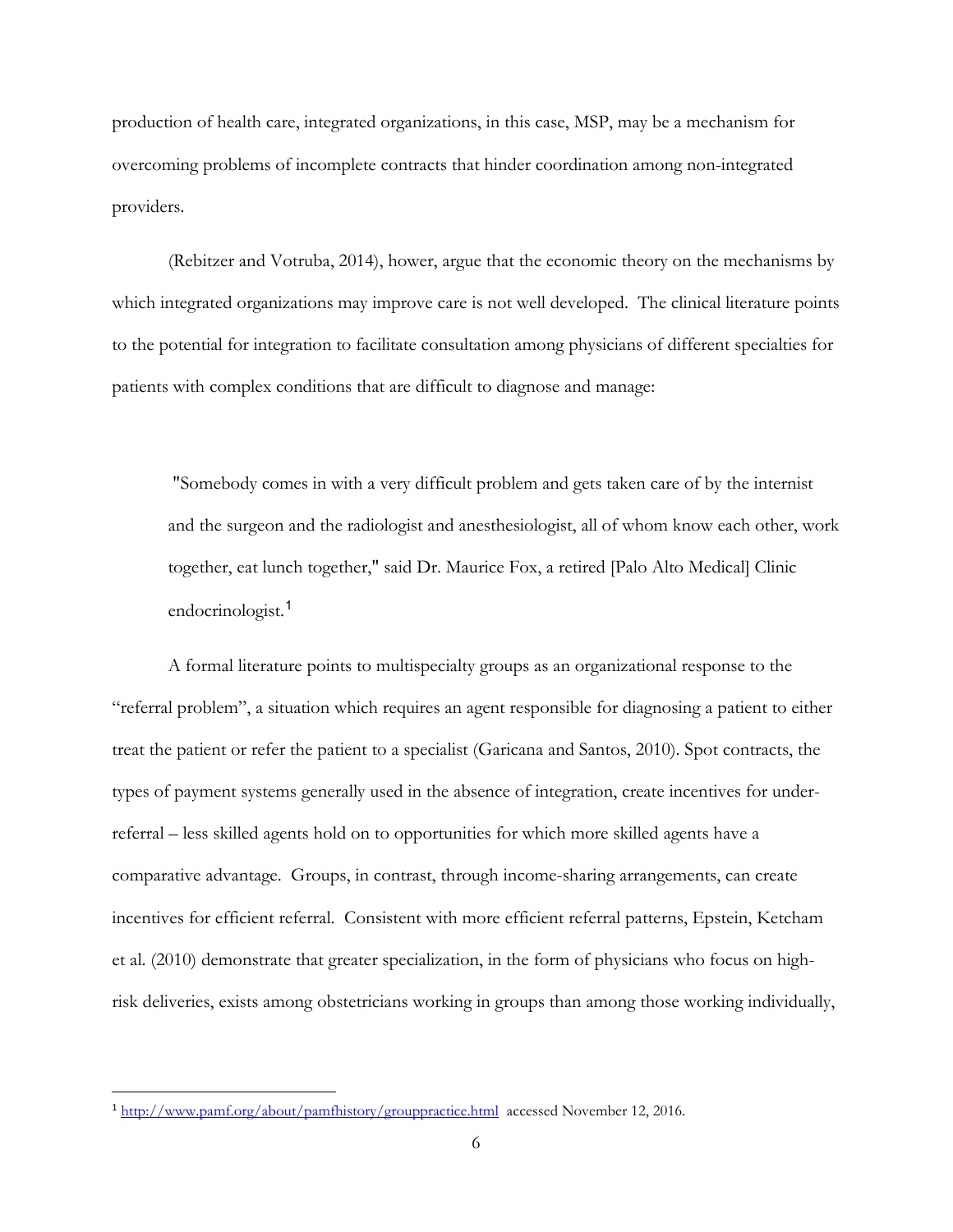and that greater specialization leads to better matching of patients to physicians and improved health outcomes.

Group practice, whether single or multispecialty, may also generate economies of scale or scope. Since many of the costs of monitoring new evidence and implementing appropriate changes in response have components that are fixed across multiple doctors, economies of scale likely exist in accessing and internalizing evidence about new medical treatments and technologies. In a study gathering qualitative evidence on group formation, some physicians expressed the view that groups need to be at least moderately sized "to create organized processes that will improve care" (Casalino et al., 2003). The high fixed costs of information technology, such as the implementation of electronic medical records, is another potential source economies of scale (Gans et al., 2005). While these examples are driven in part by group size and, thus, are not restricted to multispecialty, as opposed to single specialty group practice, multispecialty group practices are often larger and able to spread very high fixed cost investments over an even larger number of physicians or may be able to take advantage of complementarities across specialties in improving processes of care. Previous work has reported apparent economies of scale in physician practice size (e.g. (Bradford and Martin, 2000), although has not identified the specific source of these differences.

While these theories point to the potential for efficiencies associated with mulitspecialty group practice, thre are also reasons why these efficiencies may not materialize. First, large physician groups have greater difficulty translating group incentives to the behavior of individual practitioners and weaker individual-level incentives may lead to less effort (Gaynor et al., 2004; Gaynor and Gertler, 1995), making it difficult to achieve any potential increases in efficiency. Relatedly, qualitative interviews point to a lack of a tradition of organizational leadership roles among physicians and, correspondingly, a lack of compensation systems that reward physicians for organizational leadership (Casalino et al., 2003). Physicians also often cite a desire for autonomy and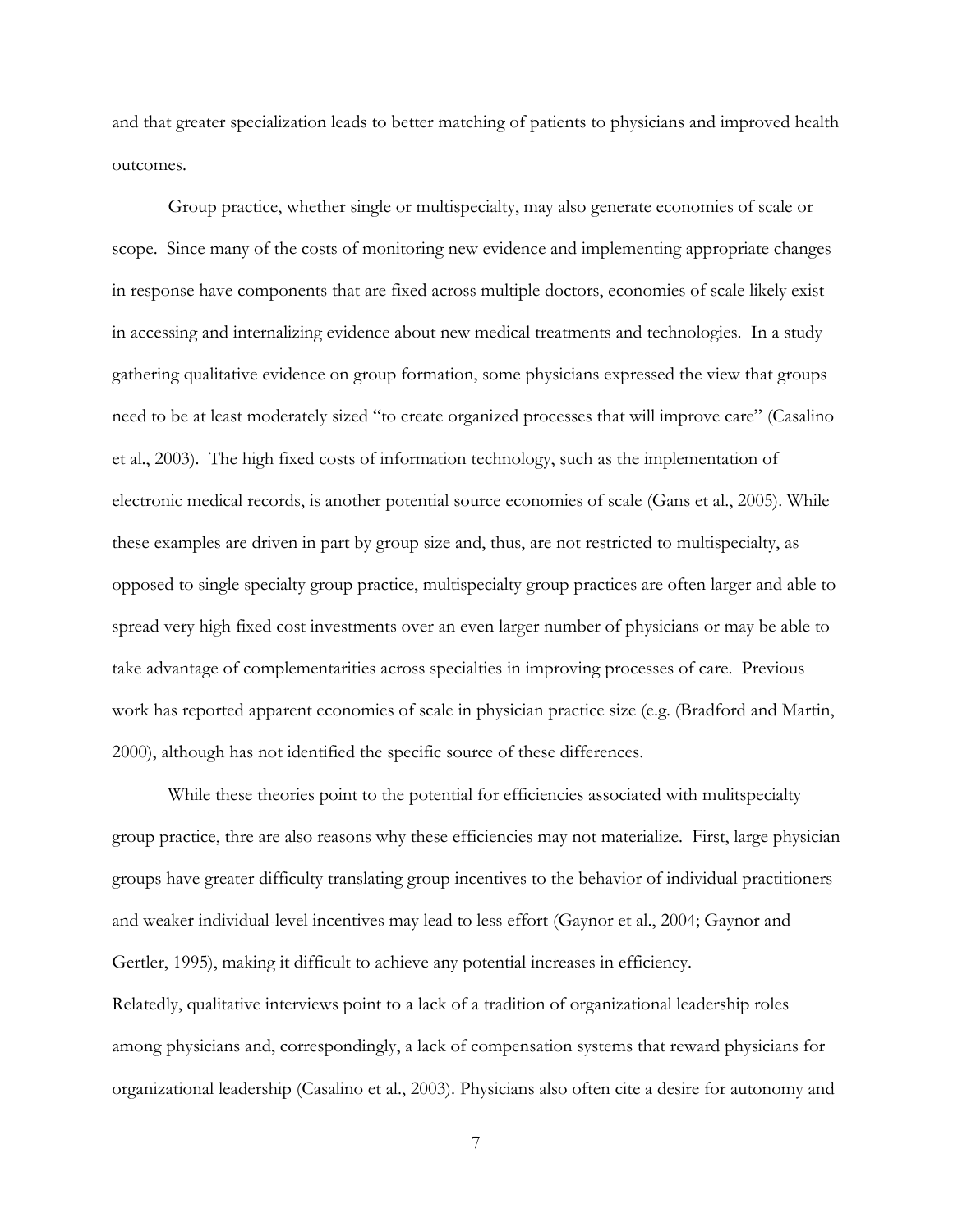difficulty in cooperating with each other as barriers to forming groups (Casalino et al., 2003). These factors may hinder the ability of larger multispecialty groups to drive the types of substantive changes in care delivery that may be necessary to achieve the gains from greater coordination. The existence of these types of costs suggests that multispecialty groups will form when the benefits in the form of greater profitability due to coordinated production are relatively large. They also help to explain the observed heterogeneity in the decisions of small groups or individuals to form multispecialty organizations since these costs are likely to vary across individuals and small groups. Finally, economies of scale and scope may be limited. A comprehensive review found limited evidence on the existence of scope economies and suggested that any scale economies appeared to be reached by a group size of about  $10 - \text{far smaller than most of the multispecially group practices}$ observed in the market (Burns et al., 2013).

The impact of larger, more integrated organizations on health care delivery also likely depends on the financial incentives facing organizations. When delivery organizations receive feefor-service payment, they have incentives to provide more services and more profitable services. Under payment schemes, such as capitation, in which they bear the financial risk associated with greater utilization, in contrast, using fewer services and fewer costly services increases profitability. Thus, how organizations are paid may determine how they use any advantages related to coordination or economies of scale to increase profitability. For example, larger groups may be able to respond more effectively to FFS incentives by investing in and using ancillary services that support large profit margins (Casalino et al., 2003), effectively increasing total cost of care. In contrast, groups paid by capitation or other risk-bearing payment forms would have incentives to use these types of services more parsimoniously, effectively lowering cost of care. Thus, the extent to which and how organizations use greater coordination among physicians to increase profits depends on the financial incentives facing the organization.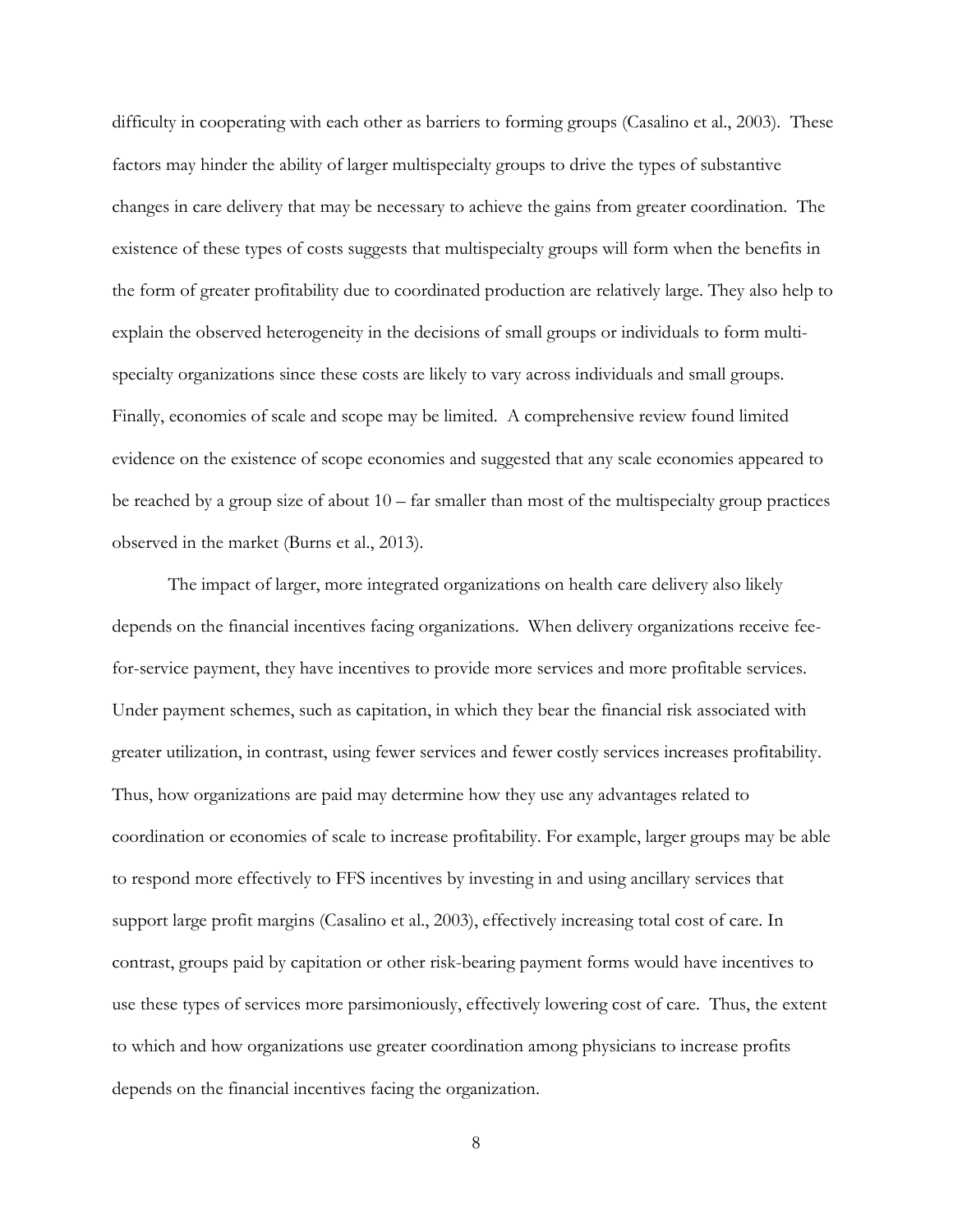In this paper, we study traditional Medicare, a setting in which physicians are paid largely by fee-for-service, suggesting that greater coordination will lead to greater use of more and more profitable services that are billed by the organization. Yet, many physicians serve patients enrolled in Medicare Advantage plans as well as traditional Medicare, and there is evidence that practice styles developed in response to incentives created by both Medicare Advantage enrollees and Accountable Care Organizations spill over into outcomes for patients in the practice whose costs are not reimbursed under these organizations (Baker, 1997; Chernew et al., 2008; McWilliams et al., 2013). This suggests that it is costly to distinguish between patients within a practice covered by different types of insurance and that therefore, FFS financial incentives may be blunted in settings where physicians are treating both managed care and FFS patients.

Finally, research in industrial organization also emphasizes strategic rather than efficiency motivations for vertical integration – integration can be a tool for consolidating or extending market power (Whinston, 2007). In other words, firms may not integrate with the objective of increasing health care efficiency, but rather for charging higher prices or influencing referral patterns. While there is little evidence on the competitive effects of multispecialty groups, research from physician and hospital markets suggest that these types of motivations for integration are important. Larger physician groups charge higher prices (Baker et al., 2014b; Dunn and Shapiro, 2014) and vertical integration between hospitals and physicians also leads to higher prices for hospital services (Baker et al., 2014a). In a review of the literature on physician organization, Burns and coauthors conclude that the scale and scope economies of physician practice are limited and suggest that market power is a primary motivation (Burns et al., 2013). Thus, integration may not necessarily lead to greater efficiency in the production of services if the primary motivation for integration is to increase market power. Our analyses of claims of Medicare patients will, however, pick up only utilization differences, not price differences, since Medicare operates under administered prices.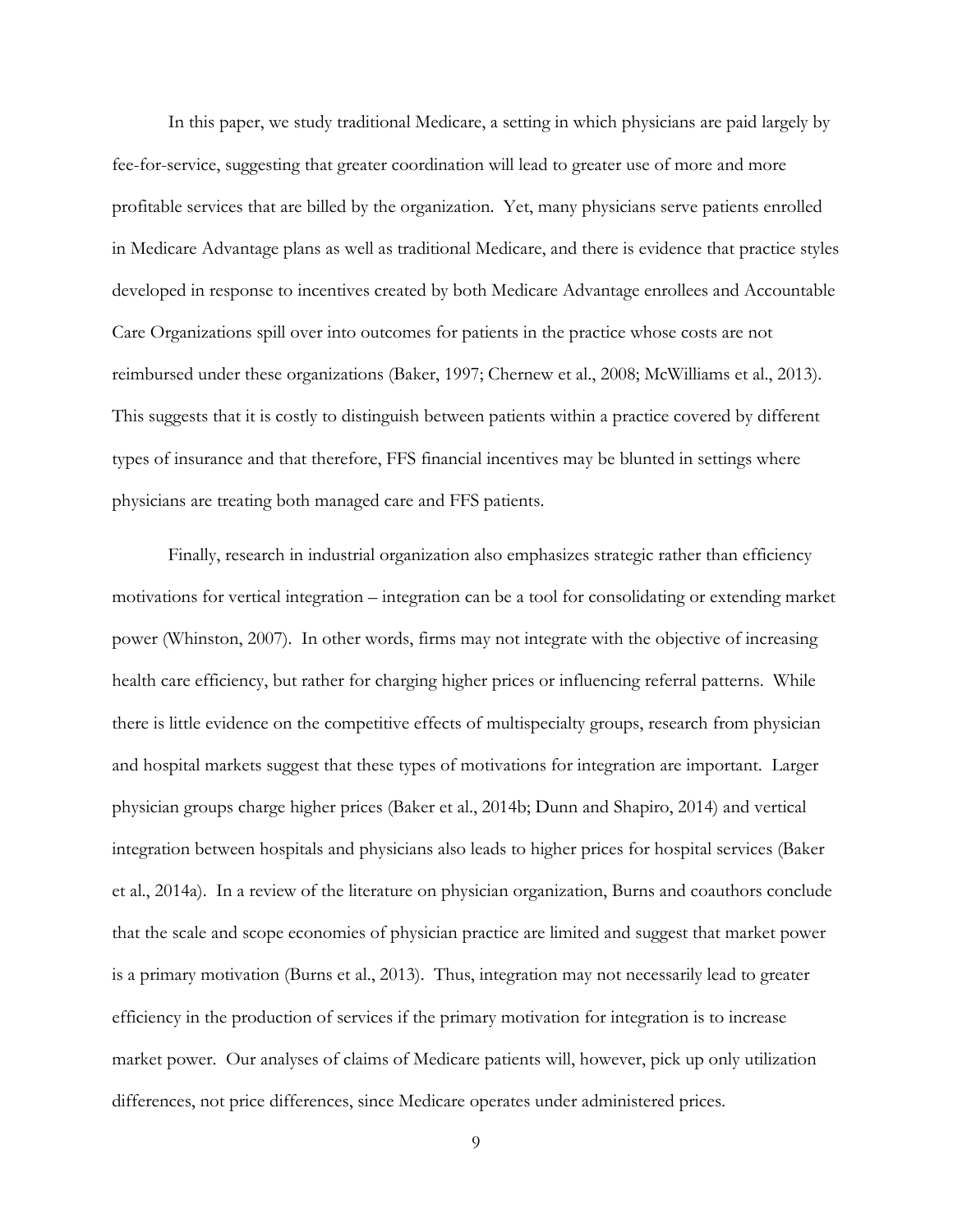In summary, our theoretical framework suggests that, while MSP may allow physicians to provide services more profitably through greater care coordination across physicians, the implications for expenditures, particularly for physician services are not straightforward. In particular, fee-for-service payment may create incentives for physicians to leverage greater coordination to provide more services, particularly those that are both beneficial for patients and generate payments for physicians. To the extent that larger MSPs are more likely to have riskbearing payment contracts for at least of subset of their patients, however, may dampen these incentives by making greater utilization less profitable for at least a subset of patients. In the end, the effects of MSP on health care delivery is an empirical question.

### Data

We use data from Medicare claims for 1999-2010. Our data contain information about all Medicare-billed services provided to a 20% random sample of traditional (fee-for-service) Medicare beneficiaries during this time period. We use claims from physician offices, hospital outpatient departments and inpatient hospitalizations.

### *Study Sample*

As described in more detail below, most of our analyses use only a sample of geographic movers. Beneficiaries are classified as geographic movers if their hospital referral region (HRR) of residence changes during the financial year (between April  $1<sup>st</sup>$  of year t and March  $31<sup>st</sup>$  of year t+1) as defined by IRS records. We develop our sample following the sample restrictions of (Finkelstein et al., 2016). We retain individuals over age 65 and under age 99, and those with both Medicare Part A and Part B coverage but who are not enrolled in Medicare Advantage for each month in the data. Those beneficiaries with more than one move are excluded to provide cleaner "before" and "after" move periods. Also following Finkelstein et al. (2016), for movers, we compare the share of claims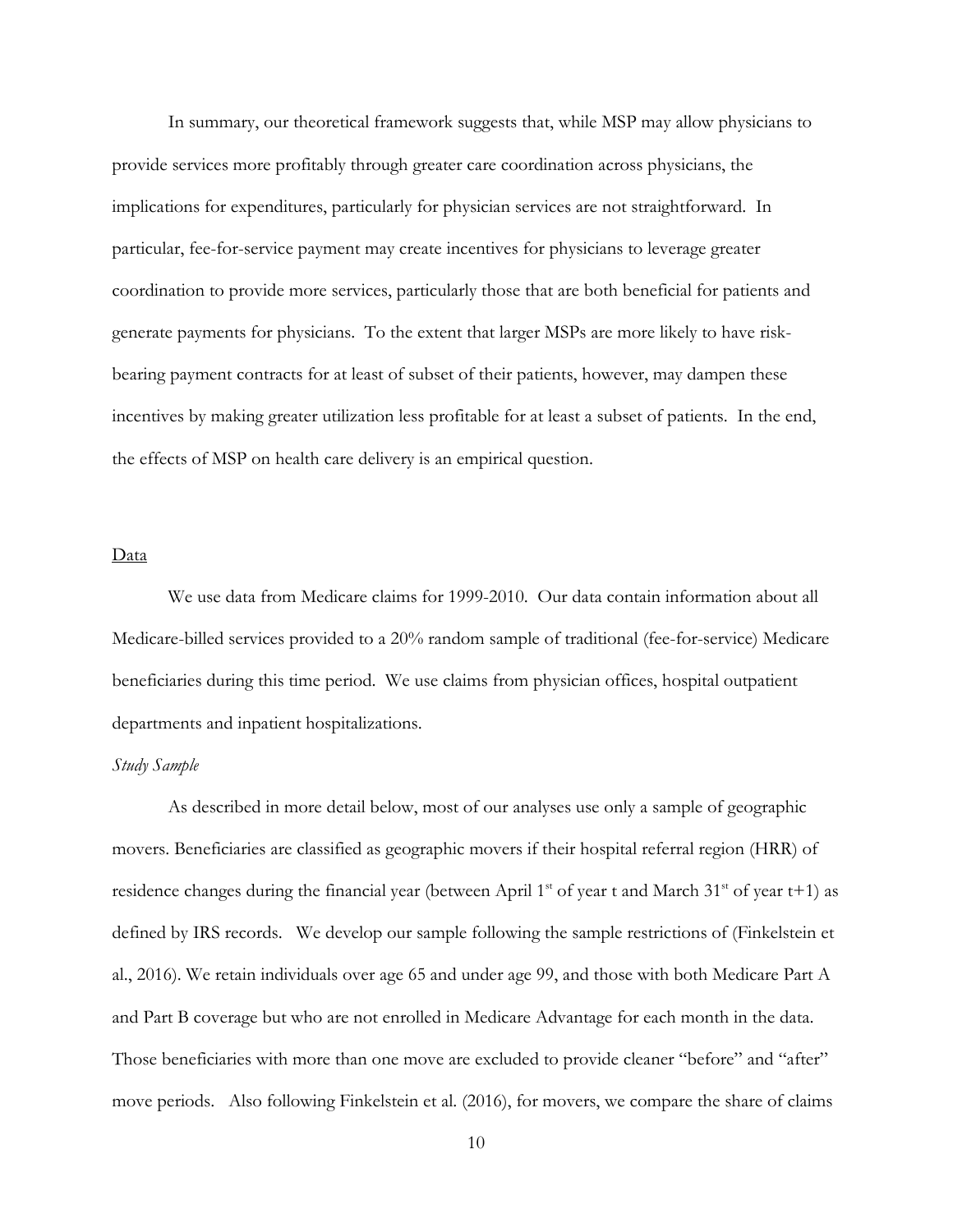in the destination HRR before and after the move, and drop those patient-years where the difference is less than 0.75. This restriction is meant to exclude those who divide time between two residences and those who do not physically move to a new location but have some reason to change their IRS address. For comparison purposes, we also retain a 25% random sample (of the 20% Medicare sample) of non-movers. Non-movers are defined as those observed always residing in the same HRR.

#### Measures

### *Identifying Physician Practice Type*

We use Medicare claims to characterize physician practice types. The Medicare claims data include the physician's unique identifier, tax ID number of the practice that the physician is affiliated with, and the physician's specialty. Following previous work (Baker et al., 2018, 2014b), we identify physicians reporting the same tax ID numbers on their claims as part of the same practice. In this study, we restrict our analysis to practices with at least one primary care physician, where primary care physicians, as defined by CMS, are those reporting specialties of general practice, family practice, geriatrics and internal medicine. We use the information on physician specialty and the tax ID-based practice definition to classify practices into two groups: (1) single specialty primary care practices (SSPs) and (2) multispecialty practices (MSPs). SSPs include both solo and group primary care practices. For this study, multispecialty groups must include at least one primary care physician (since we assign patients to practices based on where the patient receives most of his primary care) and at least one physician specializing in something other than primary care.<sup>[2](#page-12-0)</sup>

<span id="page-12-0"></span><sup>&</sup>lt;sup>2</sup> Physicians can have multiple specialties listed in the data and we use only that specialty of the physician that accounts for the maximum number of claims. Physicians with specialties identified as pediatrics, multispecialty group, osteorelated, other surgery unmatched, and other unmatched specialties were removed from the sample.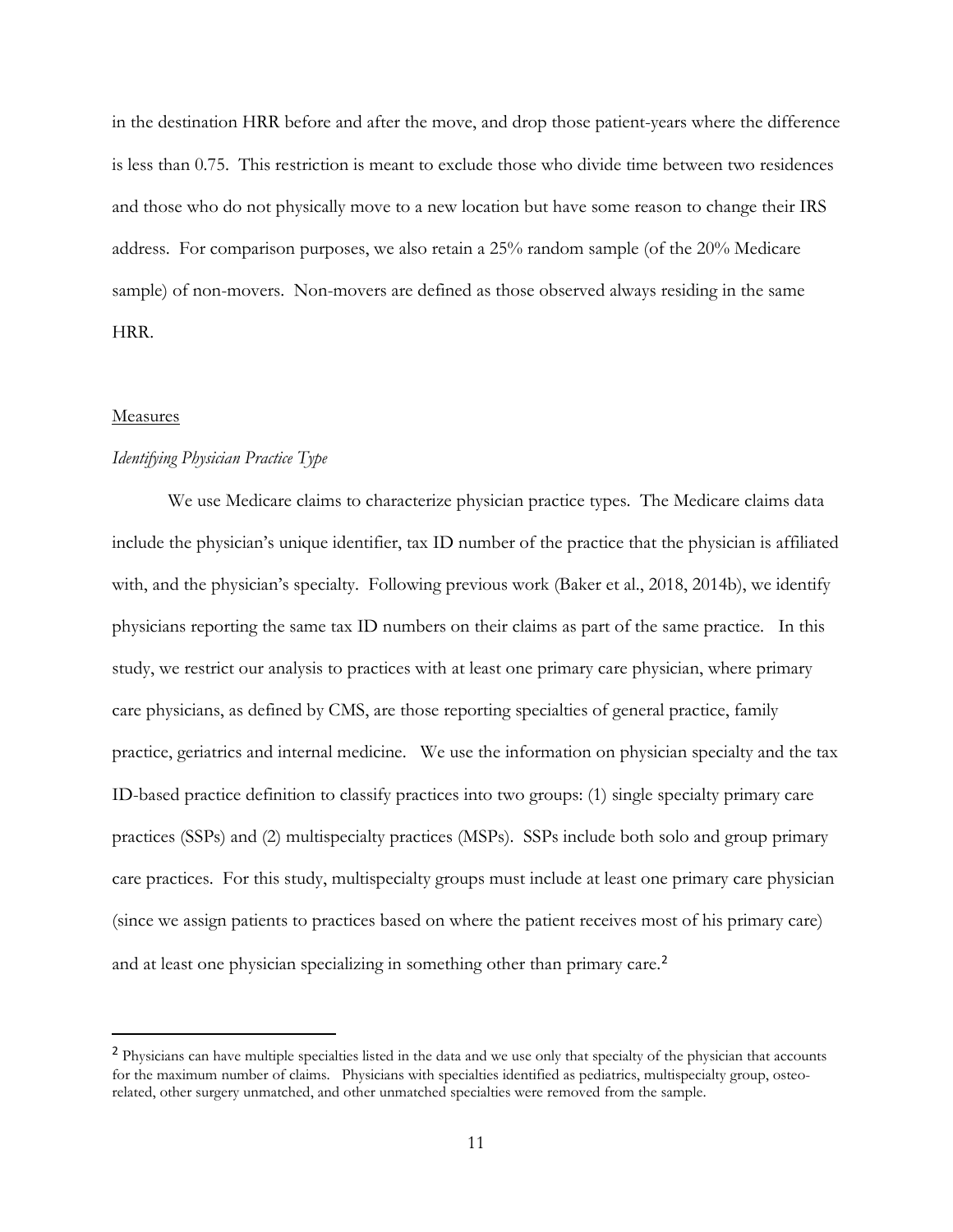Claims for all beneficiaries in the 20% Medicare sample are used to categorize practice types and to construct a measure of the total number of physicians in each practice. In prior work, we concluded that the 20% sample will include the vast majority of physicians providing services to Medicare patients (Baker et al., 2018). For example, we found 566,149 unique physician ID's in the 2010 data. This is consistent with other calculations that, though done in a slightly different way, reported the number of physicians appearing in the 2010 100% sample of Medicare claims (Welch, Cuellar et al. 2013). [3](#page-13-0)

We follow the Accountable Care Organization (ACO) assignment strategy to assign patients to primary care physicians and thereby practice type (CMS, 2014). Patients must be assigned to a physician in order to track an ACO's performance and CMS provides rules for that assignment when patients see physicians in multiple practices. In our setting this assignment strategy simply requires that a patient's home practice is the practice in which she has the maximum charges by a primary care physician in a particular year. For geographic movers, we assign the beneficiary to a practice in both the year before and the year after a geographic move. Because we know only the year of the move and not the exact date, we exclude the year of the move from the analysis and only examine outcomes in the year before and the year after the move.

#### *Dependent Variables*

Key outcome variables include expenditures incurred for physician services, outpatient visits and inpatient visits. We construct these variables by summing expenditures from claims files within the year before the move and within the year after the move. Expenditures include those from the

<span id="page-13-0"></span><sup>&</sup>lt;sup>3</sup> As a further way of gaining information about the completeness of the 20% sample data, we computed the number of unique physician IDs in the 2010 5% sample of Medicare claims. We found 94% of the total in the 20% sample were also found in the 5% sample. Because nearly all of the physicians identified in the 20% sample are also identified with only the 5% sample, we take it as unlikely that there would be a large number of additional physicians providing services to Medicare patients that are not represented in the 20% sample.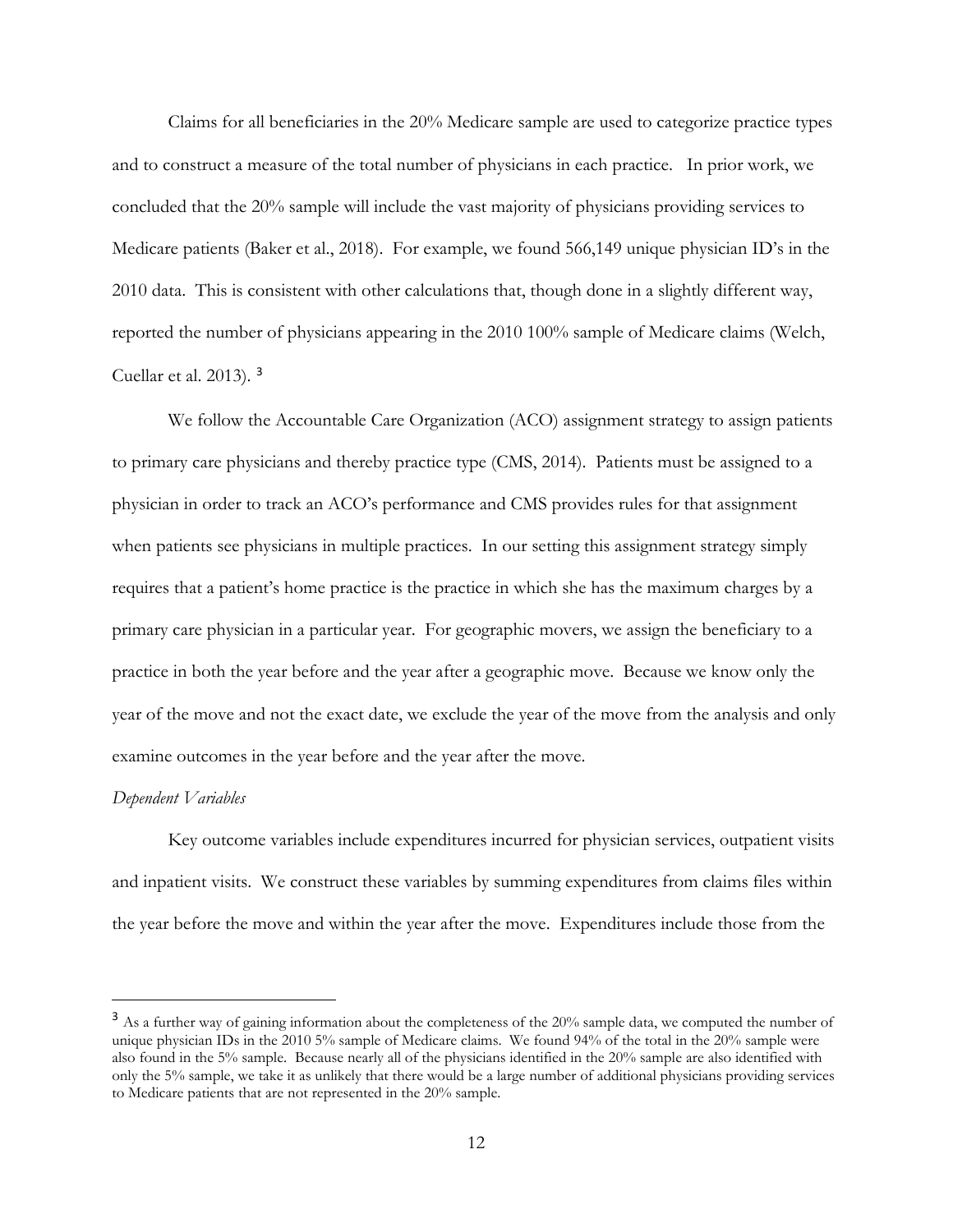practice assigned as the patient's home practice as well as those from practices other than the patient's home practice. Total expenditure measures include expenditures on physician and other provider visits, outpatient visits, and hospitalizations, including both Medicare- and beneficiaryfinanced components of expenditures. We also estimate separate models by expenditures type (physician, hospital and outpatient) and examine measures of health care use including indicators of whether the patient was hospitalized one or more time or 2 or more times in a given year.

#### *Control Variables*

The claims data provide information on demographics and health status. Demographic variables include age, sex, and race (white or non-white). We also control for the presence of chronic conditions including diabetes, heart disease, kidney disease, heart failure, atrial fibrillation, COPD, asthma, arthritis, hypertension, and high cholesterol, as reported in the CMS Chronic Condition Warehouse data. In most of our analyses, we restrict the sample to one year before and after the move.

# Methods and Models

Our basic specification is a difference-in-difference model comparing, among Medicare beneficiaries who experience a geographic move, those who do and do not switch practice type after their move. Restricting our analysis to Medicare beneficiaries who move allows us to focus on a set of patients who must change primary care physicians for reasons other than their health status. A naïve model of the effect of practice type on outcomes using patients that switch to a different practice type in the absence of a move, in contrast, faces the problem of whether people who change practice types– say, those moving to a MSP from a SSP—differ from those who did not move in unobservable ways. Using a sample of geographic movers mitigates this selection problem because geographic movers must change their physician practice while those who do not move but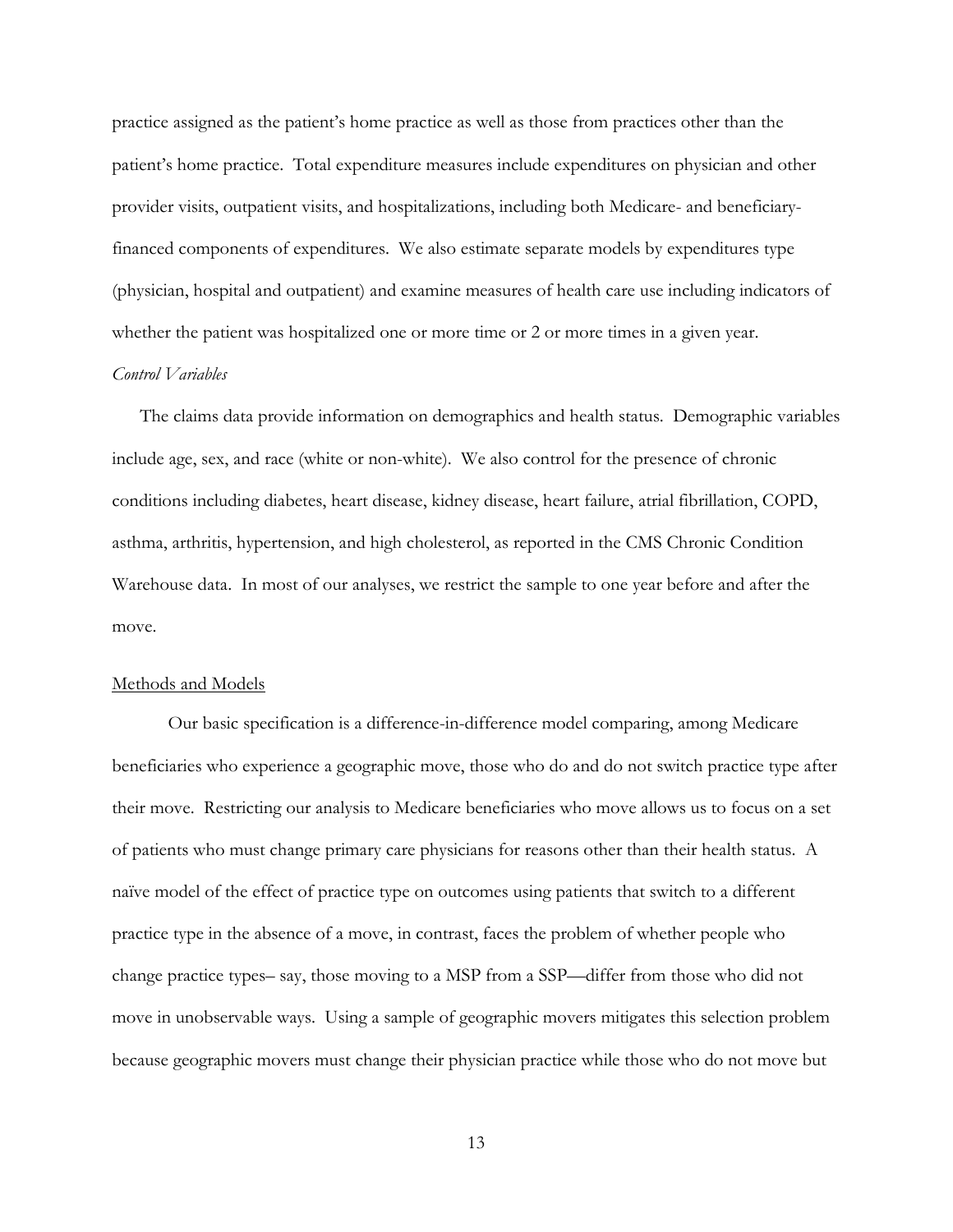change practices may be exceptionally motivated – perhaps by unobservable aspects of their health – to change practices and practice types.

Focusing on our sample of geographic movers, we limit the dataset to one observation for the year before the move (pre-period) and one observation for the year after the move (post-period), for each person and estimate the following model on two mutually exclusive samples of movers: (1) beneficiaries receiving care in a single specialty practice before the move and (2) beneficiaries receiving care in a multispecialty practice before the move.

 $Y_{ipat} = \beta_0 + \beta_1$ Switch<sub>i</sub> +  $\beta_2$ Post<sub>p</sub> +  $\beta_3$ Switch<sub>i</sub> \* Post<sub>p</sub> +  $X_{iapt}$ Y +  $\alpha_a * \tau_t$  +  $\varepsilon_{ipat}$  (1) Where i represents an individual, p represents whether the observation is the year pre- or post-move, a represents the geographic area as defined by HRR in the calendar year, and

t represents calendar year.

"Switch" turns on in both periods if the person switches practice type after the move, "Post" indicates that the observation represents the year subsequent to the move, and "Switch\*Post", the interaction of the two, represents the difference-in-difference estimate of the effect of changing practice type. We control for the time-varying characteristics of individuals as described above with  $X_{ipat}$ .

The model includes HRR\*Year fixed effects, allowing us to control for both fixed and timevarying characteristics of markets. We can include HRR\*Year fixed effects because the treatment, changing practice type, is not perfectly correlated with either area or calendar year. Because we are focusing on a sample of movers, each person in the dataset is observed in two geographic areas, an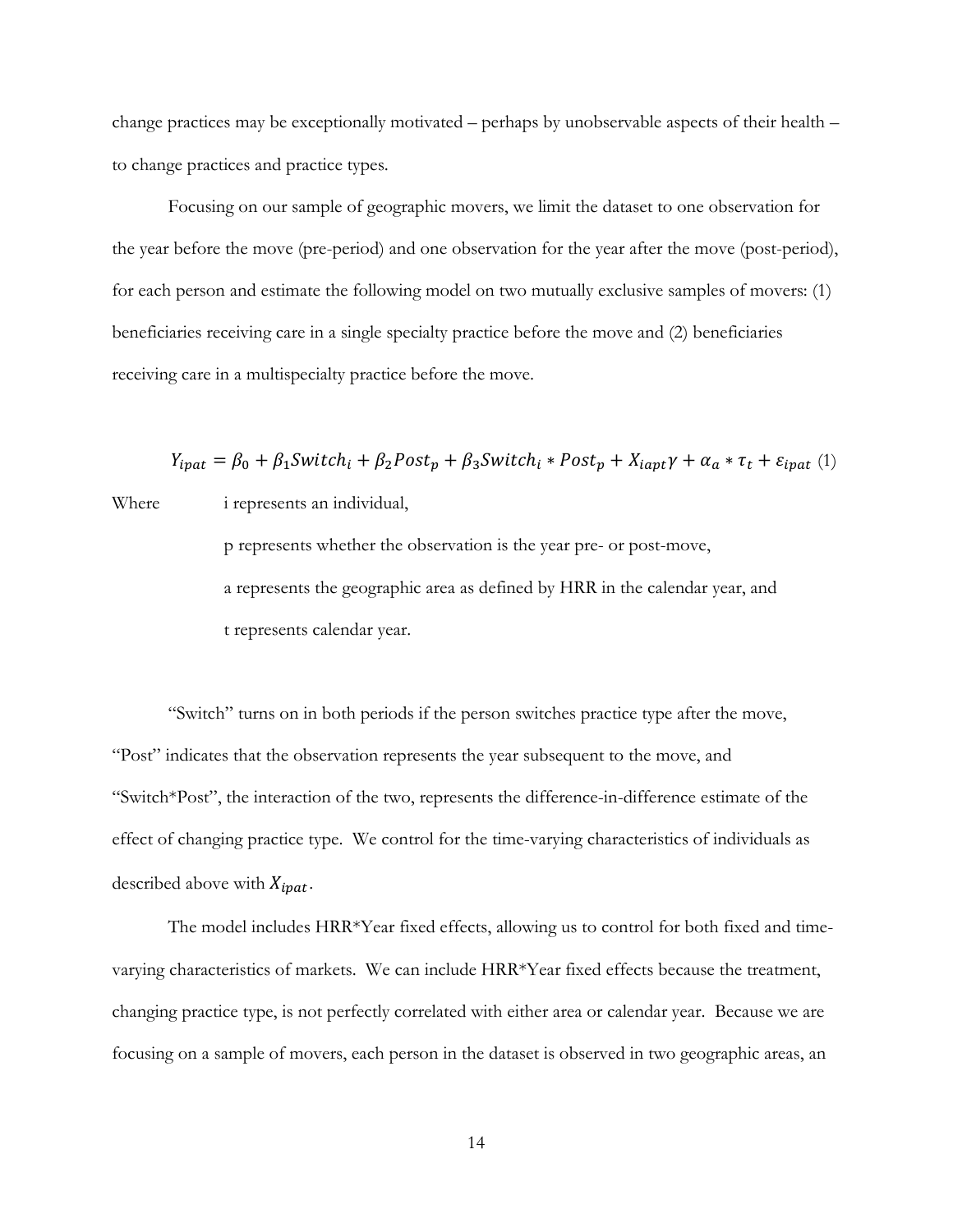"origin" and a "destination" HRR, and we observe some people moving to and others moving away from each HRR.

### *Instruments*

While limiting the sample to geographic movers mitigates selection driven by the types of patients who chose to change practices, movers must choose a new primary care physician practice after their move, creating the possibility of selection bias based on the types practices patients choose after the move. Additionally, because we do not observe the exact date of the move, we do not include data from the year of the move in our analysis. Thus, our estimates could also be biased if changes in health that occur around the time of the move – in this case an entire year – are correlated with choice of practice type in the new location.

To address potential bias due to demand-side selection of provider type after the move, we combine our difference-in-difference framework with an instrumental variables approach. Our instruments are based on the observation that people moving from the same HRR of origin may move to destination HRRs with differing distributions of practice types. We expect that the prevalence of different types of practices in the destination HRR does affect patients' choice of practice type but does not affect an individual patient's expenditures or outcomes through mechanisms other than practice type choice, conditional on including HRR\*Year fixed effects in the model to control for any changes in the local market.

Specifically, our instrument, Z<sub>iat</sub>, is the practice type share in the patient's post-move HRR. Z varies across, but not over time within individuals. The share of patients in each practice type in the HRR is calculated using the 20% sample of Medicare beneficiaries, and is not restricted to our sample of movers. In models of patients initially in SSPs and for whom a switch represents a switch to MSP, we instrument "Switch" with the share of patients in MSPs in the destination HRR in the year after the move. For those initially in a MSP, we instrument "Switch" with the share of single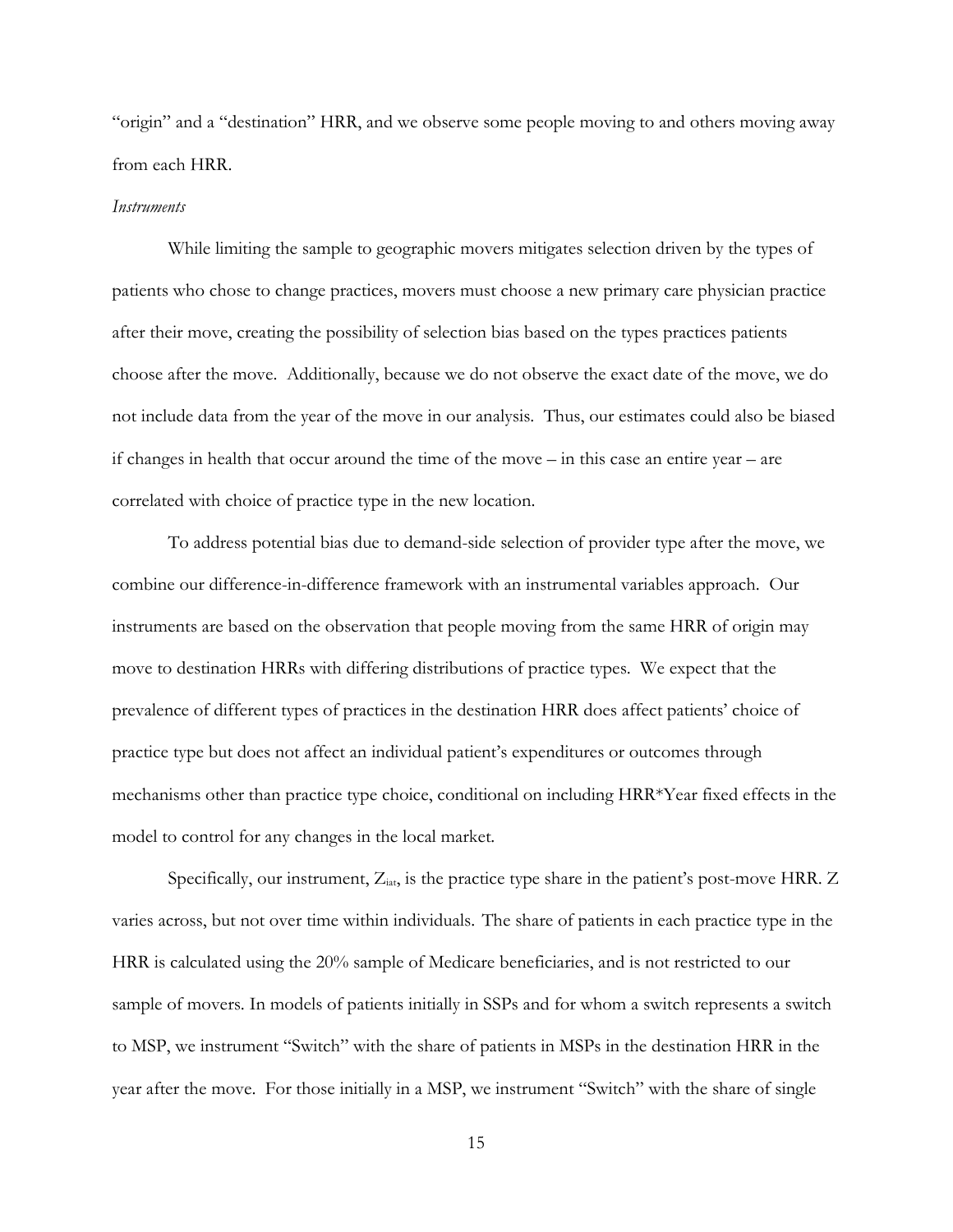specialty practices in the destination HRR in the year after the move. We then use those instruments interacted with the Post dummy as instruments for (Switch to MSP)\* Post and (Switch to Single Spec)\*Post.

The identifying assumption is that the practice type share affects expenditures and other outcomes only through its effect on the decision to switch practice types, conditional on the other variables in the model. But there are potentially important market factors that are not fixed over time that could be correlated with the prevalence of MSPs or SSPs in the market. For example, perhaps markets with an increasing prevalence of MSPs are also markets in which either insurer concentration or physician-hospital integration are increasing. If these other time-varying marketlevel changes affect expenditures and are correlated with the change over time in practice type prevalence, then our instruments would be invalid.

We address this concern by including HRR-by-year fixed effects in the model. Although our instrument, practice-type share, varies by HRR-year, we are able to include HRR-by-year fixed effects without introducing perfect collinearity because of the way we have structured the data and how we define our instruments. The instrument is based on physician practice organization in the patient's destination HRR. However, we use the patient's destination share to instrument for switch in both the origin and destination observations for each patient. This introduces variation in the instrument within each HRR-Year, breaking the perfect collinearity that would occur if the instrument was constant within HRR\*Year (as would be the case if the instrument were practice type share in the HRR of residence in the current rather than the destination year). This in turn allows us to include HRR-by-year fixed effects in the IV model. This is potentially very important since otherwise it would likely be impossible to control for all the market and other geographic factors that vary over time within HRRs and could be correlated with the share of practice types in an HRR and with patient treatment patterns.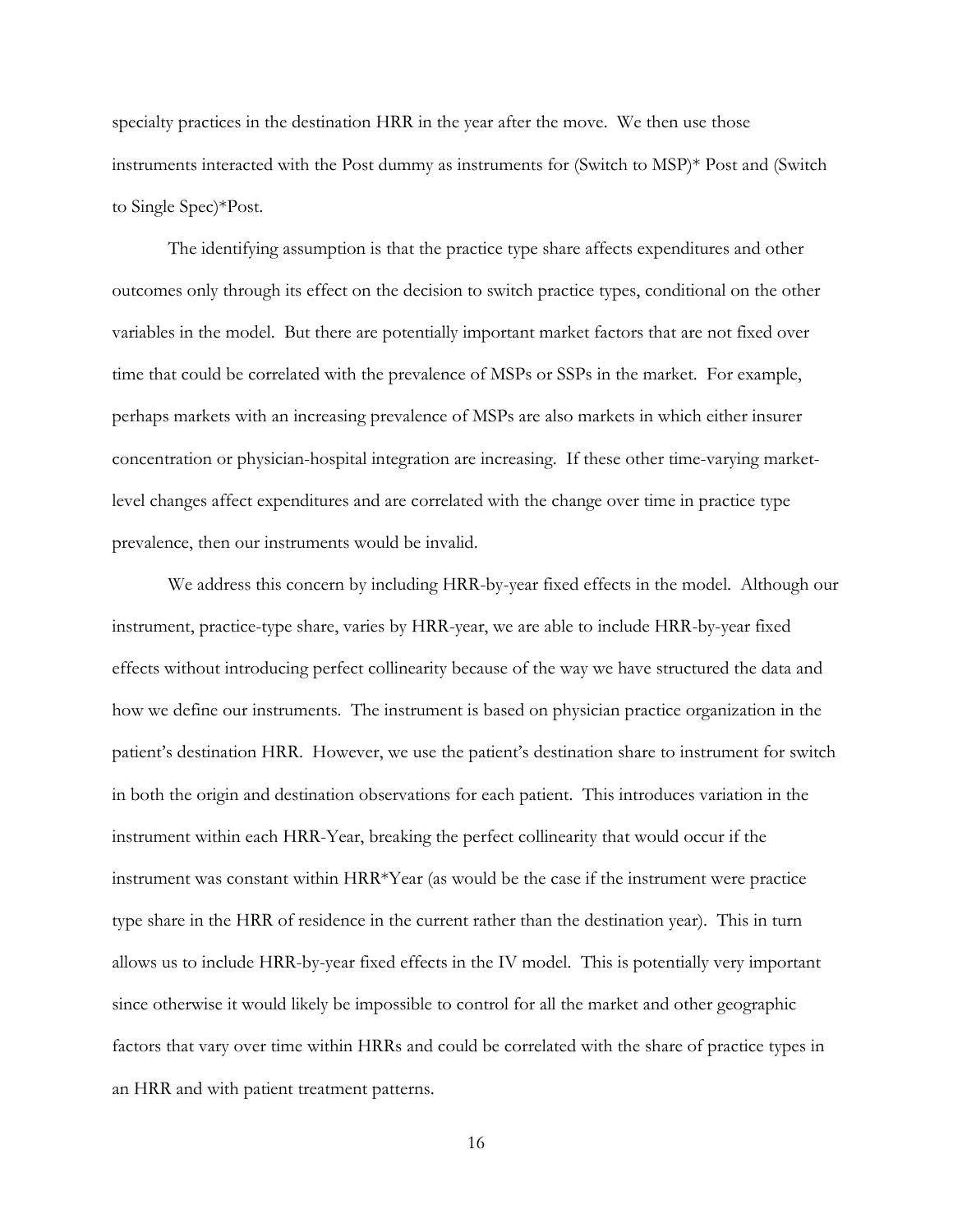In the discussion above, we have identified several sources of threats to identification. When presenting the results, we compare estimates from models with only HRR and year fixed effects with those from models with HRR-by-year fixed effects as well as estimates from models with and without instruments to determine the sensitivity of our results to alternative empirical strategies. We also present information on how movement of patients both in and out of HRRs allows us to use an HRR-year-level instrument while also including HRR by year fixed effects in the models.

# Results

We identified 119,272 movers, as defined above, during the study period. Table 1 presents characteristics of movers and a 25% random sample of people who remained in the same HRR during the study period. We find that movers are slightly older and more likely to be female and white. Movers, based on residence prior to the move, were more likely to be located in the south and the west than non-movers. Movers are slightly healthier than non-movers based on the average number of chronic conditions (2.00 for non-movers and 1.86 for movers), and movers are either equally or slightly less likely to have each of the conditions we examined.

A substantial number of people change practice type after a move. In Table 2a, which provides comparisons of the characteristics of patients based on their practice type before and after the move, we report the number of people in each group. Out of 119,272 geographic movers, 60% (40% plus 20%) and 40% (24% plus 16%) had primary care physicians in SSPs and MSPs, respectively, prior to the move. 36% switched practice type after the move with 20% moving from SSP to MSP and  $16\%$  moving the opposite direction.

The groups differ very little in their demographic characteristics including age, sex and race (Table 2a). Patients initially with MSP primary care physicians are disproportionately located in the Midwest. There is little difference in the pre-move health status of patients in the different groups.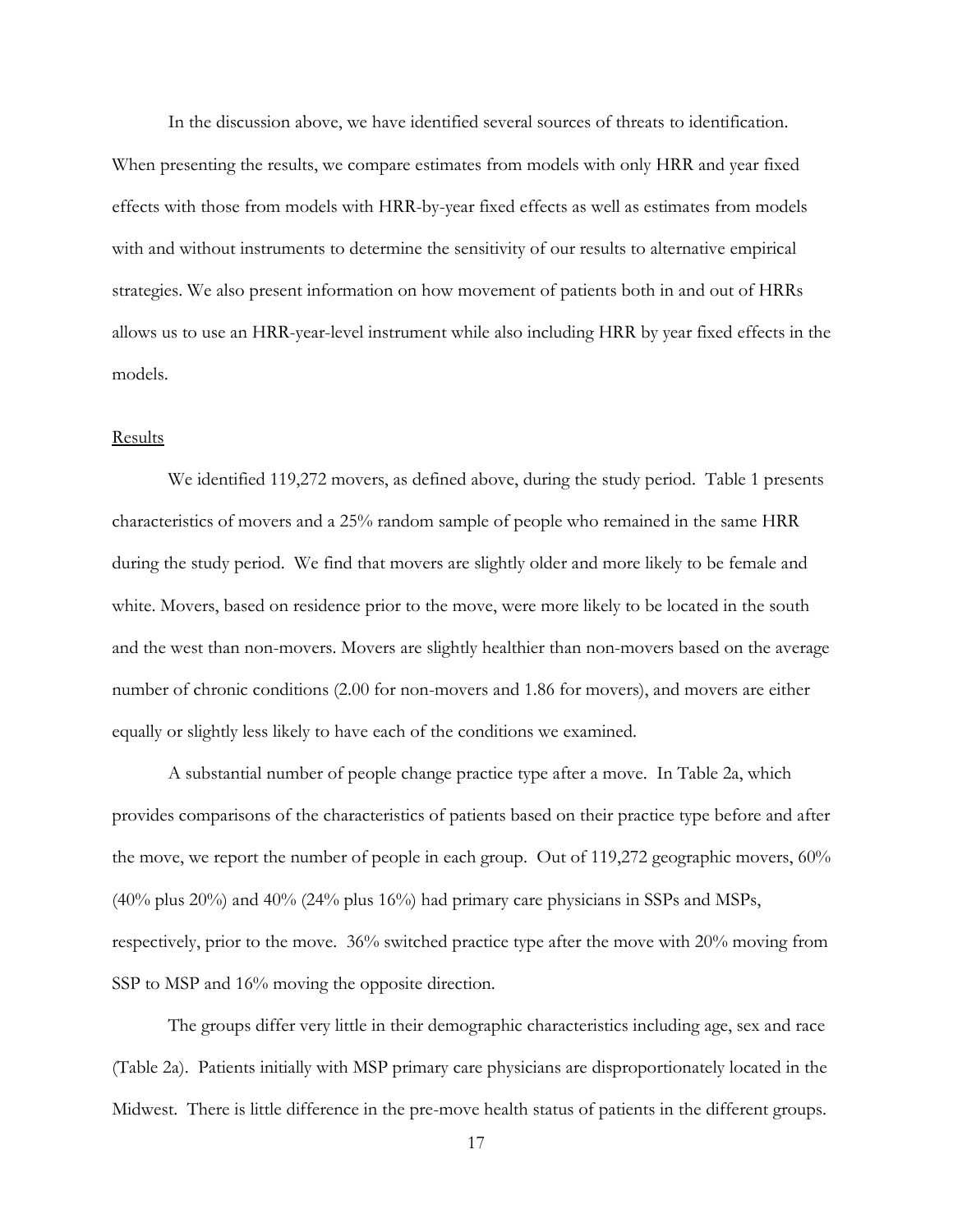Table 2b provides some information on the size and structure of the two types of groups – SSPs and MSPs. SSPs tend to be very small groups. Average physician group size is 5 to 6 members for patients seeing SSP primary care physicians. For patients seeing MSP physicians, in contrast, average group size is 80 to 100 physicians, representing an average of 6 to 7 specialties.

### *Effects of Practice Type on Total Spending*

Table 3 presents the estimates for the key variables of interest: the type of move variables interacted with Post, which capture the effect of each type of move, after the move, relative to patients who were cared for in the same type of practice both before and after the move. The OLS results indicate that moving to a MSP from a SSP is associated with a statistically significant and large (\$1,085) increase in total expenditures, while there is a small, positive but not statistically significant effect for beneficiaries moving the opposite direction Table 3 – Columns 1 and 2).

In Columns 3 and 4, we include HRR-by-year rather than HRR and year fixed effects to control for time-varying characteristics of markets that may be correlated with both patient choice of provider and health care use. We find little evidence, however, of bias from these types of factors. The estimates in models 3 and 4 from models including HRR by year fixed effects are very similar to those in columns 1 and 2 which include HRR and year fixed effects.

In columns 5-8 of Table 3, we present estimates from the instrumented versions of Models 1-4. The instrumented models address the possibility of bias generated by a correlation between unobserved patient characteristics that influence demand for medical care and practice type choice in the destination HRR. Due to the difference-in-difference design, the instrumented estimates address changes in patient health status. As discussed earlier, we instrument the switch indicator with practice type share in the destination HRR. The results indicate that this is an important source of bias. While the OLS results show an association between higher costs and being treated in a MSP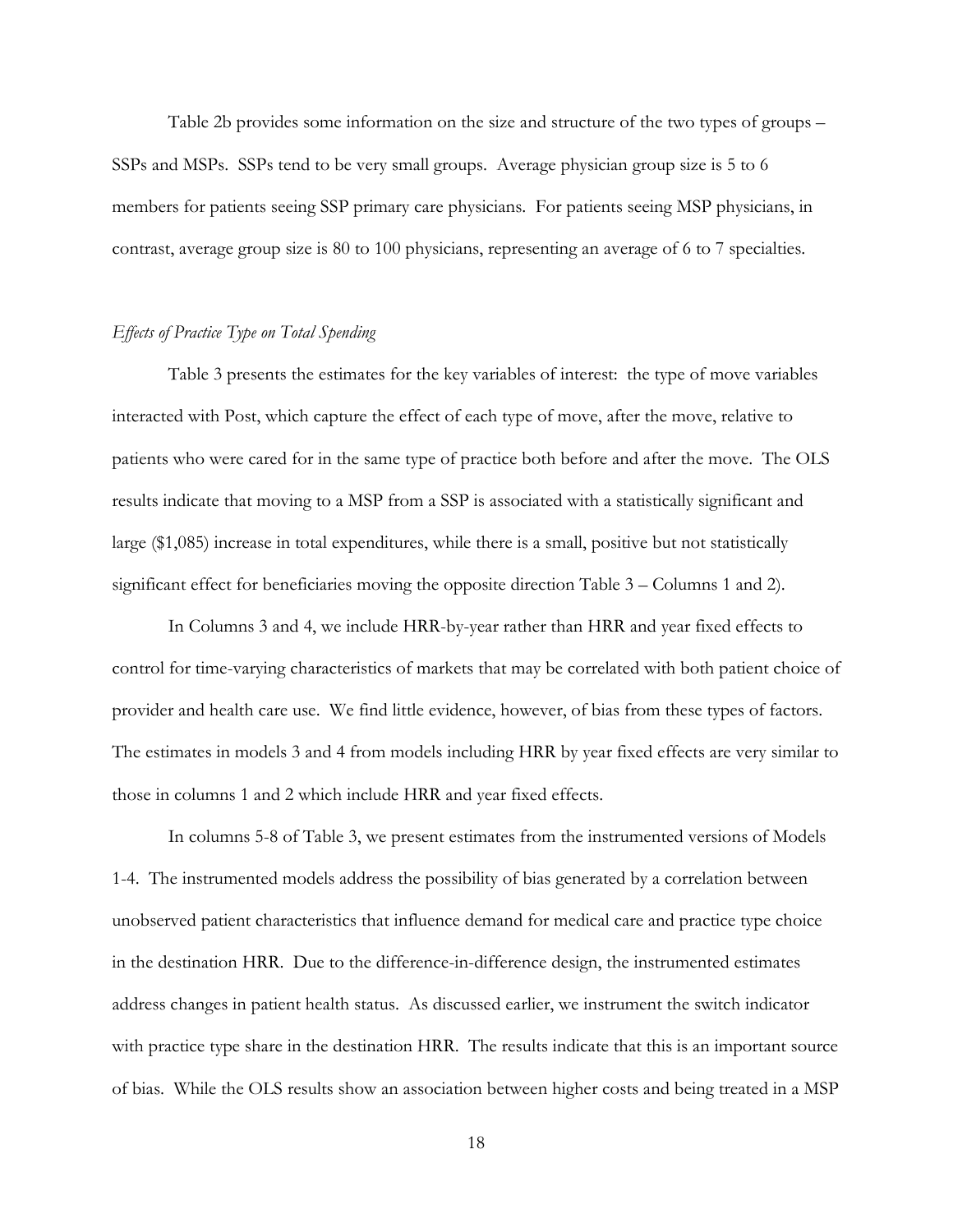practice (Table 3 – Column 1), the evidence from the IV models shows the opposite. In the IV specifications, moving to a MSP practice (Table 3 - Column 5) lowers expenditures by approximately \$1600, while the opposite direction move from a MSP to a single specialty practice (Table 3 – Column 6) increases expenditures by almost exactly the same amount. In summary, using instruments to control for endogeneity in patient choice of practice type reverses the direction of the estimate of the effect of changing from a SSP to a MSP and introduces symmetry in the estimates of switching from one direction to the other.

In columns 7 and 8 of Table 3, we reestimate the instrumented models, including HRR by year, rather than HRR and year, fixed effects. We find that the estimates are very similar to the instrumented estimates in columns 5 and 6. This is consistent with the results in columns 1 through 4, which indicate that within-market changes in supply-side characteristics are not an important source of bias in our analyses.

### *Identifying Variation*

As discussed earlier, while we focus on movers to generate arguably exogenous sources of changes in practice type, our differences-in-differences strategy faces potential bias from both demand and supply side sources. From the demand side, patient decisions regarding practice type, conditional on moving, may be correlated with difficult-to-observe changes in their health status. For example, among those who move, people with worsening chronic conditions may be more likely to choose a multi-specialty practice in their new location. From the supply side, changing market characteristics, such as increasing insurer concentration, may be correlated with both changes in practice types and patient expenditures. Because we focus on movers, the structure of our data allows us to address both sources of bias. We instrument patient switching with the share of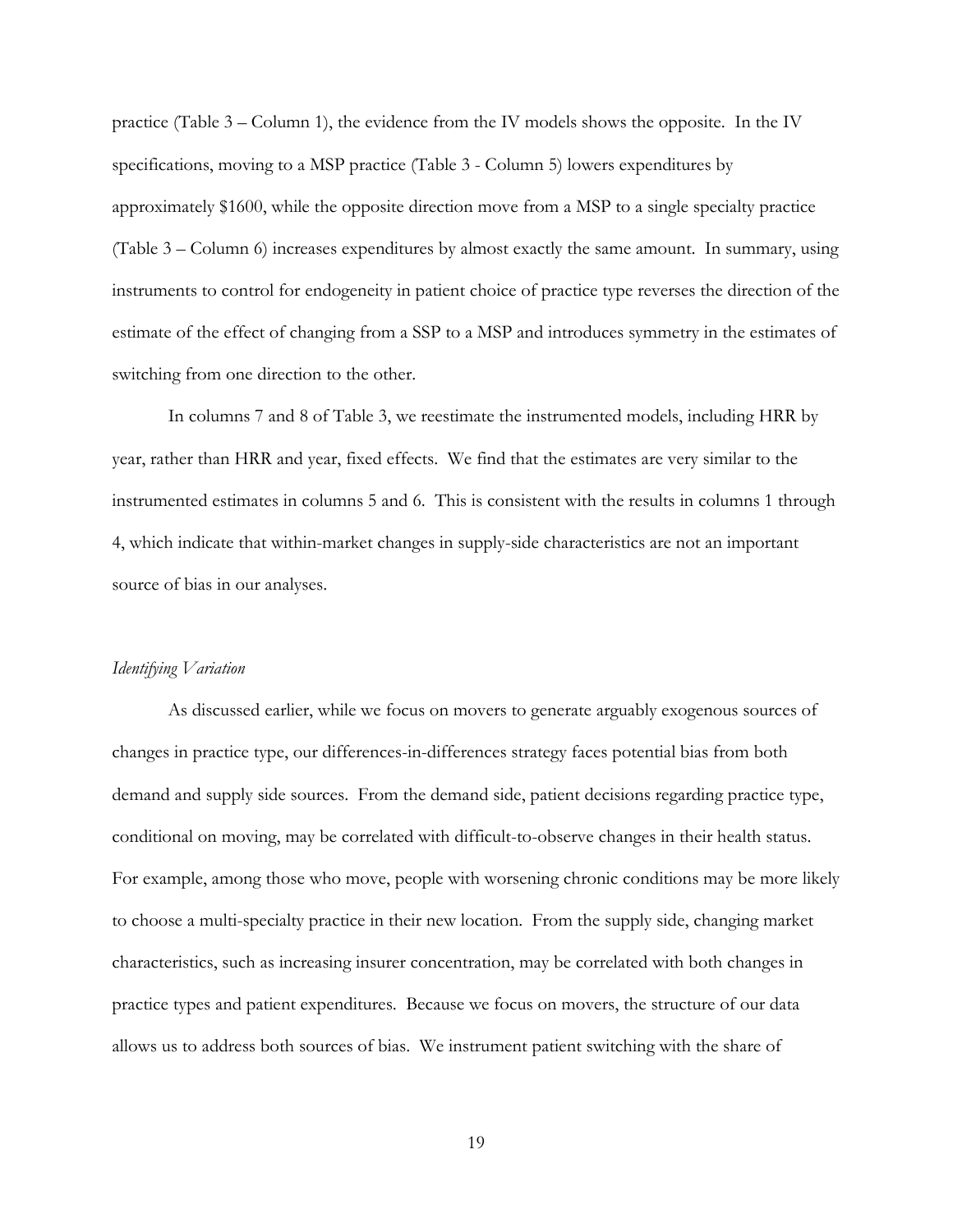practices of a particular type in the destination HRR to address patient selection into practice type, and we include HRR by year fixed effects to control for changing market characteristics.

We are able to adopt both strategies simultaneously because our instrument is not perfectly correlated with the HRR by year fixed effects. More specifically, the identifying variation is of two types. First, there is variation due to the fact that two individuals may move from the same HRR in the same year to different destination HRRs; therefore the instruments based on the practice share in the destination HRR vary within the Origin HRR\*year combination. Second, identifying variation occurs when, in a given HRR and year, we observe one beneficiary moving into that HRR and another mover moving out. This creates variation within the HRR\*year since the practice share instrument for movers who moved into that HRR is based on the practice share of the current HRR, while the instrument for movers who move out of that HRR is based on the practice share in their new location. Importantly, in this case there is also variation within the HRR\*Year in the share\*post instrument because some movers in the HRR\*Year are in the pre-period and others are in the post-period. In short, our ability to control for both demand -and supply-side sources of bias is based on the fact that we observe market conditions (by controlling for HRR\*Year) for patients both leaving and arriving in a given HRR in a given year, allowing us to control for time-varying market characteristics. The variable we are instrumenting for, in contrast, is a person-level characteristic (whether the person switched practice type after the move) which is held constant in both periods in which we observe an individual even though their geography is changing.

Identification is, thus, dependent upon observing many different HRRs as both origin and destination locations for patients. In Table 4, we present evidence on the extent to which this type of variation exists in the dataset. We observe an average of 65 people in each HRR-year. HRRyears are usually observed as both destination and origin locations. In a given HRR, on average, forty-six percent of these observations are as on origin HRR and 54% are as a destination HRR.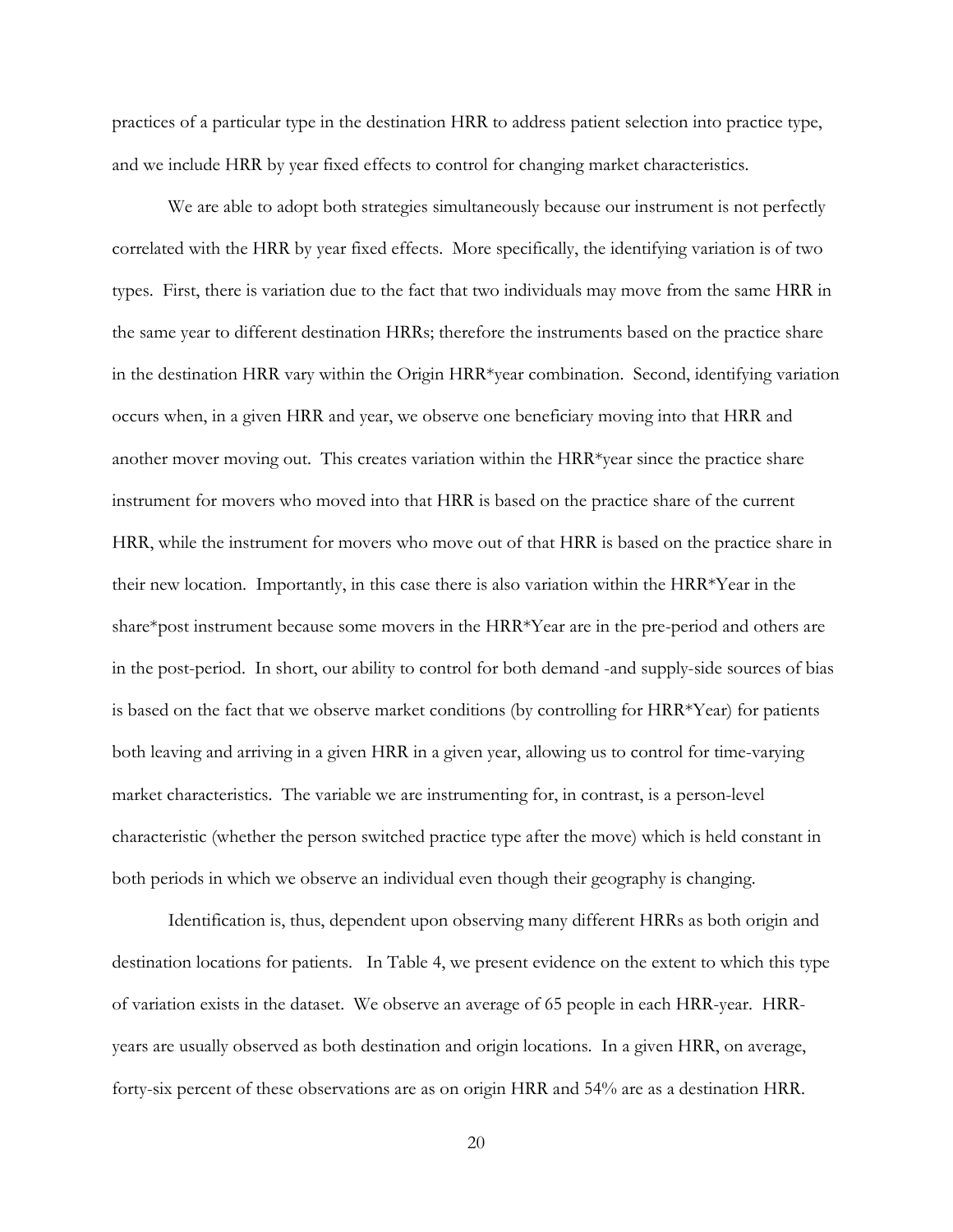For a given HRR in a given year, patients come from and move to many different locations. When an HRR-year is observed as an origin, it has on average 38 different destination. When an HRR-year is observed as a destination, patient come from an average of 52 different origins.

Appendix Table 1 presents the first stage results for the IV model. The instruments are highly predictive and easily pass the weak instruments test.

### *Interpreting the Differences between the OLS and IV Estimates*

Figures 1 and 2 provide a graphical representation of the difference between the OLS and IV results. In all cases, health expenditures increase after the move. (Note that the estimates in the figure are not adjusted and part of the increase represents the aging of the sample over the study period). Focusing on observed switching from SSP to MSP (Figure 1 – Top Panel), the increase in expenditures associated with the change to MSP is driven by the relatively large increase in expenditures among patients who change to MSP – an increase of \$4,514 to \$7,986. The corresponding change among patients who do not change practice type – they remain in an SSP – is an increase of \$4,402 to \$6,749. Thus, the positive OLS estimate of the effect of MSP is driven by the larger increase in expenditures among those who actually enroll in MSPs after the move. The graph in the bottom panel of Figure 1, which is based on the predicted probability of enrolling in an MSP, provides a different story. This figure presents average expenditures for the  $1<sup>st</sup>$  and  $4<sup>th</sup>$  quartiles of the predicted probability of enrolling in either a SSP or MSP based on the share of a given type of organization in the destination HRR. The increase among those likely to stay in SSP is larger than the increase in spending among those likely to change. This dynamic underlies the IV estimate of a negative effect of MSP on spending. The dynamic is similar for beneficiaries who are in MSPs prior to the move (Figure 2). The change in total expenditure between the pre- and post-move time periods is similar for the two groups based on their observed switching behavior. The difference in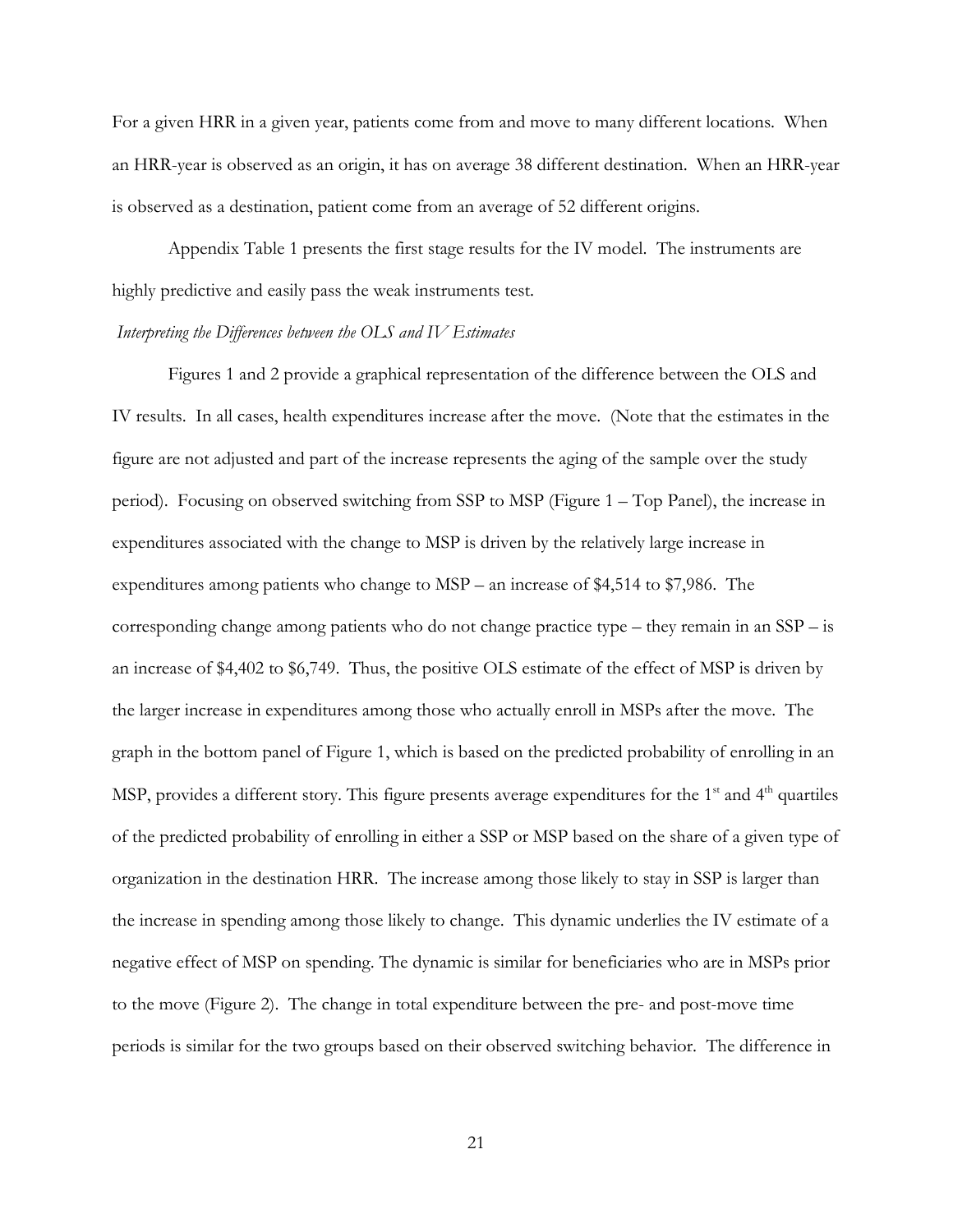changes over time is greater between the two groups, in contrast, based on the predicted probability of switching to SSP with the change greater among those with a high probability of switching

A possible explanation for the difference between the OLS and IV results is that beneficiaries whose health declined more around the time of the move were more likely to choose multispecialty practices after the move. When we instrument for actual practice type switch with share of practice type in the destination HRR, that source of endogeneity would be removed, revealing that MSPs have lower costs per patient than single specialty practices. In other words, among patients who move and choose a new practice, MSPs differentially attract those whose health is deteriorating.

The results in Table 3 also suggest that changes in market conditions were not a threat to validity in this context. Neither the OLS nor the IV results are sensitive to including HRR\*Year as opposed to HRR and Year fixed effects. The HRR\*Year fixed effects control for many possible changes in market conditions that have potential to bias the estimates such as markets with a growing share of very large practices, markets becoming increasingly concentrated, and markets experiencing physician integration with hospitals. The similarity between the estimates from models with and without the HRR\*Year fixed effects suggest that these types of factors were not substantive sources of bias in this analysis. The main limitation of the model with HRR-by-year fixed effects is that the precision of the estimates declines. Thus, while we present the results of models including HRR-by-year fixed effects in the main tables as our preferred specification since they control for both potential sources of bias, we also include the results of models with HRR and year fixed effects in the appendix for comparison.

# *The Effects of Physician Practice Type by Type of Spending and by Subpopulation*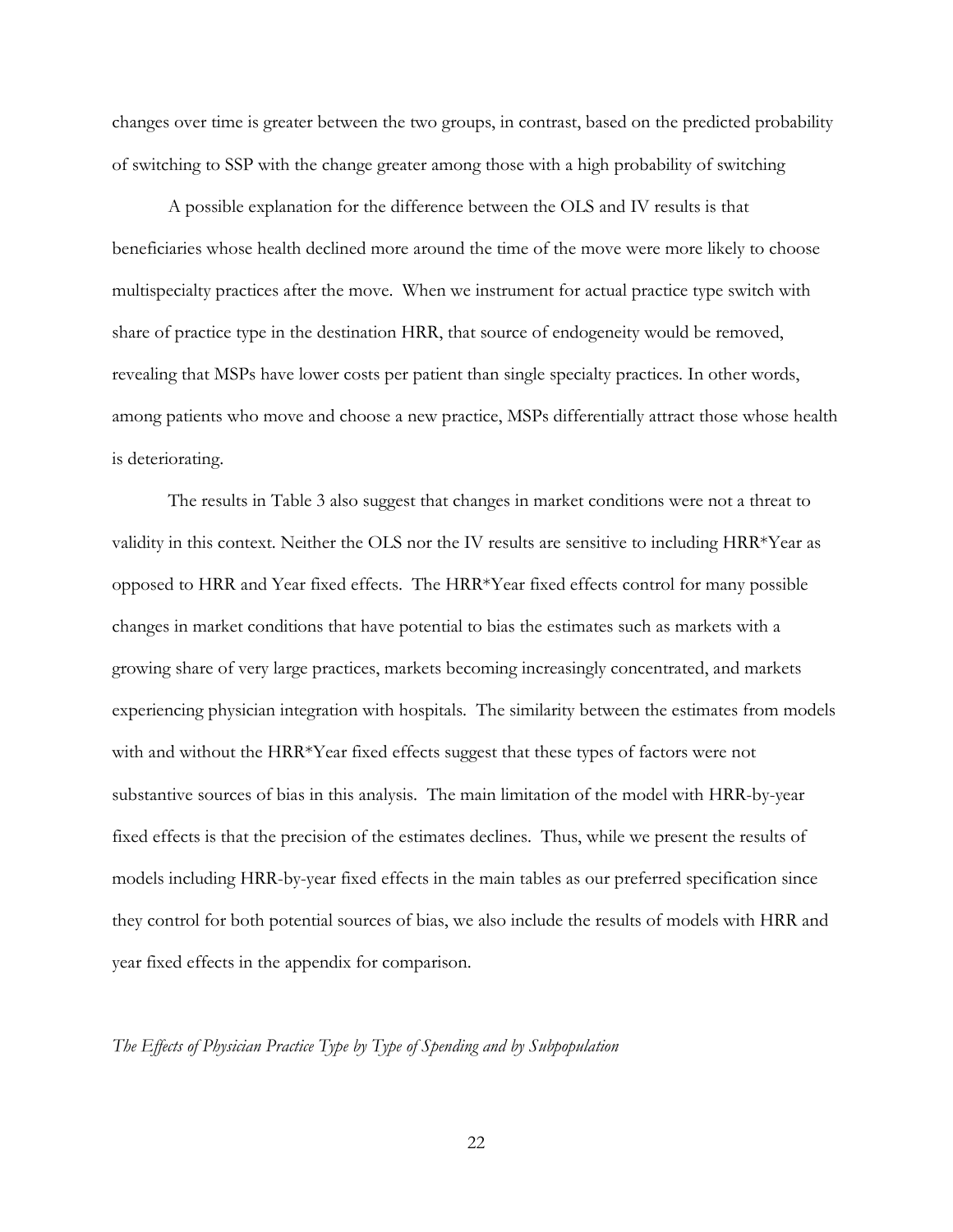Table 5 illustrates that that these effects are primarily concentrated in expenditures for hospitalizations as compared to physician or outpatient services. The effects on hospital expenditures are largest on both an absolute percentage basis. The estimates indicate that a switch from SSP to MSP decreases hospital expenditures by \$1,406, a 58% reduction relative to baseline expenditures. Similarly, a switch in the other direction, from MSP to SSP increases hospital expenditures by \$1,536. The effects on physician services are generally smaller and not statistically significant. Those for outpatient services are in the same direction as the effects on hospital services, but the estimates are imprecise.

One potential mechanism to explain this result could be that coordination of care within a MSP helps keep patients out of the hospital. To explore that possibility, we next look at the effect of practice type on hospitalizations. The results in Table 6 support the hypothesis that MSPs are more effective at keeping their patients out of the hospital. The results suggest that for patients associated with a MSP before the move, switching to a single specialty practice after the move increases the probability of having at least one hospitalization in the year after by about 23% relative to staying in a MSP. The increased probability of having two or more hospitalizations is over 80%. While moving from a SSP to a MSP reduces the probability of both any hospitalization and two or more hospitalizations, the estimated effects are smaller in magnitude and not statistically significant. Lower hospitalizations by MSPs is consistent with the idea that integration lowers the costs of consultation among physicians of different specialties for patients with complex conditions.

We also examine if our results are driven by, for example, the very sick or the very old, given that there may be greater opportunity to coordinate care among less healthy patients. In Table 7, we estimate models of total expenditures separately by number of chronic conditions (0-2 and >2) and age (65-75 and  $>$  75). As we see in Table 7, the expenditure declines in MSP and increases in single specialty practices are larger for those with more than two chronic conditions; however, the point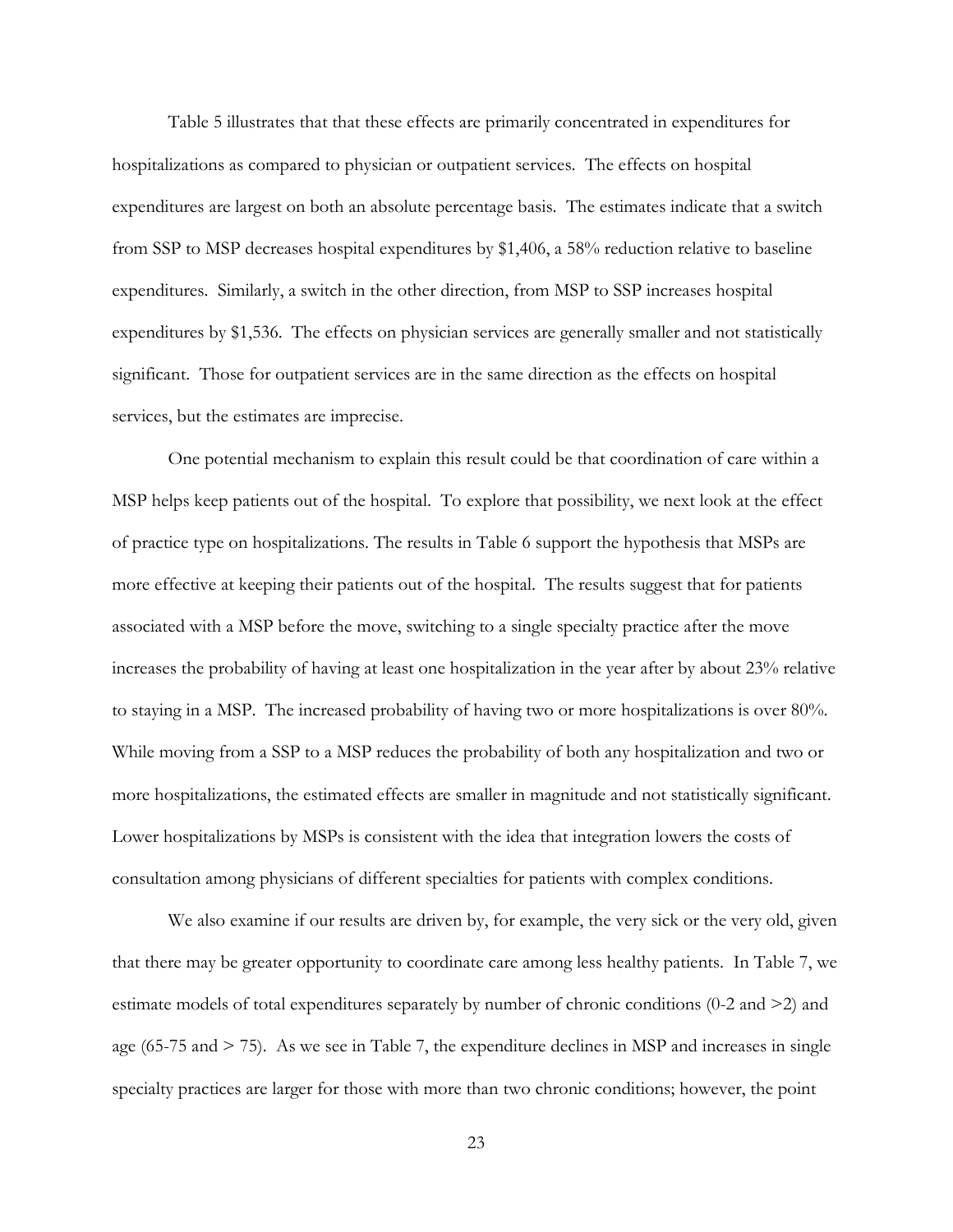estimates suggest that cost savings at MSPs relative to single specialty practices are also seen for those with fewer than three chronic conditions. Larger effects for those with more chronic conditions is again consistent with the idea that practice integration across specialties lowers the cost of coordination by primary care physicians and specialists, since such coordination is likely to be of greatest value for those with complex health problems such as those with multiple chronic conditions. The effects of physician practice type are more precise in the models without HRR-byyear fixed effects (Appendix Table 4).

Table 7 also includes results for models run separately for those aged 65-75 and those over age 75. While only two of the four key results remain statistically significant in these smaller samples, the patterns remain the same and the point estimates are similar for the two age groups. Once again we see that once we instrument for switching practice types, those moving to MSPs have lower expenditures and vice-versa for those switching to single specialty practices. The effects are not disproportionately concentrated among either the younger or the older elderly.

In Table 8 – Columns 3 and 4, we explore the sensitivity of our results to the definition of practice type. In particular, we accentuate the difference in practice types by dropping observations of relatively large SSPs and relatively small MSPs. This potentially makes a cleaner comparison between the two types of practices. Columns 1 and 2 repeat main estimates from Table 3 for comparison. When we restrict the two group types by size as described above, the results are similar, although the positive effect of moving from MSP to SSP is larger and the negative effect of moving from SSP to MSP is smaller and less precise. But, overall, the effects continue to be large in magnitude and in the same direction.

In Table 8 -Columns 5-8, we also examine whether the effect we observe varies based on the level of Medicare Advantage penetration in the market of the beneficiary. We hypothesized that any negative effects on expenditures could be driven by spillovers from MA to traditional Medicare. We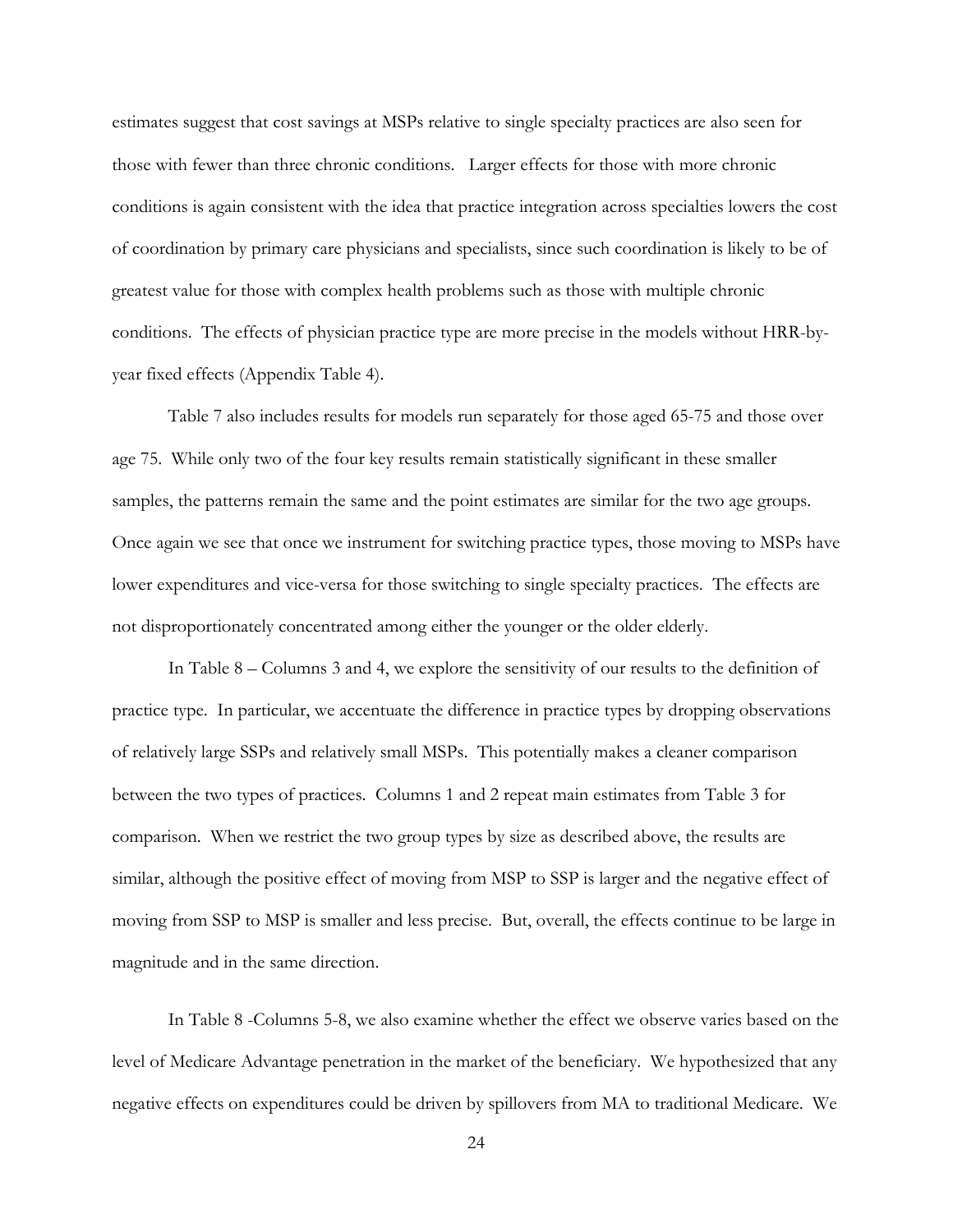find little evidence to support this as a mechanism driving our results. While the estimates are less precise due to the smaller sample size in each group, they are similar in magnitude in both low and high penetration areas.

### **Conclusions**

In this paper, we investigate the effect of multispecialty practice organization on the costs and use of health care by Medicare FFS beneficiaries. Using a difference-in-difference approach in combination with an instrumental variables strategy, we focus our analysis on people with an abrupt change in their primary care physician due to a geographic move and address the issue of selection into practice type after the move. We find that controlling for patient selection into practice type is quite important. Results from OLS difference-in-differences models are very different from the IV DD results. It appears that patients whose health is changing for the worse around the time of a geographic move are more likely to choose primary care physicians working in MSPs, causing bias in the OLS estimates and making it appear that MSPs are more costly.

Once we address selection into practice type at the time of the move, we find that expenditures are lower for patients whose primary care physicians work in MSPs that for those whose primary care physician is in a SSP. The IV DD models also produce approximately symmetric estimates for the two types of move: that is, the cost savings when moving to a MSPs are approximately equal to the cost increases when moving to a single specialty practice. While such symmetry in the size of the effect would be expected under standard assumptions, we do not observe that symmetry with OLS, giving further credence to the IV results. The results are robust to a number of sensitivity checks.

While MSP has the potential to reduce health care costs through greater coordination of care in the form of, for example, less duplication of services or better management of chronic conditions,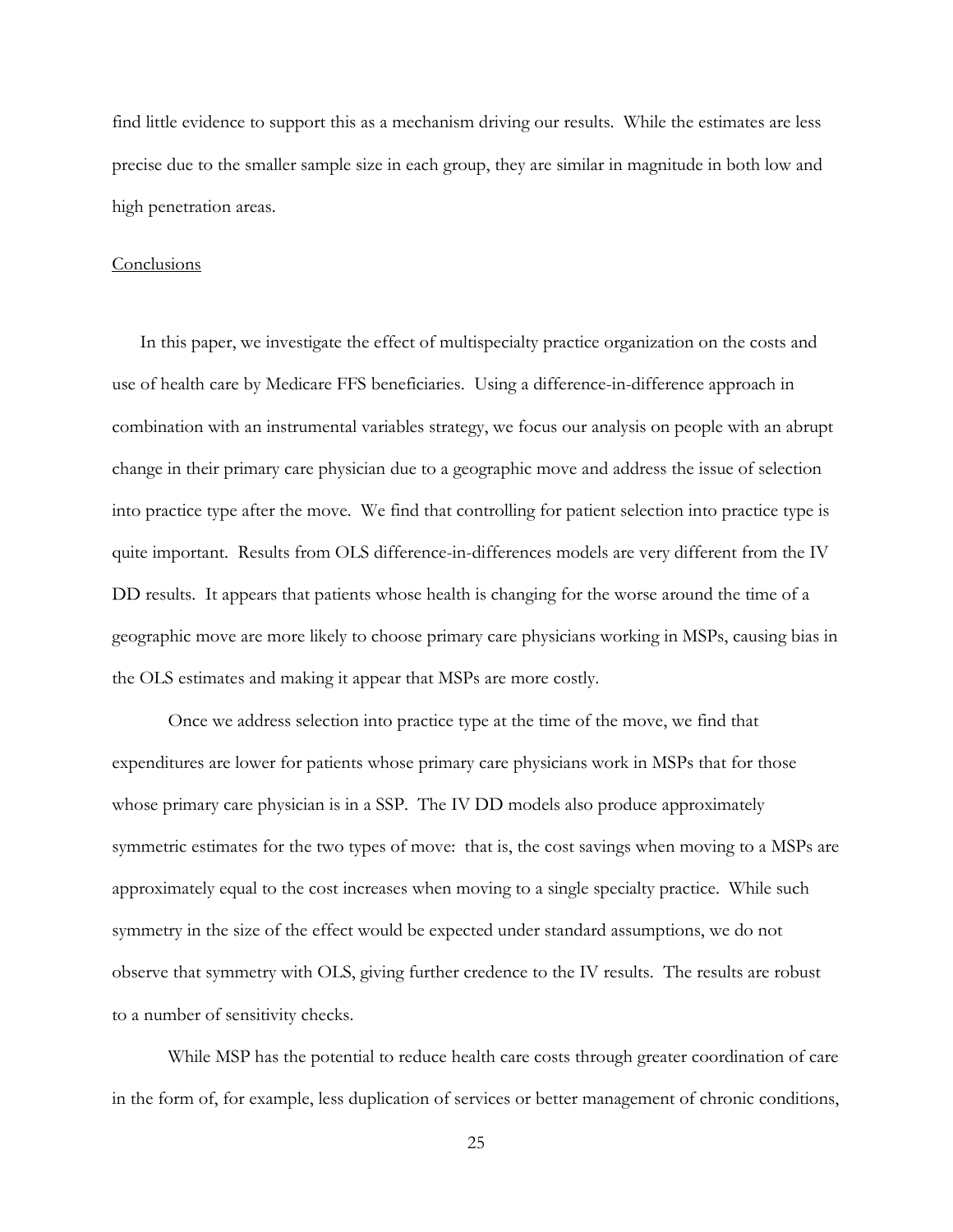there is little evidence in the existing literature that it achieves these types of efficiencies. Our study, in contrast, suggests that MSP lowers health care spending primarily by reducing inpatient hospitalizations. While we do not provide direct evidence of the mechanism underlying our result, this finding is consistent with MSP providing better management of patients with chronic conditions, particularly since the effect is concentrated among people with two or more chronic conditions. We did not find evidence that MSP used its ability to coordinate care to increase referrals to specialist or the use of other types of care that would ultimately increase Medicare payments.

In summary, our results suggest that MSPs may lower health care spending, providing some evidence in support of potential benefits from the formation of larger health care organizations. Thus, any increases in prices due to greater market power must be viewed against reduction in costs due to lower health care use. An important consideration is the effect on health care quality and patient outcomes. Additional research should address the implications of lower spending on health care services for patient health.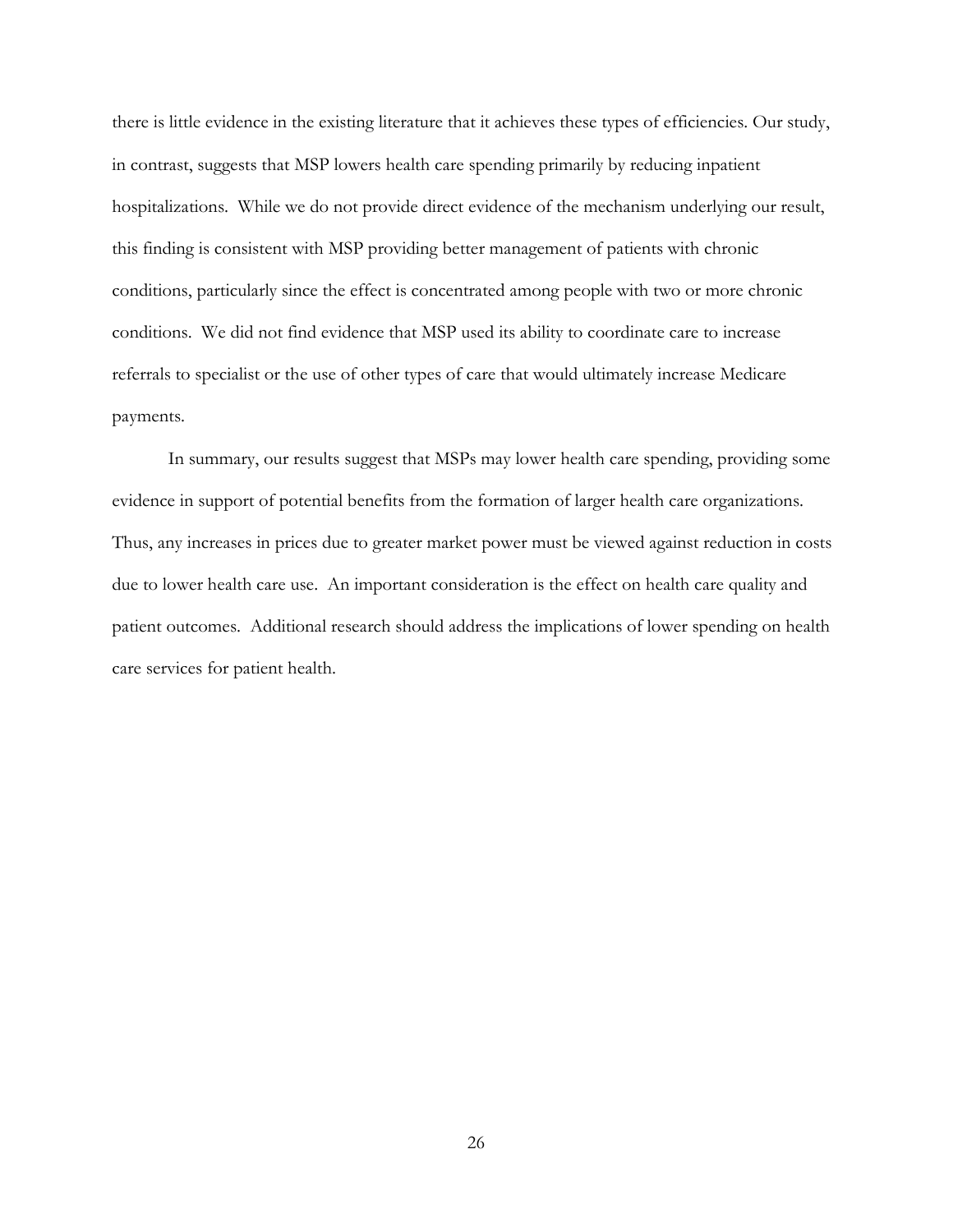### References:

- Baicker, K., Levy, H., 2013. Coordination versus Competition in Health Care Reform. N. Engl. J. Med. 369, 789–791.
- Baker, L.C., 1997. The effect of HMOs on fee-for-service health care expenditures: evidence from Medicare. J. Health Econ. 16, 453–481.
- Baker, L.C., Bundorf, M.K., Kessler, D.P., 2014a. Vertical integration: hospital ownership of physician practices is associated with higher prices and spending. Health Aff. (Millwood). 33. https://doi.org/10.1377/hlthaff.2013.1279
- Baker, L.C., Bundorf, M.K., Royalty, A.B., 2018. Measuring Physician Practice Competition Using Medicare Data, in: Aizcorbe, A., Baker, C., Berndt, E., Cutler, D. (Eds.), Measuring and Modeling Health Care Costs. University of Chicago Press.
- Baker, L.C., Bundorf, M.K., Royalty, A.B., Levin, Z., 2014b. Physician practice competition and prices paid by private insurers for office visits. JAMA - J. Am. Med. Assoc. 312. https://doi.org/10.1001/jama.2014.10921
- Bradford, W.D., Martin, R.E., 2000. Partnerships, profit sharing, and quality competition in the medical profession. Rev. Ind. Organ. 17, 193–208. https://doi.org/10.1023/A:1007894428368
- Bresnahan, T.F., Levin, J.D., 2012. Vertical Integration and Market Structure, in: Gibbons, R., Roberts, J. (Eds.), The Handbook of Organizational Economics. Princeton University Press, pp. 853–890. https://doi.org/10.1017/CBO9781107415324.004
- Burns, L.R., Goldsmith, J.C., Sen, A., 2013. Horizontal and vertical integration of physicians: A tale of two tails. Adv. Health Care Manag. 15, 39–117. https://doi.org/10.1108/S1474- 8231(2013)0000015009
- Casalino, L.P., Devers, K.J., Lake, T.K., Reed, M., Stoddard, J.J., 2003. Benefits of and barriers to large medical group practice in the United States. Arch. Intern. Med. 163, 1958–1964. https://doi.org/10.1001/archinte.163.16.1958
- Casalino, L.P., Pesko, M.F., Ryan, A.M., Mendelsohn, J.L., Copeland, K.R., Ramsay, P.P., Sun, X., Rittenhouse, D.R., Shortell, S.M., 2014. Small primary care physician practices have low rates of preventable hospital admissions. Health Aff. 33, 1680–1688. https://doi.org/10.1377/hlthaff.2014.0434
- Casalino, L.P., Ramsay, P., Baker, L.C., Pesko, M.F., Shortell, S.M., 2018. Medical Group Characteristics and the Cost and Quality of Care for Medicare Beneficiaries. Health Serv. Res. https://doi.org/10.1111/1475-6773.13010
- Chen, Y., Levin, J., Einav, L., 2019. Consolidation of Primary Care Physicians and Its Impact on Healthcare Utilization.
- Chernew, M., DeCicca, P., Town, R., 2008. Managed care and medical expenditures of Medicare beneficiaries. J. Health Econ. 27, 1451–1461. https://doi.org/10.1016/j.jhealeco.2008.07.014
- CMS, 2014. Medicare Shared Savings Program Shared Savings and Losses and Assignment Methodology Specifications. Baltimore, MD.
- Dunn, A., Shapiro, A., 2014. Do physicians possess market power? J. Law Econ. 57, 159–193. https://doi.org/10.1086/674407
- Finkelstein, A., Gentzkow, M., Williams, H., 2016. Sources of Geographic Variation in Health Care : Evidence From Patient Migration. Q. J. Econ. 1681–1726. https://doi.org/10.1093/qje/qjw023.Advance
- Fuchs, V.R., 1998. Who Shall Live? Health, Economics and Social Choice, Expanded. ed. World Scientific Publishing Co., River Edge, NJ.
- Gans, D., Kralewski, J., Hammons, T., Dowd, B., 2005. Medical groups' adoption of electronic health records and information systems. Health Aff. 24, 1323–1333.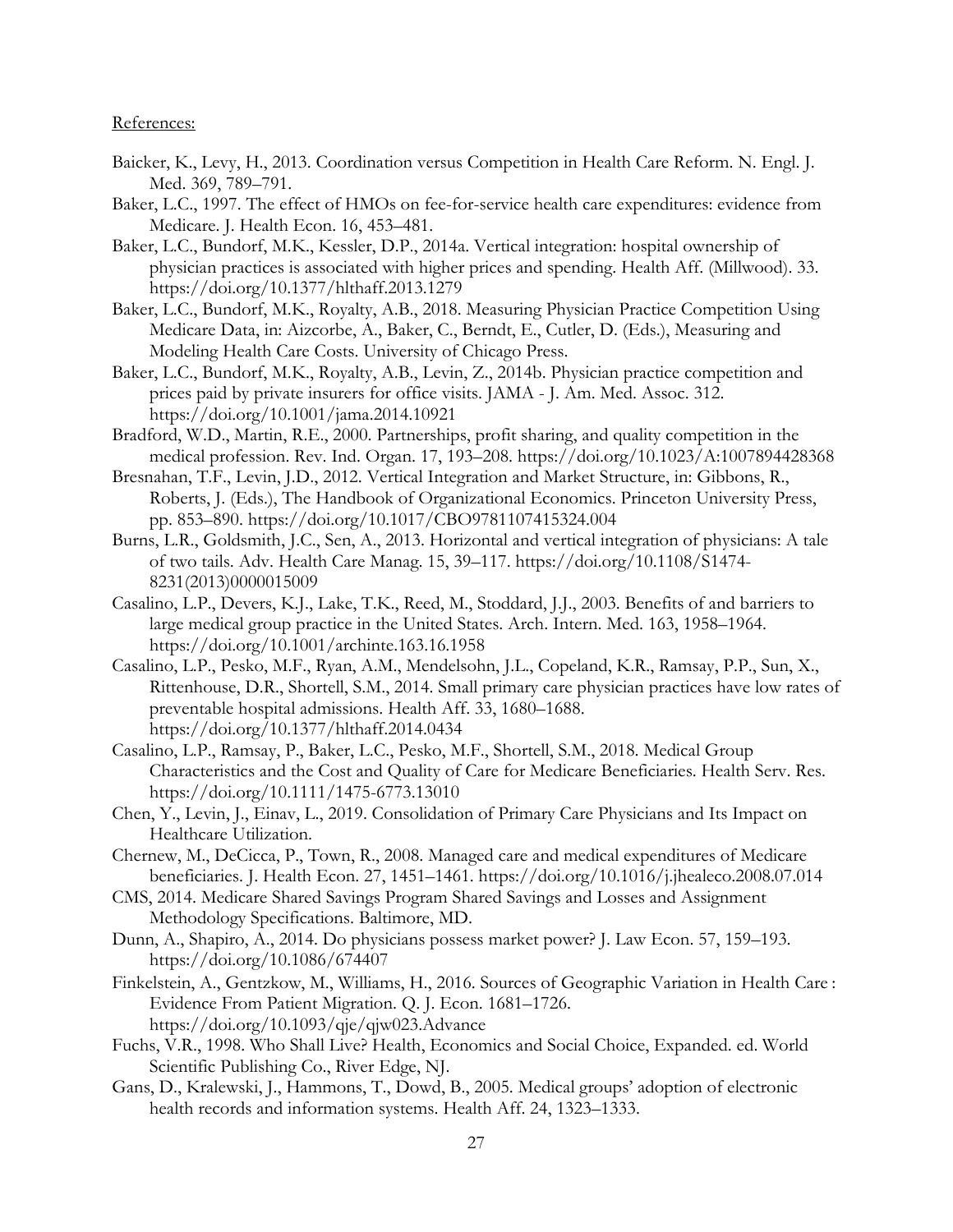https://doi.org/10.1377/hlthaff.24.5.1323

- Garicana, L., Santos, T., 2010. Referrals. Am. Econ. Rev. 94, 499–525.
- Gaynor, M., Gertler, P., 1995. Moral Hazard and Risk Spreading in Partnerships. Rand J. Econ. 26, 591–613.
- Gaynor, M., Rebitzer, J.B., Taylor, L.J., 2004. Physician Incentives in Health Maintenance Organizations. J. Polit. Econ. 112, 915–931.
- Hart, O., Holmstrom, B., 2010. A Theory of Firm Scope. Q. J. Econ. CXXV, pp 483-513.
- McWilliams, J.M., Landon, B.E., Chernew, M.E., 2013. Changes in health care spending and quality for Medicare beneficiaries associated with a commercial ACO contract. JAMA 310, 829–36. https://doi.org/10.1001/jama.2013.276302
- Rebitzer, J.B., Votruba, M.E., 2014. Organizational Economics and Physician Practices, in: Culyer, A.J. (Ed.), Encyclopedia of Health Economics. Elsevier, San Diego, pp. 414–424. https://doi.org/https://doi.org/10.1016/B978-0-12-375678-7.01112-3
- Weeks, W., Gottlieb, D., Nyweide, D., Sutherland, J., Bynum, J., Casalino, L., Gillies, R., Shortell, S., Fisher, E., 2010. Higher health care quality and bigger savings found at large multispecialty medical groups [corrected] [published erratum appears in HEALTH AFF 2010 Jun;29(6):1275- 6]. Health Aff. 29, 991–997. https://doi.org/10.1377/hlthaff.2009.0388
- Whinston, M., 2007. Antitrust Policy toward Horizontal Mergers, in: Armstrong, Mark and Porter, R. (Ed.), Handbook of Industrial Organization, Vol. 3. Elsevier, pp. 2369–2440.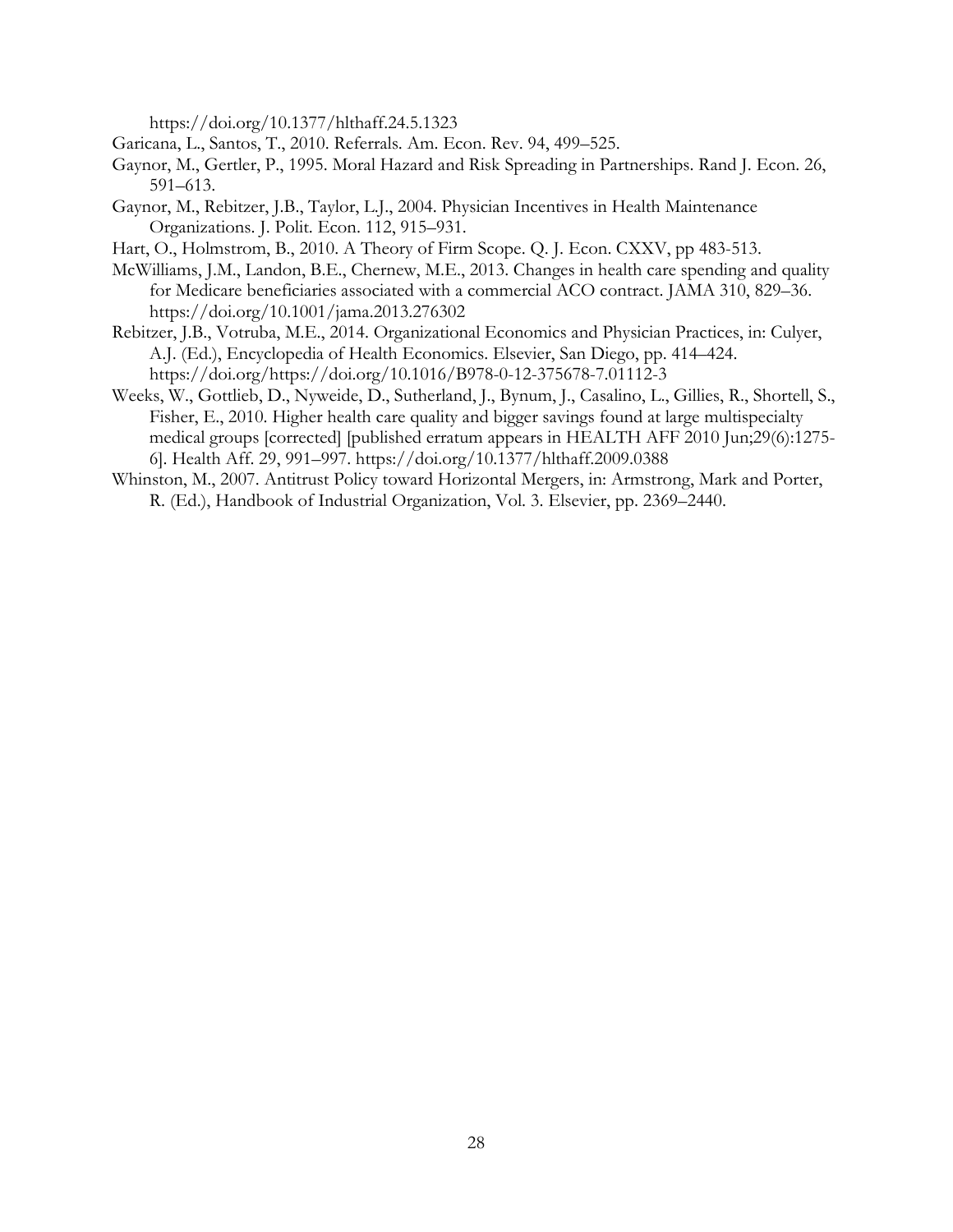





Note: The top panel presents average expenditures prior to and after the move among people with a SSP primary care physician prior to the move by their primary care physician's practice setting after the move. The bottom presents the same information by the predicted probability of seeing a primary care physician in a MSP after the move as a function of the MSP market share in the destination HRR, restricting to the 1st and 4th quartiles of the distribution of predicted probabilities.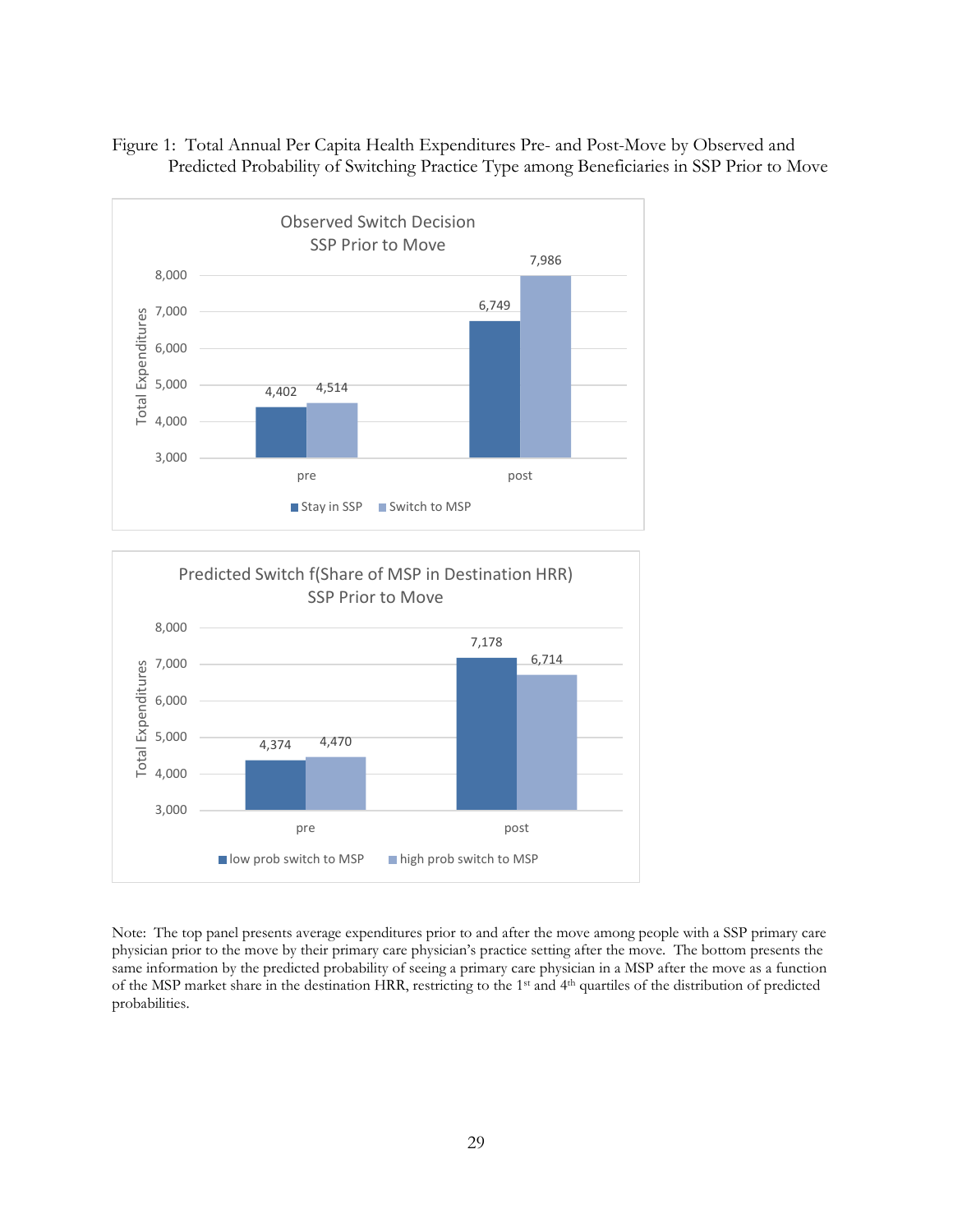





Note: The top panel presents average expenditures prior to and after the move among people with a MSP primary care physician prior to the move by their primary care physician's practice setting after the move. The bottom presents the same information by the predicted probability of seeing a primary care physician in a SSP after the move as a function of the SSP market share in the destination HRR, restricting to the 1st and 4th quartiles of the distribution of predicted probabilities.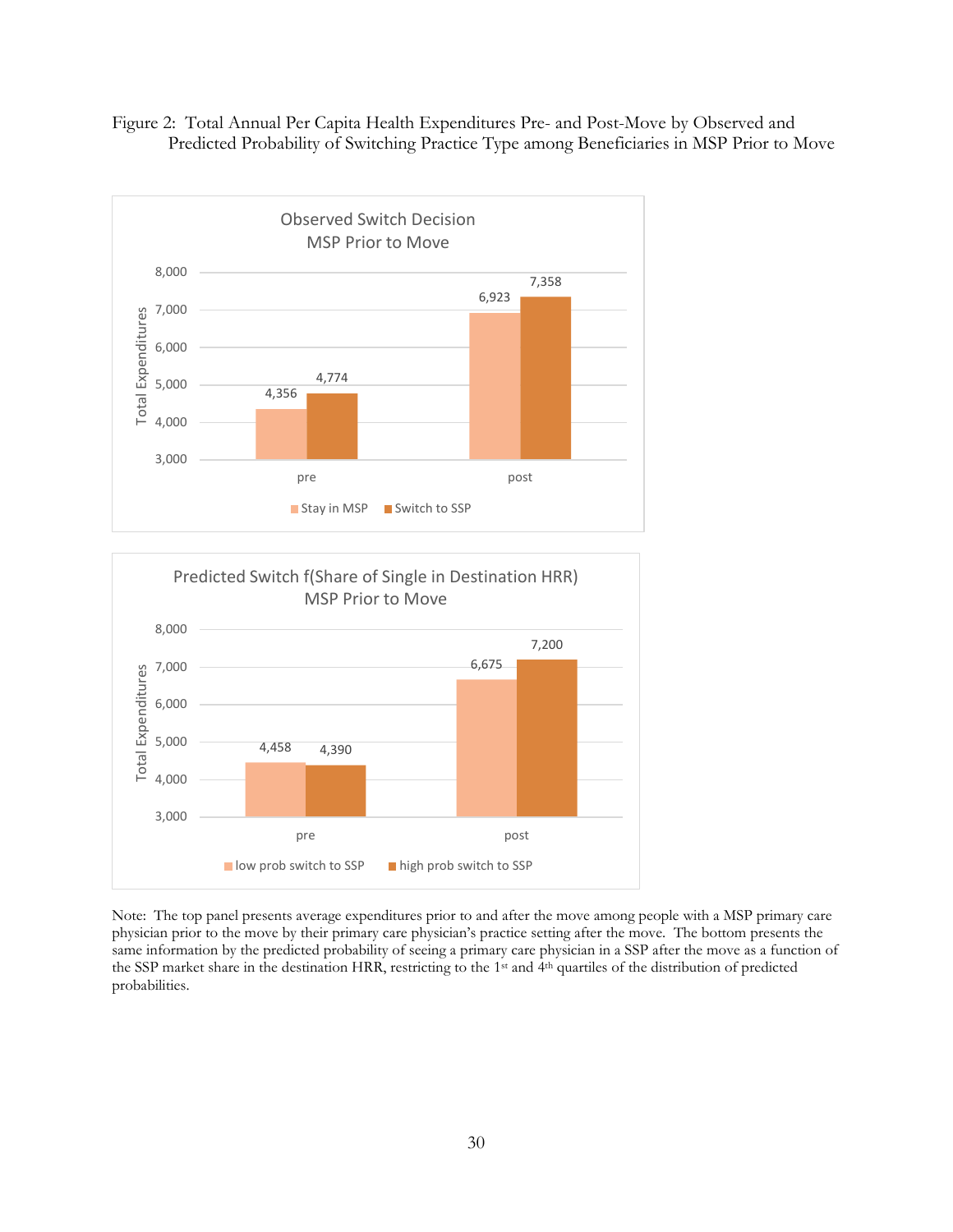|                                       | Non-Movers | Movers  |
|---------------------------------------|------------|---------|
|                                       | (1)        | (2)     |
| Age                                   |            |         |
| Mean                                  | 75.26      | 76.00   |
| <b>SD</b>                             | 7.30       | 7.17    |
| Male                                  | 0.40       | 0.35    |
| Non-White                             | 0.12       | 0.08    |
| Region of residence                   |            |         |
| Midwest                               | 0.27       | 0.21    |
| Northeast                             | 0.20       | 0.18    |
| South                                 | 0.38       | 0.43    |
| West                                  | 0.15       | 0.18    |
| <b>Health Conditions</b>              |            |         |
| Atrial Fibrillation                   | 0.07       | 0.07    |
| Kidney Disease                        | 0.06       | 0.04    |
| Chronic Obstructive Pulmonary Disease | 0.10       | 0.09    |
| Heart Failure                         | 0.15       | 0.12    |
| <b>Diabetes</b>                       | 0.20       | 0.17    |
| <b>Heart Disease</b>                  | 0.29       | 0.28    |
| Arthritis                             | 0.24       | 0.24    |
| Asthma                                | 0.03       | 0.03    |
| High Cholesterol                      | 0.35       | 0.33    |
| Hypertension                          | 0.51       | 0.49    |
| Number of Chronic Conditions          |            |         |
| Mean                                  | 2.00       | 1.86    |
| <b>SD</b>                             | 1.76       | 1.64    |
| #<br>patients                         | 9,400,843  | 119,272 |

Table 1: Study Sample Summary Statistics

Notes: Both samples are restricted to people >65 and <99, with both Medicare Parts A and B and no Medicare Advantage enrollment for each month of the study period. Non-movers include of 25% random sample of those who remained in the same HRR during the study period. Movers include those identified as movers based on the criteria outlined in the text. Variables represent patient characteristics in the year prior to the move.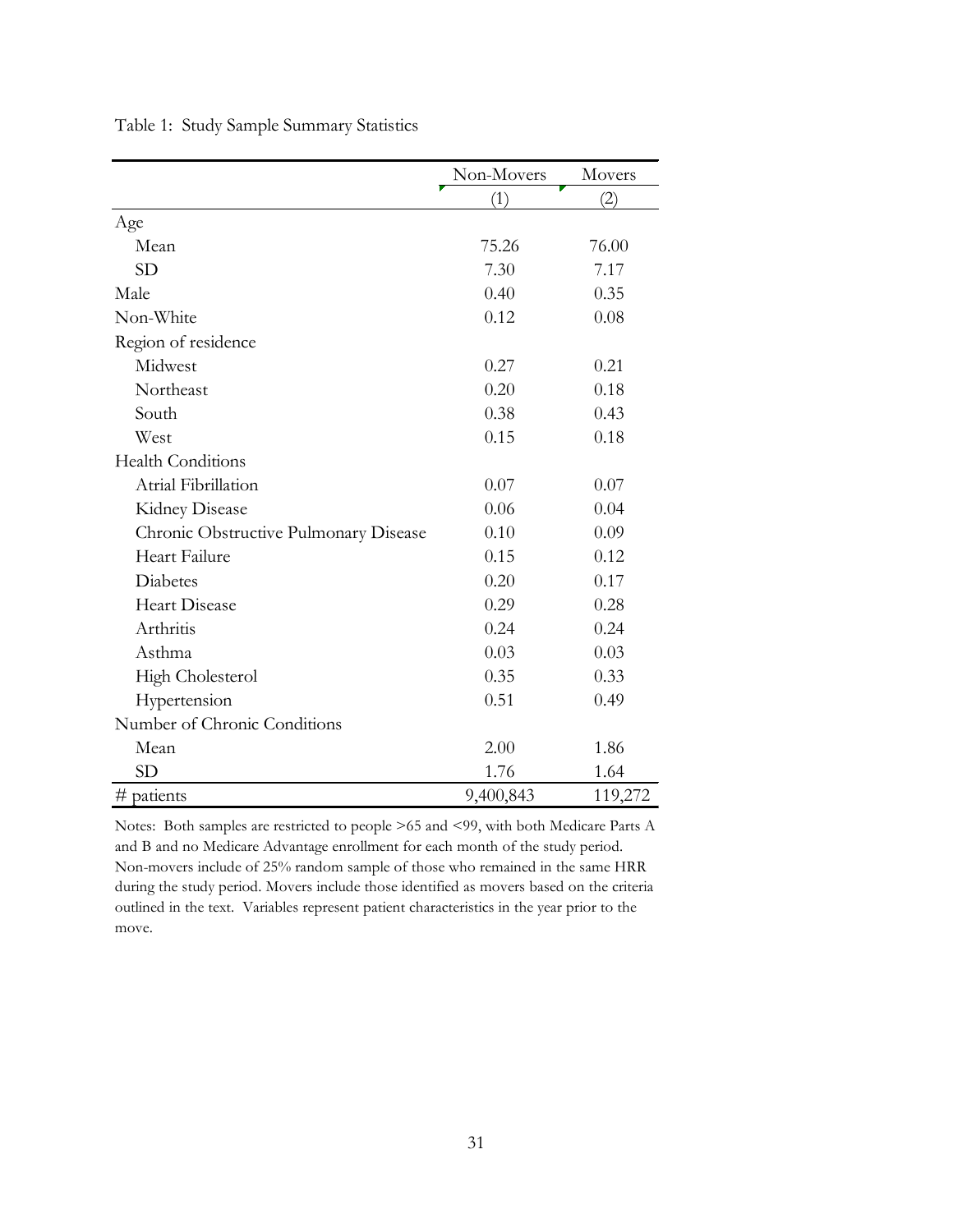|                          | (1)     | (2)        | (3)        | (4)    | (5)        |
|--------------------------|---------|------------|------------|--------|------------|
|                          |         |            |            | MSP-   |            |
|                          |         | $SSP - No$ | SSP to     | No     | MSP to     |
|                          | All     | Change     | <b>MSP</b> | Change | <b>SSP</b> |
| Age                      |         |            |            |        |            |
| 65-74                    | 0.45    | 0.45       | 0.43       | 0.46   | 0.43       |
| 75-84                    | 0.42    | 0.42       | 0.43       | 0.41   | 0.43       |
| $>= 85$                  | 0.14    | 0.13       | 0.14       | 0.13   | 0.15       |
| Male                     | 0.35    | 0.34       | 0.35       | 0.36   | 0.35       |
| Non White                | 0.08    | 0.09       | 0.08       | 0.07   | 0.08       |
| Residence                |         |            |            |        |            |
| Midwest                  | 0.21    | 0.17       | 0.19       | 0.30   | 0.22       |
| Northeast                | 0.18    | 0.20       | 0.18       | 0.16   | 0.18       |
| South                    | 0.43    | 0.43       | 0.44       | 0.39   | 0.45       |
| West                     | 0.18    | 0.20       | 0.19       | 0.15   | 0.15       |
| <b>Health Conditions</b> |         |            |            |        |            |
| Atrial Fibrillation      | 0.07    | 0.06       | 0.07       | 0.07   | 0.07       |
| Kidney Disease           | 0.04    | 0.04       | 0.04       | 0.04   | 0.04       |
| <b>COPD</b>              | 0.09    | 0.09       | 0.10       | 0.08   | 0.09       |
| Heart Failure            | 0.12    | 0.12       | 0.14       | 0.11   | 0.12       |
| Diabetes                 | 0.17    | 0.17       | 0.18       | 0.17   | 0.17       |
| <b>Heart Disease</b>     | 0.28    | 0.29       | 0.30       | 0.27   | 0.29       |
| Arthritis                | 0.24    | 0.24       | 0.25       | 0.23   | 0.23       |
| Asthma                   | 0.03    | 0.03       | 0.03       | 0.03   | 0.03       |
| High Cholesterol         | 0.33    | 0.33       | 0.34       | 0.33   | 0.31       |
| Hypertension             | 0.49    | 0.49       | 0.50       | 0.48   | 0.48       |
| # of Chronic Conditions  |         |            |            |        |            |
| $0 - 2$                  | 0.69    | 0.69       | 0.67       | 0.70   | 0.69       |
| > 2                      | 0.31    | 0.31       | 0.33       | 0.30   | 0.31       |
| # Patients               | 119,272 | 47,366     | 23,603     | 28,850 | 19,453     |
| Share of Movers          | 1.00    | 0.40       | 0.20       | 0.24   | 0.16       |

Table 2a: Descriptive Statistics - Movers, Overall and by Practice Type Change

Notes: Sample of movers is constructed as described in the text and in Table 1. SSP and MSP represent single and multi-specialty practice. Columns 2-5 present descriptive statistics for subsets of the mover sample based on whether they change between MSP and SSP and in which direction when they move.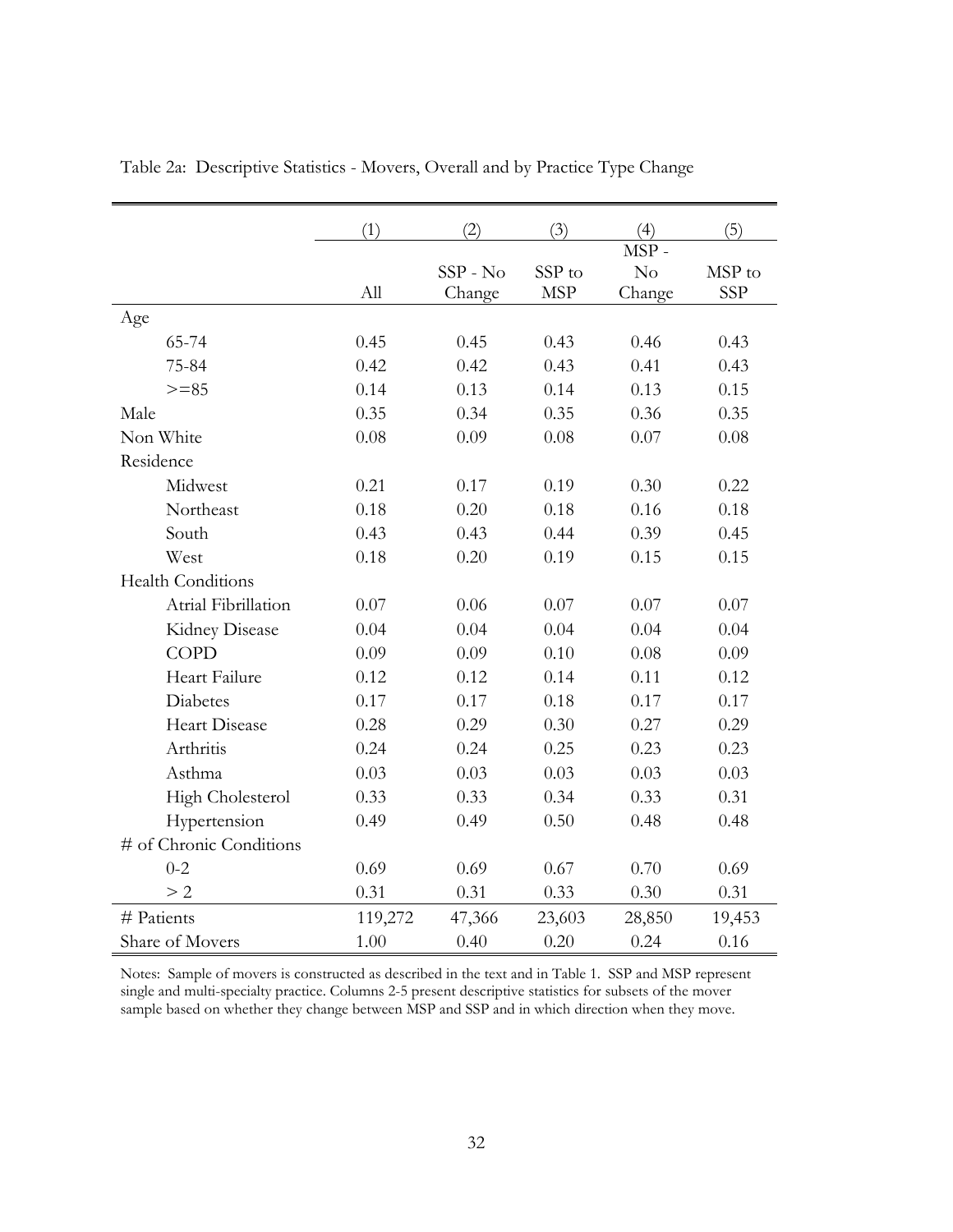|                          | (1)     | $\left( 2\right)$ | (3)        | $\left(4\right)$ | (5)    |
|--------------------------|---------|-------------------|------------|------------------|--------|
|                          |         |                   |            | MSP-             |        |
|                          |         | $SSP - No$        | SSP to     | $\rm No$         | MSP to |
|                          | All     | Change            | <b>MSP</b> | Change           | SSP    |
| Practice Composition     |         |                   |            |                  |        |
| Share SSP                | 0.60    | 1.00              | 1.00       | 0.00             | 0.00   |
| Share MSP                | 0.41    | 0.00              | 0.00       | 1.00             | 1.00   |
| Number of Physicians     | 39.94   | 5.13              | 5.74       | 97.89            | 80.24  |
| Number of Specialties    | 3.36    | 1.00              | 1.00       | 7.07             | 6.44   |
| Health Care Expenditures |         |                   |            |                  |        |
| Total                    | 4,424   | 4,157             | 4,514      | 4,553            | 4,774  |
| Physician                | 1,656   | 1,619             | 1,717      | 1,659            | 1,670  |
| Hospital                 | 2,405   | 2,230             | 2,414      | 2,468            | 2,727  |
| Outpatient               | 363     | 308               | 382        | 426              | 377    |
| Health Care Utilization  |         |                   |            |                  |        |
| Any Hospitalization      | 0.20    | 0.19              | 0.21       | 0.21             | 0.23   |
| $>1$ Hospitalization     | 0.06    | 0.06              | 0.07       | 0.06             | 0.07   |
| <b>HRR</b> Penetration   | 0.23    | 0.23              | 0.23       | 0.23             | 0.22   |
| $#$ patients             | 119,272 | 47,366            | 23,603     | 28,850           | 19,453 |
| Share of movers          | 1.00    | 0.40              | 0.20       | 0.24             | 0.16   |

Table 2b: Descriptive Statistics - Movers, Overall and by Practice Type Change

Notes: Sample of movers is constructed as described in the text and in Table 1. SSP and MSP represent single and multi-specialty practice. Columns 2-5 present descriptive statistics for subsets of the mover sample based on whether they change between MSP and SSP and in which direction when they move.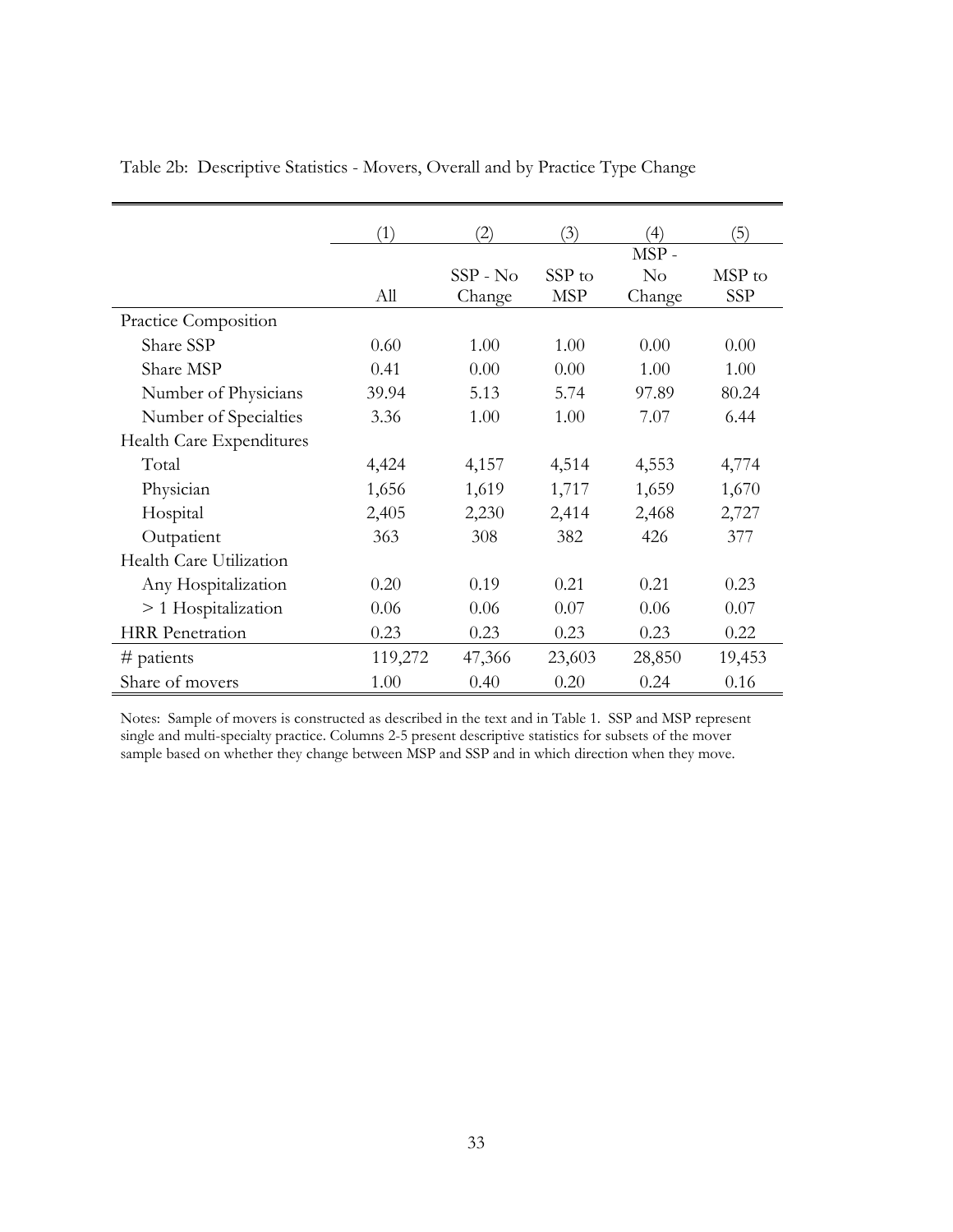|                             | Dependent Variable: Total Expenditures |                              |                              |                              |                       |                              |                              |                              |
|-----------------------------|----------------------------------------|------------------------------|------------------------------|------------------------------|-----------------------|------------------------------|------------------------------|------------------------------|
|                             |                                        | <b>OLS</b>                   |                              |                              |                       |                              | IV                           |                              |
|                             | <b>SSP</b><br>before<br>Move           | <b>MSP</b><br>before<br>Move | <b>SSP</b><br>before<br>Move | <b>MSP</b><br>before<br>Move | SSP<br>before<br>Move | <b>MSP</b><br>before<br>Move | <b>SSP</b><br>before<br>Move | <b>MSP</b><br>before<br>Move |
|                             | (1)                                    | (2)                          | (3)                          | (4)                          | (5)                   | (6)                          | (7)                          | (8)                          |
| Single to MSP Switcher*Post | 1,085***<br>(118.9)                    |                              | $1,142***$<br>(120.8)        |                              | $-1,610**$<br>(640.1) |                              | $-1,553**$<br>(765.6)        |                              |
| MSP to Single Switcher*Post |                                        | 143.5                        |                              | 210.4                        |                       | $1,638***$                   |                              | $1,636**$                    |
|                             |                                        | (143.6)                      |                              | (146.8)                      |                       | (633.8)                      |                              | (704.6)                      |
| Single to MSP Switcher      | 247.3***                               |                              | 237.8***                     |                              | 18.25                 |                              | 50.45                        |                              |
|                             | (83.56)                                |                              | (84.43)                      |                              | (376.6)               |                              | (383.8)                      |                              |
| MSP to Single Switcher      |                                        | 91.33                        |                              | 60.47                        |                       | $-441.8$                     |                              | $-326.7$                     |
|                             |                                        | (101.5)                      |                              | (103.1)                      |                       | (453.5)                      |                              | (462.1)                      |
| Post                        | 1,229***                               | 934.2***                     | $1,236***$                   | 914.8***                     | $2,028***$            | 358.0                        | 2,028***                     | 367.8                        |
|                             | (75.55)                                | (98.44)                      | (76.57)                      | (100.4)                      | (212.1)               | (257.4)                      | (245.3)                      | (282.7)                      |
| HRR and Year Fixed Effects  | Y                                      | Y                            | $\mathbf N$                  | N                            | Y                     | Y                            | $\mathbf N$                  | N                            |
| HRR by Year Fixed Effects   | $\mathbf N$                            | N                            | Y                            | Y                            | N                     | N                            | Y                            | Y                            |
| Instrumented                | N                                      | $\mathbf N$                  | $\mathbf N$                  | N                            | Y                     | Y                            | Y                            | $\mathbf Y$                  |
| Pre-Move Mean               | 4,514                                  | 4,774                        | 4,514                        | 4,774                        | 4,514                 | 4,774                        | 4,514                        | 4,774                        |
| Change (%)                  | 24%                                    | $3\%$                        | 25%                          | $4\%$                        | $-36%$                | 34%                          | $-34\%$                      | 34%                          |
| No. of patients             | 70,969                                 | 48,303                       | 70,969                       | 48,303                       | 70,969                | 48,303                       | 70,935                       | 48,251                       |
| No. of patient-years        | 141,938                                | 96,606                       | 141,938                      | 96,606                       | 141,938               | 96,606                       | 141,869                      | 96,502                       |

Table 3: Difference-in-Difference Estimates of the Effect Primary Care Group Composition on Total Expenditures

Notes: \*\*\* p<0.01, \*\* p<0.05, \* p<0.1. All Models include controls for chronic conditions, age, sex, race, and year. Standard errors are in parentheses. Construction of sample of movers is described in the text. SSP and MSP represent single and multi-specialty practice, respectively.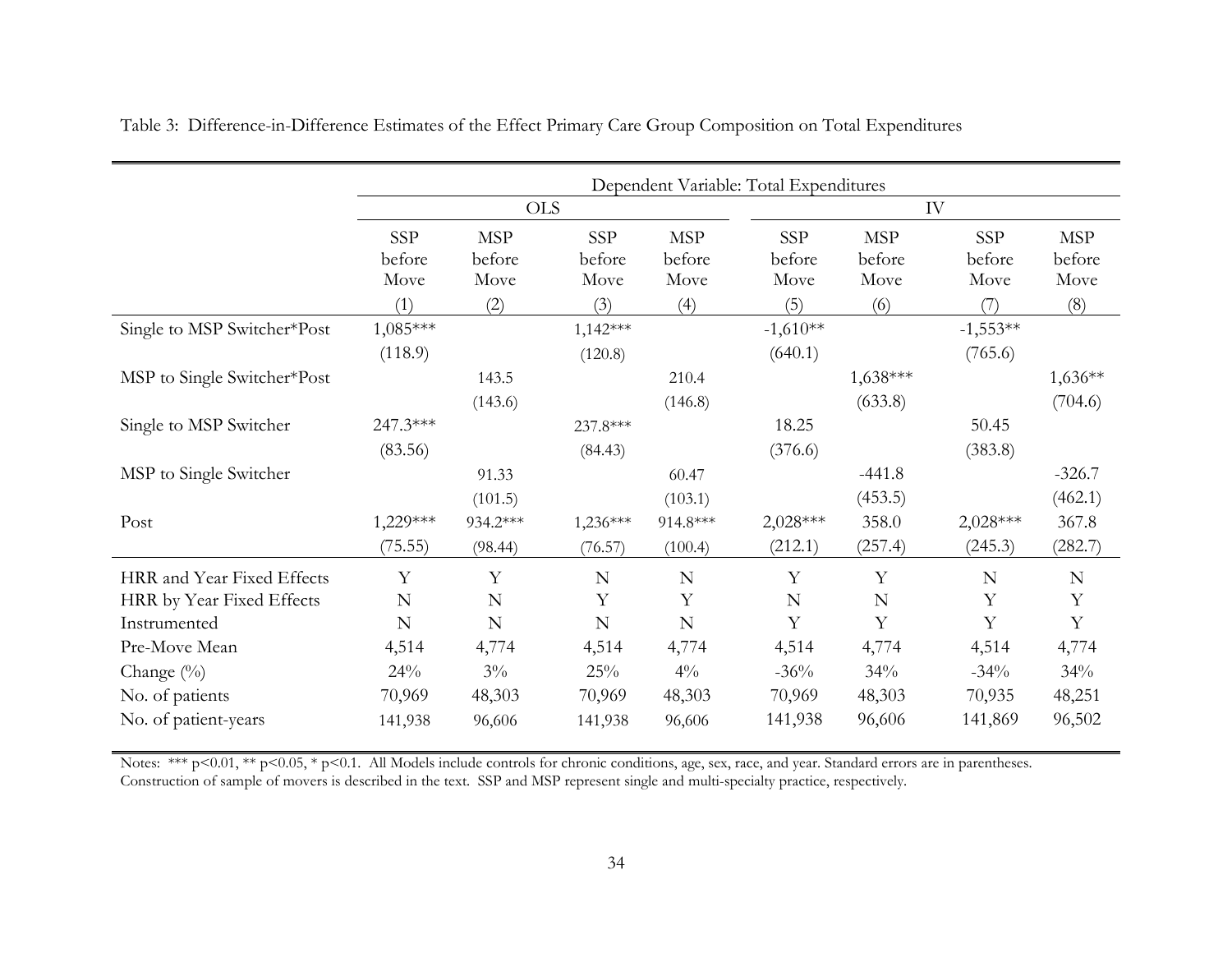Table 4: Analysis of Movement into and out of HRRs

|                                                                       | N     | Mean  | S.D.  | Minimum | Maximum |
|-----------------------------------------------------------------------|-------|-------|-------|---------|---------|
| Number of person-year observations per HRR-Year                       | 3,661 | 65.16 | 77.08 | 1.00    | 918.00  |
| Share of person-years observations that are an origin observation     | 3,661 | 0.46  | 0.31  | 0.00    | 1.00    |
| Share of person-years observations that are a destination observation | 3,661 | 0.54  | 0.31  | 0.00    | 1.00    |
| Number of unique destinations when HRR-year is observed as an origin  | 3,060 | 37.66 | 26.88 | 2.00    | 207.00  |
| Number of unique origins when HRR-Year is observed as a destination.  | 3,049 | 33.04 | 29.24 | 1.00    | 193.00  |

Notes: This analysis is based on a dataset in which each observation represents an HRR is a particular year. Statistics are based on HRR-year level analysis. The number of HRR-years varies across the measures since some HRR-years are observed only as origins and other are observed only as destinations.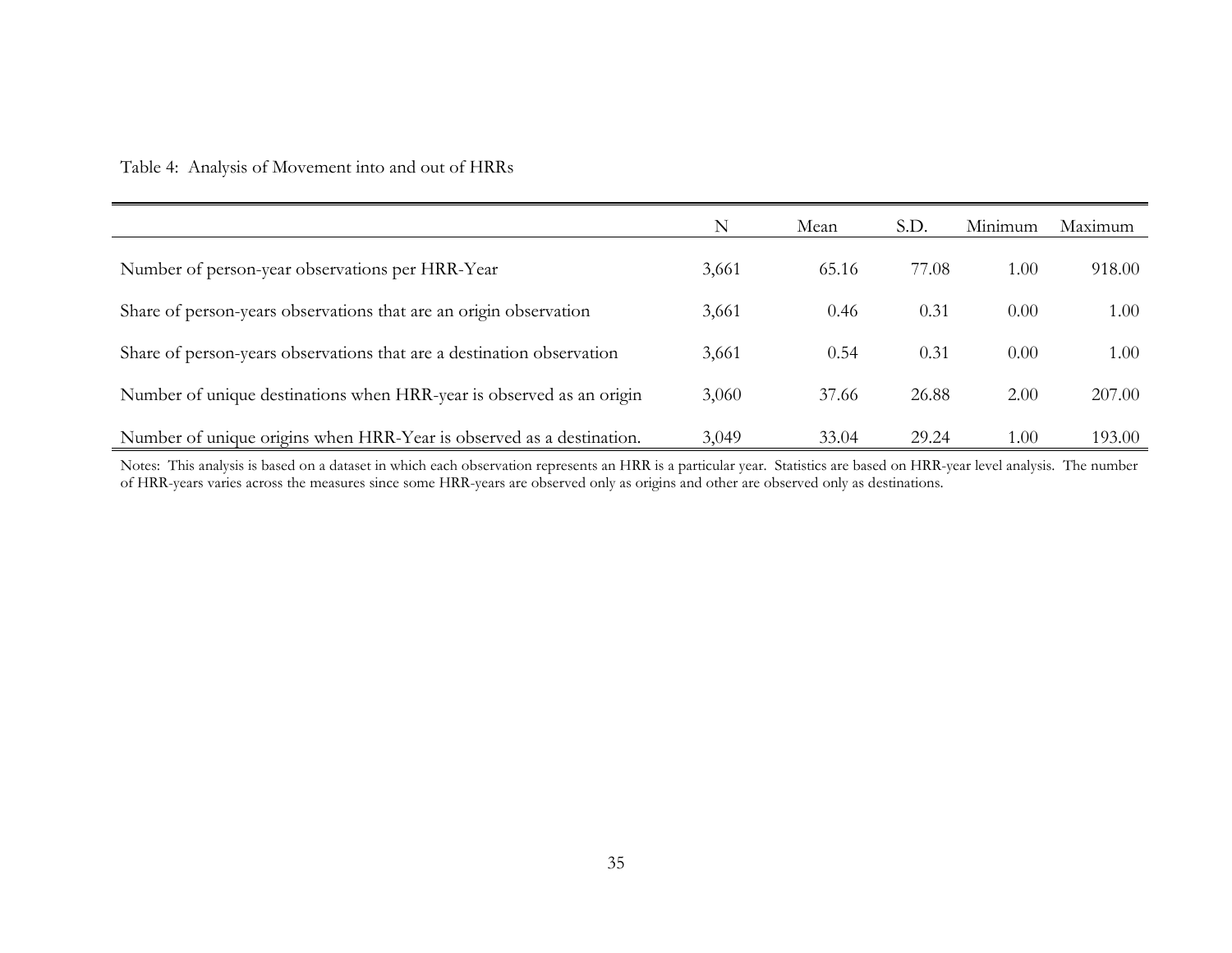|                             | Dependent Variable: Type of Expenditures |                 |            |           |                 |            |  |
|-----------------------------|------------------------------------------|-----------------|------------|-----------|-----------------|------------|--|
|                             |                                          | SSP before Move |            |           | MSP before Move |            |  |
|                             | Physician                                | Hospital        | Outpatient | Physician | Hospital        | Outpatient |  |
|                             | (1)                                      | (2)             | (3)        | (4)       | (5)             | (6)        |  |
| Single to MSP Switcher*Post | 4.213                                    | $-1,406**$      | $-152.0$   |           |                 |            |  |
|                             | (158.3)                                  | (639.9)         | (125.1)    |           |                 |            |  |
| MSP to Single Switcher*Post |                                          |                 |            | 154.9     | $1,536***$      | $-54.80$   |  |
|                             |                                          |                 |            | (135.9)   | (594.7)         | (117.0)    |  |
| Single to MSP Switcher      | 101.2                                    | $-117.5$        | 66.73      |           |                 |            |  |
|                             | (79.35)                                  | (320.8)         | (62.71)    |           |                 |            |  |
| MSP to Single Switcher      |                                          |                 |            | $-51.53$  | $-367.6$        | 92.35      |  |
|                             |                                          |                 |            | (89.12)   | (390.1)         | (76.72)    |  |
| Post                        | 338.9***                                 | $1,536***$      | 153.7***   | 151.8***  | 125.2           | $90.81*$   |  |
|                             | (50.72)                                  | (205.0)         | (40.08)    | (54.52)   | (238.6)         | (46.93)    |  |
| HRR and Year Fixed Effects  | N                                        | N               | N          | N         | N               | N          |  |
| HRR by Year Fixed Effects   | Y                                        | Y               | Y          | Y         | Y               | Y          |  |
| Instrumented                | Y                                        | Y               | Y          | Y         | Y               | Y          |  |
| Pre-Move Mean               | 1,717                                    | 2,414           | 382        | 1,670     | 2,727           | 377        |  |
| Change $(\%)$               | $0\%$                                    | $-58%$          | $-40%$     | $9\%$     | 56%             | $-15%$     |  |
| No. of patients             | 70,935                                   | 70,935          | 70,935     | 48,251    | 48,251          | 48,251     |  |
| No. of patient-years        | 141,869                                  | 141,869         | 141,869    | 96,502    | 96,503          | 96,504     |  |

Table 5: Difference-in-Difference IV Estimates of the Effect Primary Care Group Composition on Expenditures by Type

Notes: \*\*\* p<0.01, \*\* p<0.05, \* p<0.1. All models include controls for chronic conditions, age, sex, race, and year. Standard errors are in parentheses. Construction of sample of movers is described in the text. SSP and MSP represent single and multi-specialty practice.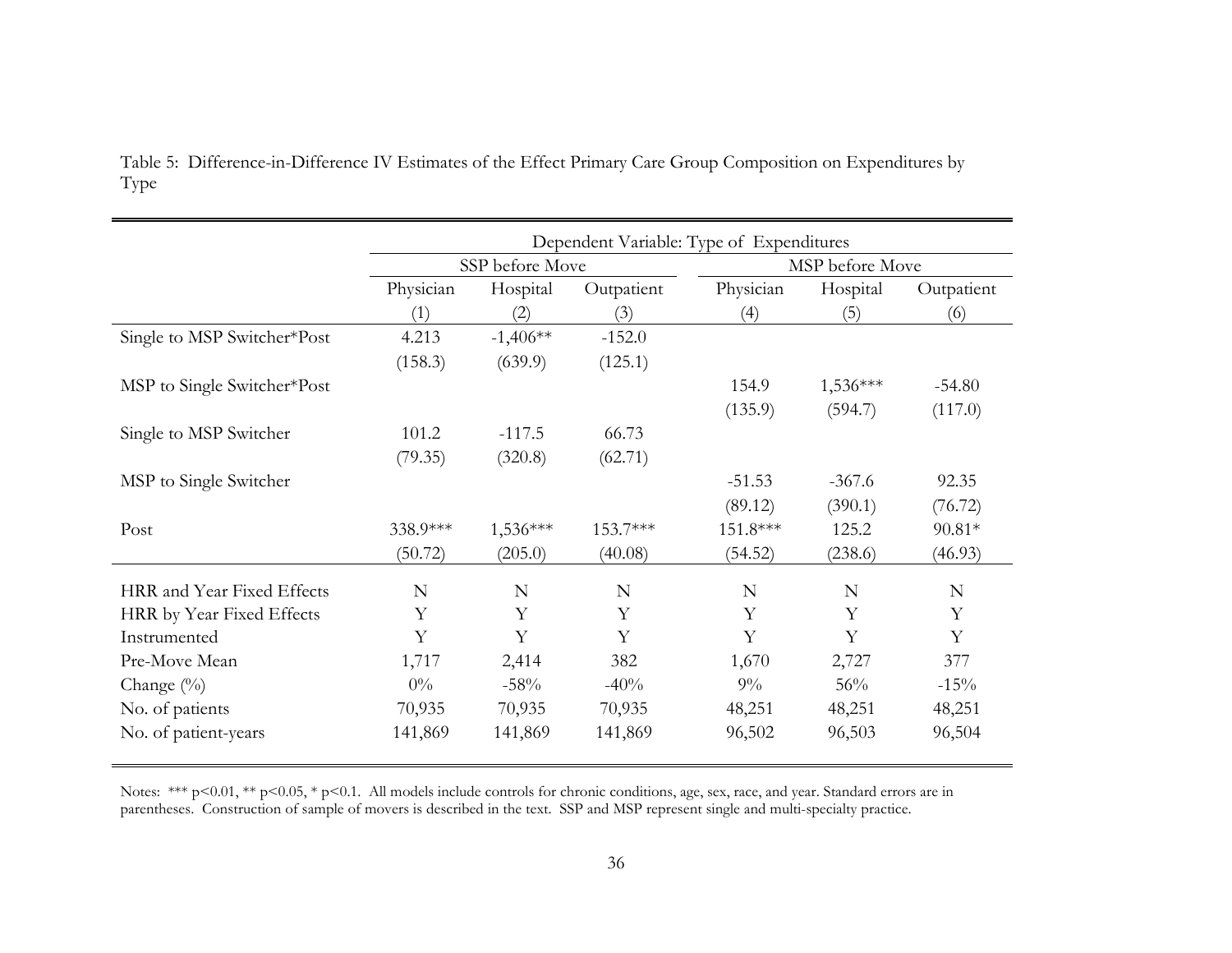|                                                                         | Dependent Variable: Hospitalizations |                          |                          |                          |  |  |
|-------------------------------------------------------------------------|--------------------------------------|--------------------------|--------------------------|--------------------------|--|--|
|                                                                         | SSP before Move                      |                          |                          | MSP before Move          |  |  |
|                                                                         | 1 or More<br>Hosp<br>(1)             | 2 or More<br>Hosp<br>(2) | 1 or More<br>Hosp<br>(3) | 2 or More<br>Hosp<br>(4) |  |  |
| Single to MSP Switcher*Post                                             | $-0.0149$<br>(0.0298)                | $-0.0169$<br>(0.0201)    |                          |                          |  |  |
| MSP to Single Switcher*Post                                             |                                      |                          | $0.0622**$<br>(0.0268)   | $0.0609***$<br>(0.0180)  |  |  |
| Single to MSP Switcher                                                  | 0.0150<br>(0.0149)                   | $-0.000528$<br>(0.0101)  |                          |                          |  |  |
| MSP to Single Switcher                                                  |                                      |                          | $-0.0263$<br>(0.0176)    | $-0.0153$<br>(0.0118)    |  |  |
| Post                                                                    | $0.0613***$<br>(0.00953)             | $0.0444***$<br>(0.00643) | 0.0160<br>(0.0108)       | 0.00471<br>(0.00724)     |  |  |
|                                                                         |                                      |                          |                          |                          |  |  |
| HRR and Year Fixed Effects<br>HRR by Year Fixed Effects<br>Instrumented | N<br>Y<br>Y                          | N<br>Y<br>Y              | N<br>Y<br>Y              | N<br>Y<br>Y              |  |  |
| Pre-Move Mean                                                           | 0.21                                 | 0.07                     | 0.23                     | 0.07                     |  |  |
| Change $(\%)$                                                           | $-7\%$                               | $-26%$                   | 28%                      | 82%                      |  |  |
| No. of patients                                                         | 70,935                               | 70,935                   | 48,251                   | 48,251                   |  |  |
| No. of patient-years                                                    | 141,869                              | 141,869                  | 96,502                   | 96,502                   |  |  |

Table 6: Difference-in-Difference IV Estimates of the Effect Primary Care Group Composition on Hospitalizations

Notes: \*\*\*  $p<0.01$ , \*\*  $p<0.05$ , \*  $p<0.1$ . All models include controls for chronic conditions, age, sex, race, and year. Standard errors are in parentheses. Construction of sample of movers is described in the text. SSP and MSP represent single and multi-specialty practice.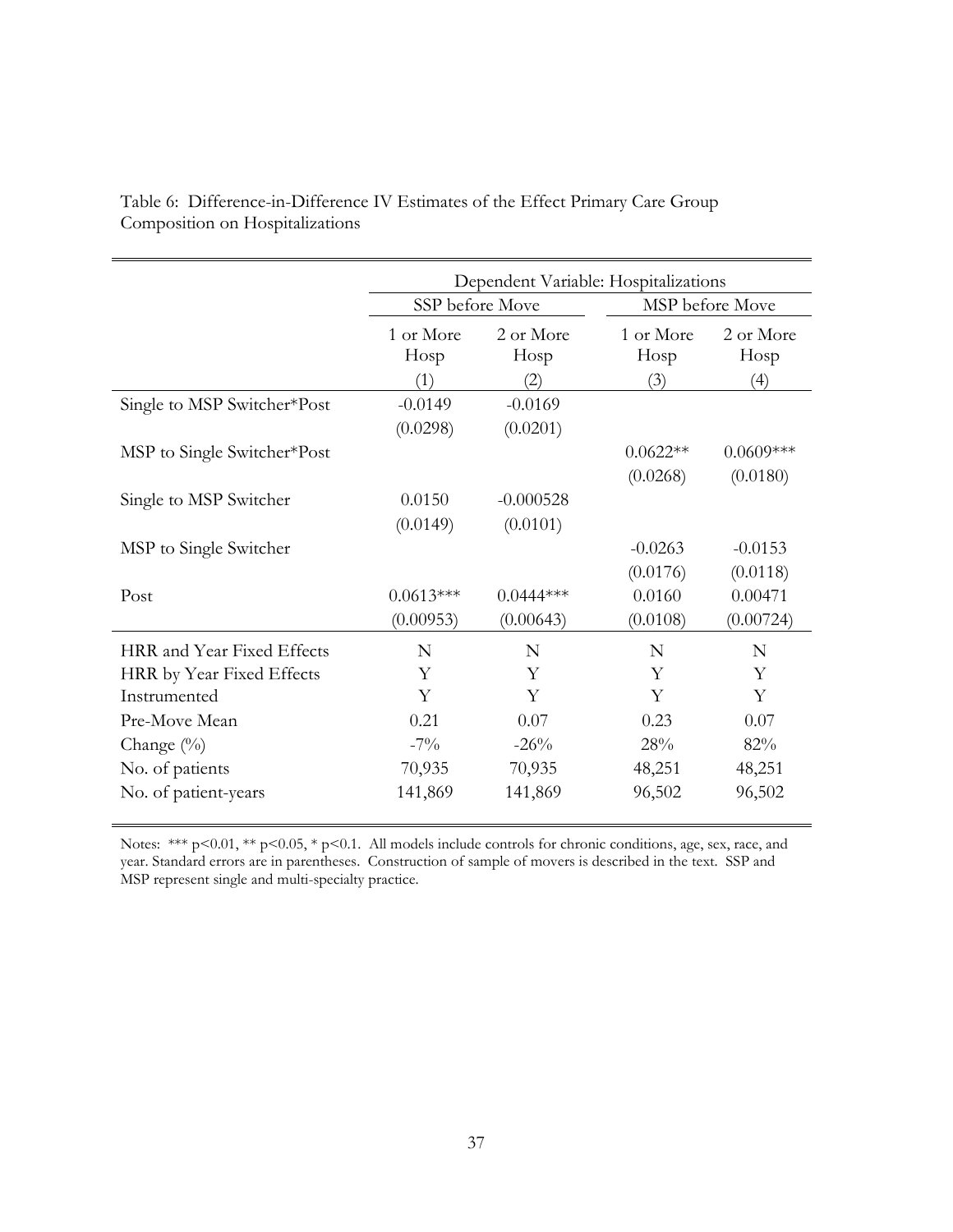|                                                                           |                                      |                                     |                                     |                                      | Dependent Variable: Total Expenditures |                                  |                                  |                                  |
|---------------------------------------------------------------------------|--------------------------------------|-------------------------------------|-------------------------------------|--------------------------------------|----------------------------------------|----------------------------------|----------------------------------|----------------------------------|
|                                                                           |                                      | SSP before Move                     |                                     |                                      |                                        | MSP before Move                  |                                  |                                  |
|                                                                           | 0-2 Chronic<br>Conditions            | > 2<br>Chronic<br>Conditions        | Age 65-74                           | Age > 75                             | $0 - 2$<br>Chronic<br>Conditions       | > 2<br>Chronic<br>Conditions     | Age 65-74                        | Age > 75                         |
|                                                                           | (1)                                  | (2)                                 | (3)                                 | (4)                                  | (5)                                    | (6)                              | (7)                              | (8)                              |
| Single to MSP Switcher*Post                                               | $-1,168$<br>(823.9)                  | $-2,221$<br>(1,699)                 | $-2,020$<br>(1,254)                 | $-933.5$<br>(1,001)                  |                                        |                                  |                                  |                                  |
| MSP to Single Switcher*Post                                               |                                      |                                     |                                     |                                      | $1,272*$<br>(728.9)                    | 2,494<br>(1,729)                 | 1,591<br>(1,190)                 | $2,043**$<br>(893.3)             |
| Single to MSP Switcher                                                    | 33.94<br>(418.8)                     | 266.9<br>(806.1)                    | 186.7<br>(579.7)                    | 85.74<br>(520.9)                     |                                        |                                  |                                  |                                  |
| MSP to Single Switcher                                                    |                                      |                                     |                                     |                                      | $-460.0$<br>(470.3)                    | $-25.01$<br>(1, 144)             | $-318.5$<br>(740.4)              | $-249.3$<br>(601.9)              |
| Post                                                                      | 1,369***<br>(260.0)                  | $3,472***$<br>(559.5)               | $1,546***$<br>(388.4)               | $2,383***$<br>(327.2)                | 189.7<br>(286.3)                       | 948.4<br>(714.4)                 | $-446.2$<br>$-457.2$             | 834.7**<br>$-379.2$              |
| HRR and Year Fixed Effects<br>HRR by Year Fixed Effects<br>Instumented    | ${\bf N}$<br>Y<br>Y                  | $\mathbf N$<br>Y<br>Y               | N<br>Y<br>Y                         | N<br>Y<br>Y                          | $\mathbf N$<br>Y<br>$\mathbf Y$        | ${\bf N}$<br>Y<br>Y              | ${\bf N}$<br>Y<br>Y              | $\mathbf N$<br>Y<br>Y            |
| Pre-Move Mean<br>Change $(\%)$<br>No. of patients<br>No. of patient-years | 3,131<br>$-37\%$<br>48,245<br>96,490 | 6,707<br>$-33%$<br>22,724<br>45,448 | 4,025<br>$-50%$<br>31,398<br>62,795 | 4,477<br>$-21\%$<br>39,373<br>78,745 | 3,413<br>37%<br>33,693<br>67,386       | 7,477<br>33%<br>14,610<br>29,220 | 4,558<br>35%<br>21,444<br>42,888 | 4,710<br>43%<br>26,613<br>53,225 |

Table 7: Estimates of the Effect Primary Care Group Composition on Total Expenditures by Health Status and Age

Notes: \*\*\* p<0.01, \*\* p<0.05, \* p<0.1. All models include controls for chronic conditions, age, sex, race, and year. Standard errors are in parentheses. Construction of sample of movers is described in the text. SSP and MSP represent single and multi-specialty practice.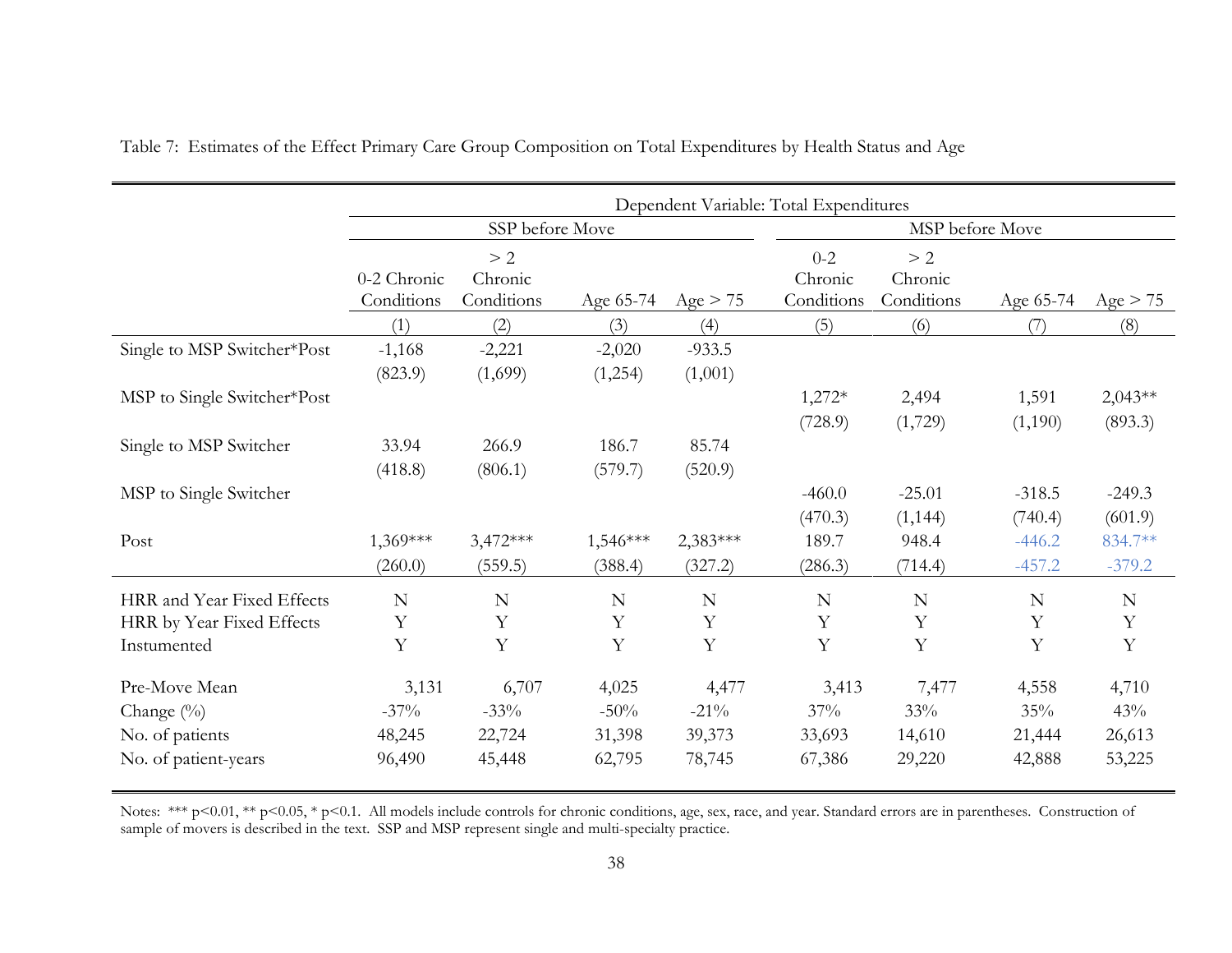|                             | Dependent Variable: Total Expenditures |             |                    |              |                  |          |                                                                                                                                                                                     |             |  |
|-----------------------------|----------------------------------------|-------------|--------------------|--------------|------------------|----------|-------------------------------------------------------------------------------------------------------------------------------------------------------------------------------------|-------------|--|
|                             | Main Estimates (from                   |             | Limit to Large MSP |              | Low Post-Move MA |          |                                                                                                                                                                                     |             |  |
|                             | Table 3)                               |             | and Small SSP      |              | Penetration      |          | High Post-Move MA<br>Penetration<br>Single SP<br>Multi SP<br>before<br>before<br>Move<br>Move<br>(6)<br>(8)<br>$-1,467$<br>(988.3)<br>1,727<br>1,414<br>(889.3)<br>371.5<br>(511.9) |             |  |
|                             |                                        | Multi SP    | Single SP          | Multi SP     | Single SP        | Multi SP |                                                                                                                                                                                     |             |  |
|                             | Single SP                              | before      | before             | before       | before           | before   |                                                                                                                                                                                     |             |  |
|                             | before Move                            | Move        | Move               | Move         | Move             | Move     |                                                                                                                                                                                     |             |  |
|                             | (1)                                    | (2)         | (3)                | (4)          | (5)              |          |                                                                                                                                                                                     |             |  |
| Single to MSP Switcher*Post | $-1,553**$                             |             | $-1,113$           |              | $-1,720$         |          |                                                                                                                                                                                     |             |  |
|                             | (765.6)                                |             | (1, 195)           |              | (1, 189)         |          |                                                                                                                                                                                     |             |  |
| MSP to Single Switcher*Post |                                        | 1,636**     |                    | 1,995**      |                  |          |                                                                                                                                                                                     |             |  |
|                             | <b>F</b>                               | (704.6)     |                    | ▼<br>(913.0) |                  | (1, 174) |                                                                                                                                                                                     |             |  |
| Single to MSP Switcher      | 50.45                                  |             | $-920.6$           |              | $-272.9$         |          |                                                                                                                                                                                     |             |  |
|                             | (383.8)                                |             | (541.9)            |              | (576.0)          |          |                                                                                                                                                                                     |             |  |
| MSP to Single Switcher      |                                        | $-326.7$    |                    | $-542.6$     |                  | $-412.8$ |                                                                                                                                                                                     | $-228.6$    |  |
|                             |                                        | (462.1)     |                    | (612.4)      |                  | (658.4)  |                                                                                                                                                                                     | (649.7)     |  |
| Post                        | P.<br>2,028***                         | 367.8       | 1,718 ***          | 305.6        | $2,119***$       | 458.2    | 1,958 ***                                                                                                                                                                           | 360.6       |  |
|                             | (245.3)                                | (282.7)     | (285.3)            | (271.4)      | (378.5)          | (478.3)  | (318.9)                                                                                                                                                                             | 350.8       |  |
| HRR and Year Fixed Effects  | N                                      | $\mathbb N$ | N                  | $\mathbf N$  | N                | N        | $\mathbf N$                                                                                                                                                                         | $\mathbf N$ |  |
| HRR by Year Fixed Effects   | Υ                                      | $\mathbf Y$ | Υ                  | Υ            | Υ                | Υ        | Υ                                                                                                                                                                                   | Y           |  |
| Instrumented                | Y                                      | Y           | Y                  | Y            | Y                | Y        | Y                                                                                                                                                                                   | Y           |  |
| Pre-Move Mean               | 4,514                                  | 4,774       | 5,502              | 5,613        | 5,374            | 5,727    | 5,399                                                                                                                                                                               | 5,635       |  |
| Change $(\%)$               | $-34%$                                 | 34%         | $-20%$             | 36%          | $-32%$           | 30%      | $-27\%$                                                                                                                                                                             | 25%         |  |
| No. of patients             | 70,935                                 | 48,251      | 46,200             | 31,878       | 35,693           | 24,038   | 35,242                                                                                                                                                                              | 24,214      |  |
| No. of patient-years        | 141,869                                | 96,502      | 92,399             | 63,756       | 71,386           | 48,075   | 92,399                                                                                                                                                                              | 63,756      |  |

Table 8: Estimates of the Effect Primary Care Group Composition on Total Expenditures - Sensitivity Checks

Notes: \*\*\* p<0.01, \*\* p<0.05, \* p<0.1. All models include controls for chronic conditions, age, sex, race, and year. Standard errors are in parentheses. Construction of sample of movers is described in the text. SSP and MSP represent single and multi-specialty practice. Large practice defined as total physicians greater than or equal to 10. Small defined as total physicians less than 10. Low Medicare Advantage (MA) penetration defined as below the median and high defined as above the market-level median.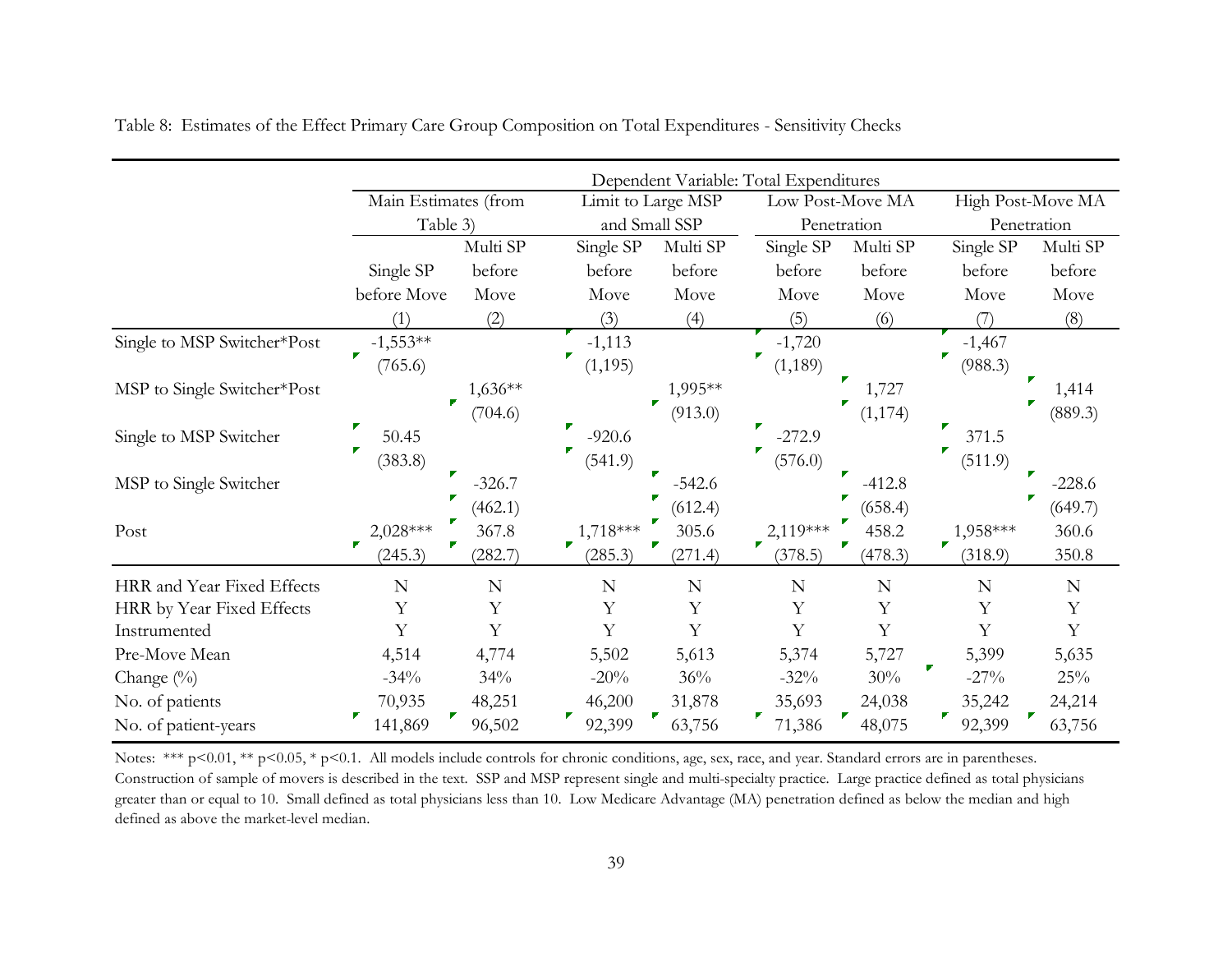|                                      |             | Sample: SSP before<br>Move | Sample: Multi-SP<br>before Move |             |  |
|--------------------------------------|-------------|----------------------------|---------------------------------|-------------|--|
|                                      | Switch      | Switch*Post                | Switch                          | Switch*Post |  |
|                                      | (1)         | (2)                        | (3)                             | (4)         |  |
| Share of MSP in Destination HRR      | $0.739***$  | $-0.00734$                 |                                 |             |  |
|                                      | (0.0124)    | (0.00873)                  |                                 |             |  |
| Share of SSP in Destination HRR      |             |                            | $0.716***$                      | $-0.00728$  |  |
|                                      |             |                            | (0.0145)                        | (0.0102)    |  |
| Share of MSP in Destination HRR*Post | $-0.146***$ | $0.658***$                 |                                 |             |  |
|                                      | (0.0228)    | (0.0160)                   |                                 |             |  |
| Share of SSP in Destination HRR*Post |             |                            | $-0.0216$                       | $0.745***$  |  |
|                                      |             |                            | (0.0230)                        | (0.0162)    |  |
| Post                                 | $0.0356***$ | $0.0351***$                | 0.002                           | $-0.012$    |  |
|                                      | (0.00980)   | (0.00689)                  | (0.0126)                        | (0.00890)   |  |
| F-statistic. H0: Weak Instruments    |             | 973.38                     |                                 | 1,124.55    |  |
| R-Squared                            | 0.069       | 0.257                      | 0.08                            | 0.313       |  |
| HRR and Year Fixed Effects           | N           | N                          | N                               | N           |  |
| HRR by Year Fixed Effects            | Υ           | Υ                          | Υ                               | Υ           |  |
| No. of patients                      | 70,935      | 70,935                     | 48,251                          | 48,251      |  |
| No. of patient-years                 | 141,869     | 141,869                    | 96,502                          | 96,502      |  |

Appendix Table 1: First-Stage Estimates for Instrumented Models

Notes: \*\*\* p<0.01, \*\* p<0.05, \* p<0.1. All models include controls for chronic conditions, age, sex, race, and year. Standard errors are in parentheses. Construction of sample of movers is described in the text. SSP and MSP represent single and multi-specialty practice.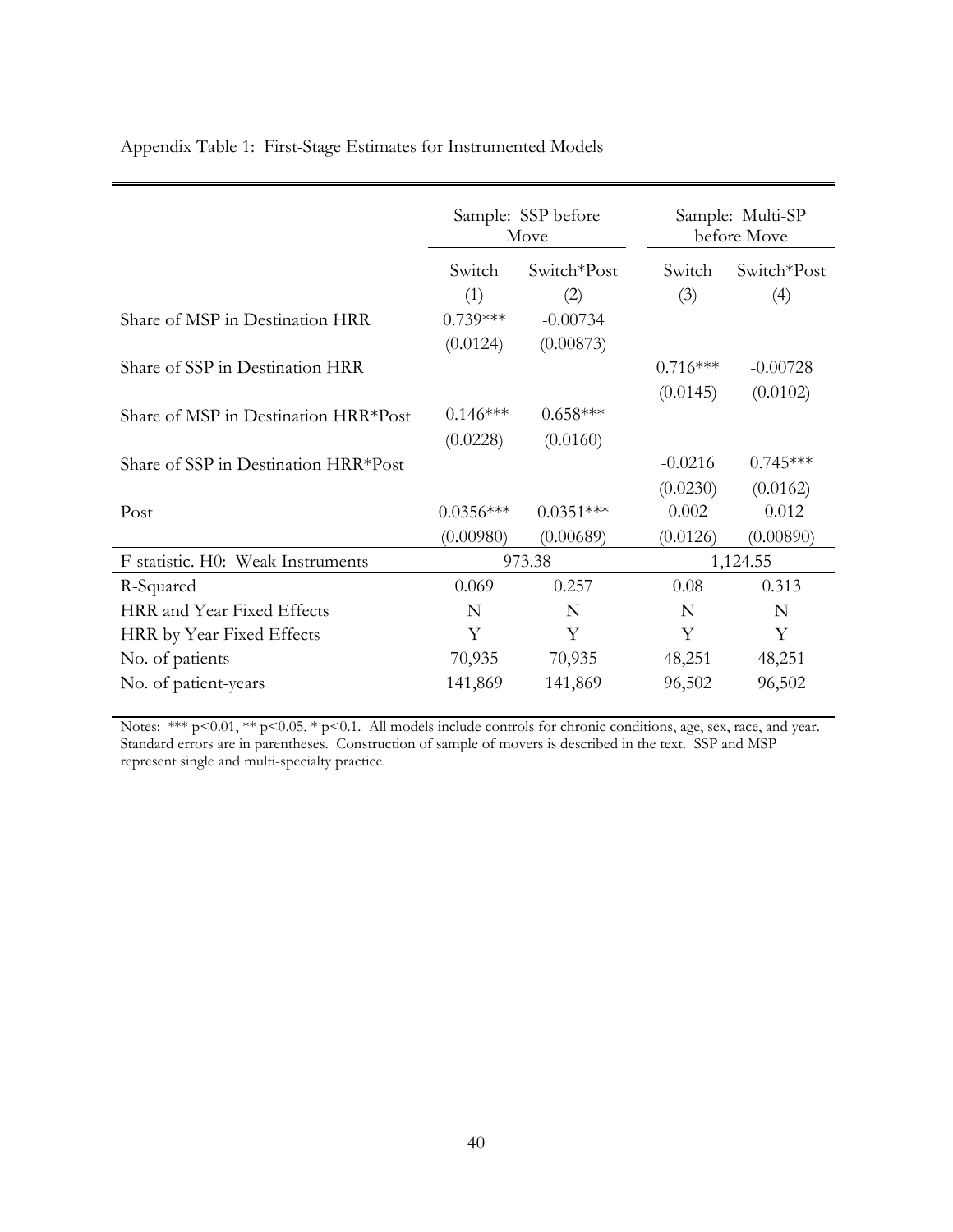|                             | Dependent variable: Type of Expenditures |                 |            |            |                 |            |  |  |
|-----------------------------|------------------------------------------|-----------------|------------|------------|-----------------|------------|--|--|
|                             |                                          | SSP before Move |            |            | MSP before Move |            |  |  |
|                             | Physician                                | Hospital        | Outpatient | Physician  | Hospital        | Outpatient |  |  |
|                             | (1)                                      | (2)             | (3)        | (4)        | (5)             | (6)        |  |  |
| Single to MSP Switcher*Post | $-270.5**$                               | $-1,298**$      | $-40.87$   |            |                 |            |  |  |
|                             | (132.5)                                  | (534.5)         | (105.7)    |            |                 |            |  |  |
| MSP to Single Switcher*Post |                                          |                 |            | $357.3***$ | $1,363**$       | $-82.10$   |  |  |
|                             |                                          |                 |            | (122.3)    | (534.8)         | (106.0)    |  |  |
| Single to MSP Switcher      | 96.74                                    | $-136.8$        | 58.35      |            |                 |            |  |  |
|                             | (77.94)                                  | (314.5)         | (62.19)    |            |                 |            |  |  |
| MSP to Single Switcher      |                                          |                 |            | $-77.19$   | $-449.0$        | 84.39      |  |  |
|                             |                                          |                 |            | (87.54)    | (382.7)         | (75.82)    |  |  |
| Post                        | 412.9***                                 | 1,497***        | $118.0***$ | 72.13      | 181.9           | $104.0**$  |  |  |
|                             | (43.89)                                  | (177.1)         | (35.02)    | (49.69)    | (217.2)         | (43.04)    |  |  |
| HRR and Year Fixed Effects  | Y                                        | Y               | Y          | Y          | Y               | Y          |  |  |
| HRR by Year Fixed Effects   | N                                        | N               | N          | N          | N               | N          |  |  |
| Instrumented                | Y                                        | Y               | Y          | Y          | Y               | Y          |  |  |
| Pre-Move Mean               | 1,717                                    | 2,414           | 382        | 1,670      | 2,727           | 377        |  |  |
| Change (%)                  | $-16\%$                                  | $-54%$          | $-11\%$    | 21%        | 50%             | $-22\%$    |  |  |
| No. of patients             | 70969                                    | 70969           | 70969      | 48303      | 48303           | 48303      |  |  |
| No. of patient-years        | 141,938                                  | 141,938         | 141,938    | 96,606     | 96,606          | 96,606     |  |  |

Appendix Table 2: Effects of Practice Type by Type of Expenditure (HRR and Year Fixed Effects)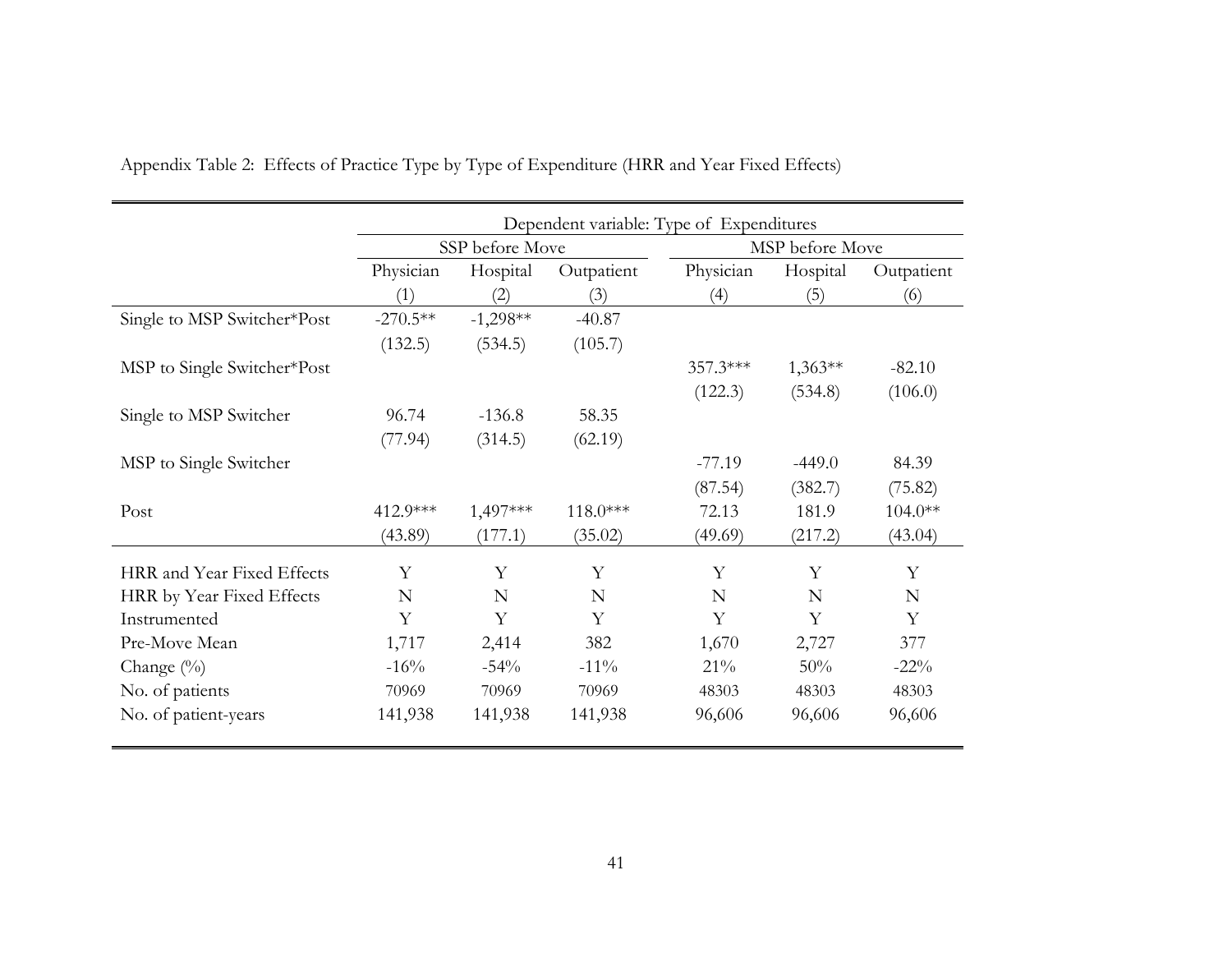|                             | Dependent variable: Hospitalizations |                 |            |                 |  |
|-----------------------------|--------------------------------------|-----------------|------------|-----------------|--|
|                             |                                      | SSP before Move |            | MSP before Move |  |
|                             | 1 or More                            | 2 or More       | 1 or More  | 2 or More       |  |
|                             | Hosp                                 | Hosp            | Hosp       | Hosp            |  |
|                             | (1)                                  | 2)              | (3)        | (4)             |  |
| Single to MSP Switcher*Post | $-0.0228$                            | $-0.0211$       |            |                 |  |
|                             | (0.0249)                             | ◤<br>(0.0168)   |            |                 |  |
| MSP to Single Switcher*Post |                                      |                 | $0.0474**$ | $0.0505***$     |  |
|                             |                                      |                 | (0.0241)   | (0.0162)        |  |
| Single to MSP Switcher      | 0.0128                               | $-0.00111$      |            |                 |  |
|                             | ▛<br>(0.0146)                        | (0.00987)       |            |                 |  |
| MSP to Single Switcher      |                                      |                 | $-0.0303*$ | $-0.0171$       |  |
|                             |                                      |                 | (0.0172)   | (0.0116)        |  |
| Post                        | $0.0633***$                          | $0.0453***$     | $0.0208**$ | 0.00831         |  |
|                             | ▛<br>(0.00824)                       | (0.00556)       | (0.00978)  | (0.00658)       |  |
| HRR and Year Fixed Effects  | Y                                    | Y               | Y          | Υ               |  |
| HRR by Year Fixed Effects   | N                                    | N               | N          | N               |  |
| Instrumented                | Y                                    | Y               | Y          | Y               |  |
| Pre-Move Mean               | 0.21                                 | 0.07            | 0.23       | 0.07            |  |
| Change $(\%)$               | $-11\%$                              | $-32\%$         | 21%        | 68%             |  |
| No. of patients             | 70,969                               | 70,969          | 48,303     | 48,303          |  |
| No. of patient-years        | 141,938                              | 141,938         | 96,606     | 96,606          |  |

Appendix Table 3: Effects of Practice Type on Hospitalizations (HRR and Year Fixed Effects)